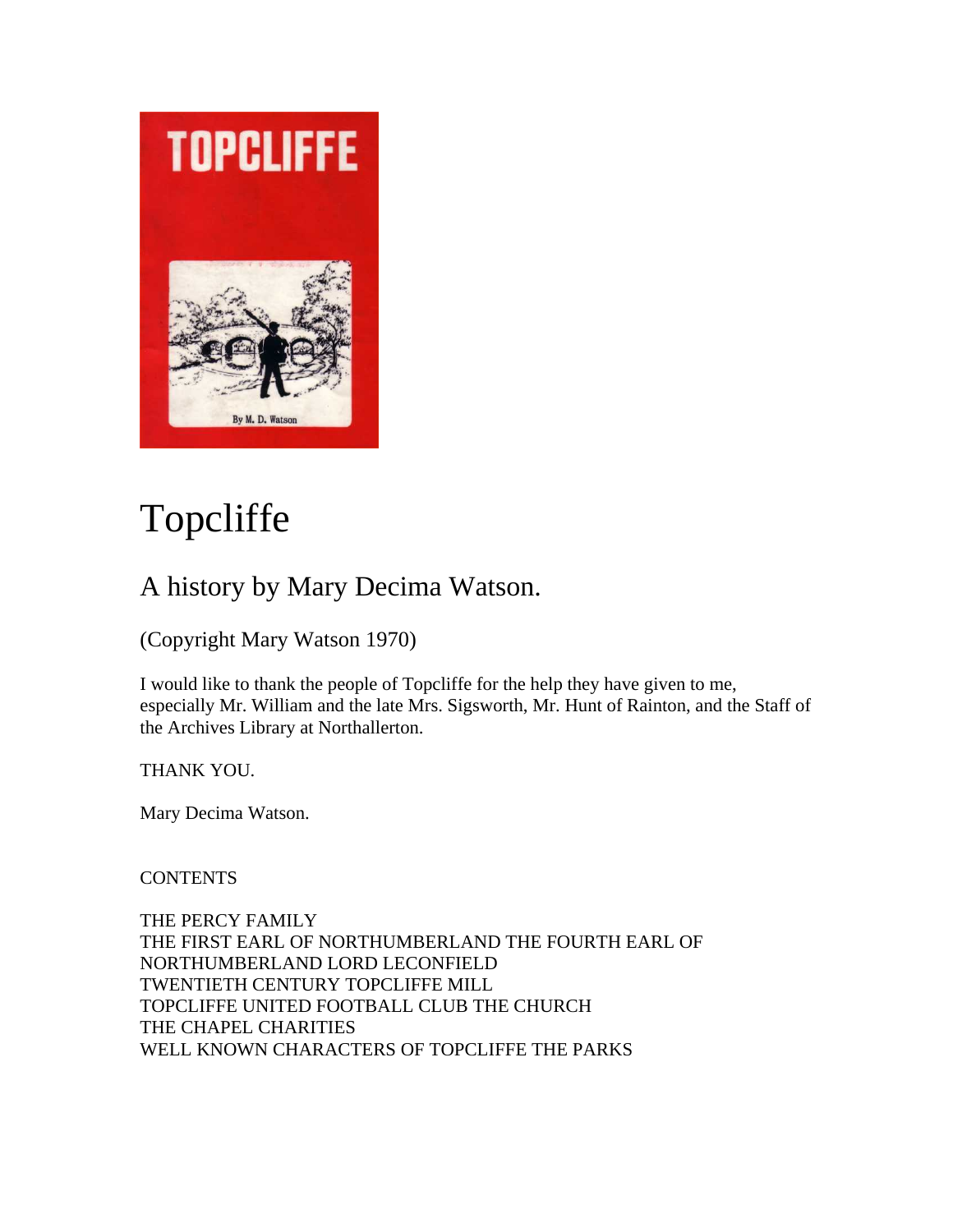# BALDERSBY PARK CANALS AND NAVIGATION TOPCLIFFE FAIR SCHOOLS OF TOPCLIFFE TOPCLIFFE AND DISTRICT SHOW ROYAL AIR FORCE TOPCLIFFE TOPCLIFFE AND ASENBY BY -PASS A SHORT PEDIGREE OF THE HOUSE OF PERCI.

PICTURES (Note the images may be resized to improve legibility.)

Topcliffe Church St. Columba Site of Maiden Bower The River Swale from the Mill with the Church in the background Topcliffe Wesleyan Chapel 1802 -1840 The Present Wesleyan Chapel built 1840 The River Swale in flood, Winter 1935 Shaft and steps of The Market Cross Toll Booth and steps leading to the upper room Anglers Centre The Mill Dam Topcliffe, Long Street in 1909 The new School built 1966 Mill House The Chapel, Market Cross, New School, Mill House and Court House Photographs were taken by Miss G. Harvey.

#### SOME OF THE BOOKS CONSULTED

History of the North Riding of Yorkshire by Nikolaus Pevsner History of Thirsk by Jefferson North Riding of Yorkshire Vol. 2 The Vale of Mowbray by Edmund Bogg History, Topography and Directory of The N.R of Yorkshire by T. Rainier Thirsk and District in the 17th Century by Brown The Kings of England - Yorkshire N.R. by Arthur Mee Canals of Yorkshire and the North East of England by Charles Hadfield A Short Pedigree of the House of Percy by Lockwood Huntley, Beverley. The Falcon Vol. 1 by T. J. Wilkinson 1889

\*\*\*\*\*\*\*\*\*\*\*

O.here let us pause at the shrine of their name,

And kneel in the presence of their undying fame, For whilst tradition its glories shall give, The names of De/Mowbray and Percy shall live.

Who of old to Topcliffe from Normandy came.

When proud monarchs shook at the sound of their name, Whilst now in rev'rence a sigh let us utter,, Gaily their plumes in the breezes may flutter, And hoary with honour and hoary with age,, Devoutly, their mem'ry our prayers shall engage..

by P. HALL..

\*\*\*\*\*\*\*\*\*\*\*\*\*\*

# THE PERCY FAMILY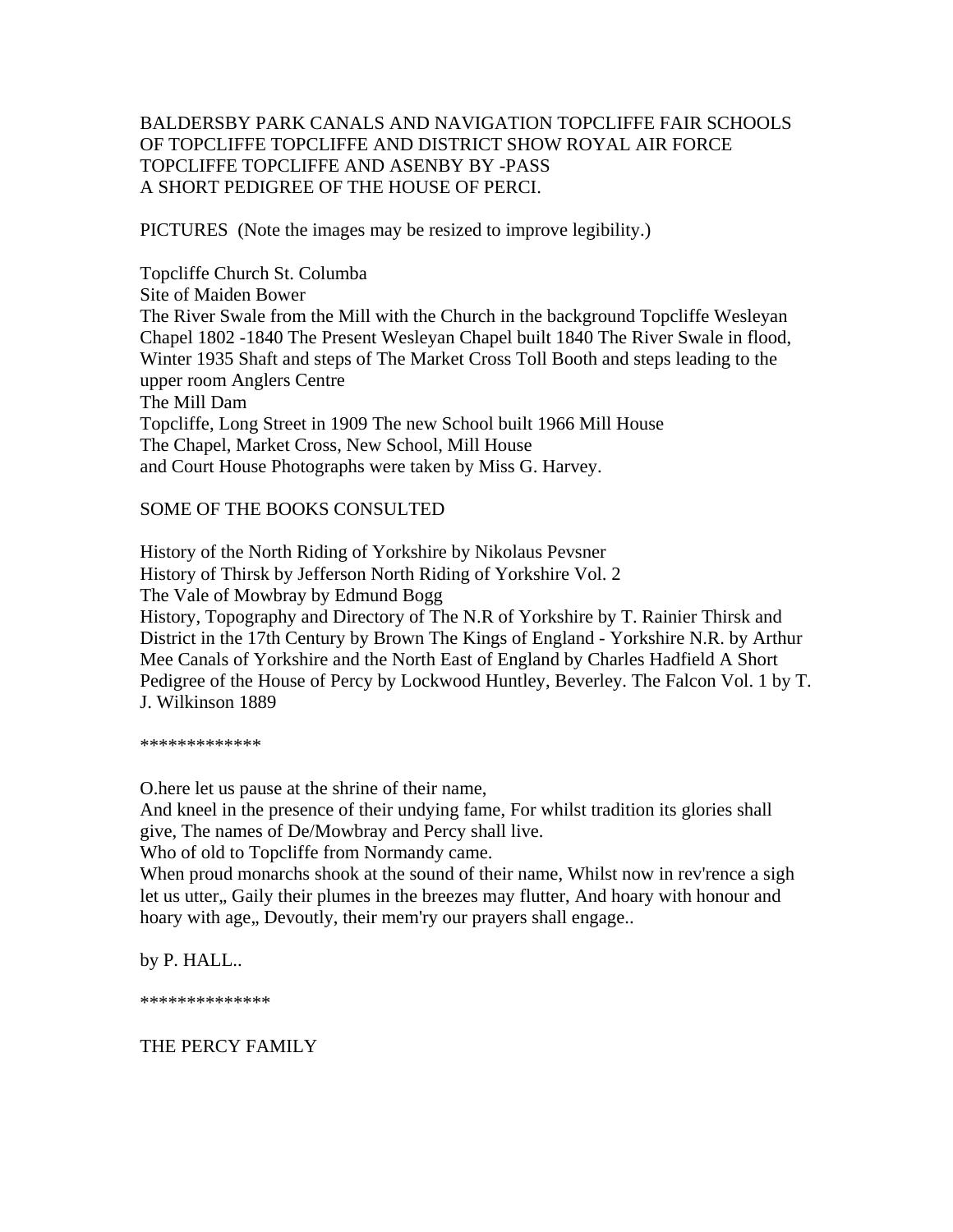The village is picturesquely seated on the crest of an eminence rearing boldly from the East Bank of the River Swale, some four miles South West of Thirsk. Topcliffe is in the Rural Deanery of Thirsk, Archdeaconry of

Cleveland and the Diocese of York. The township is in the Petty Sessional Division of Birdforth and the County Court District of Thirsk.

In 900 it was known as Topclive, and then Topcliva. The area of the parish is 16,564 acres, the soil is loamy on a sub-soil in parts Kemper Marls, alluvium also occurs. The general elevation is undulating but low, some of the low ground sloping down to the Swale and Cod-beck, which is liable to flooding.

For centuries a famous seat of the Percy's and a resting place of the Kings of England, and even their destiny has been worked out here, on more than one occasion.

"Though it has dwindled to the quietitude of a rural village", it was once a market town of considerable importance. It has the shaft and steps of a medieval cross and a church looking down over the house tops to the graceful bridge where the River Swale comes swinging round one of its many bends. It has come from the water mill, after flowing by the richly wooded Baldersby Park.

At Maiden Bower, the ancient earthworks in a loop of the river, a mile from Topcliffe village, William de-Percy, who fought for the Conqueror at Hastings, built his timber Castle, the first home in England of this great and noble family, who were to help shape our History. Their medieval Manor House stood close by, one of their three Yorkshire Homes. Topcliffe saw many generations of the famous family lineone who fought in Palestine; the proud Earls of Northumberland who came into Shakespeare and the Ballad of Chevey Chase, and the Bishops Soldiers and Conspirators who belong to the story of our land. Here lived Richard de-Percy who saw King John seal the Magna Charta, Henry who fought at Crescy and another Henry who fought at Towton, William the poet who was beheaded at York and Shakespeare's melancholy Northumberland who was butchered not far from his great house here.

Time was, when Topcliffe was a place of real splendour. Back into the beginning of our History it has evidently been a dwelling place for Kings and Princes and even a High Priest of Druidism has performed his rites here. Footsteps of the old British race were strongly engraved in the soil hereabouts, even in the dedication of the Church to the good Apostle of Iona, St. Columba. A mile down river Maiden Bower, "Mai"-Great and "Don" a fortified hill, half a mile further down the Swale is Elmire whose ancient name was Elmer or Elm Tree (or Sacred) for the Elm was a witch tree in the Holy Land. One of the great and earliest feats of Conversion was here performed. About the year 620, and after the marriage of Edwin King of Northumbria to Ethelberga a Christian Princess and daughter of Ethelbert, King of Kent, St. Paulinas

who usually followed the court preaching and Baptising, surpassed himself and brought about the foundation of a Bishops See at York. His crowd of converts became so great that in one day Paulinas is said to have baptised no fewer than twelve thousand in the river Swale.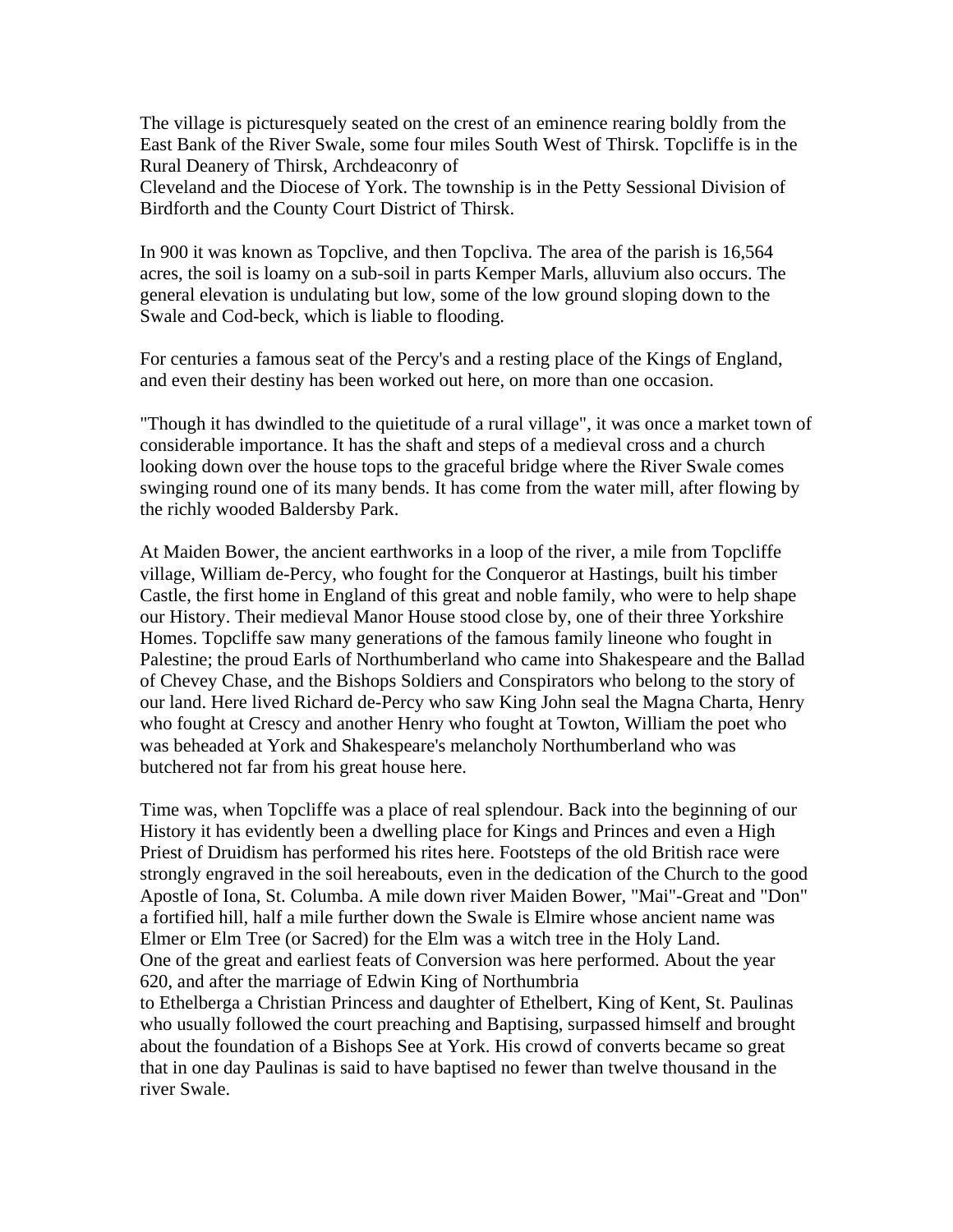#### Jefferson

"Topcliffe from Top of Cliffe Fort took her name, And her Cliffe mounted Seat confirms the same, Where streams with curled windings over flown, Bestows a native beauty on the Town".

A small town on the road to Boroughbridge which Leland describes, `"An Uplandish Town", whose pretty Manor Place erected by the Percies stands on an artificial mound on the tongue of land between the river Swale and the Cod-beck. Marianus called it "Tadencliffe" and says in the year 949 the Duke of Northumberland took at this place the Oath of Allegiance to Eadred, the West Saxon King of England. William the Conqueror granted the Manor at Topcliffe, with many others to William de-Percy, it was three miles in length and of equal breadth and contained 26 caracutes of land (a caractute is 90-120 acres) which were taxable, with a wood half a mile square. This Manor was chargeable with a yearly rental of Five Pounds.

The hand of William the Conqueror had laid heavy on the County of Yorkshire, fire and sword had blasted the country side. Into this solitary silence rode William de Percy. With indomitable energy Percy set about reclaiming the land. He toiled laboriously to bring peace and plenty into the district.

The ancient road known as Leeming Lane forms the Westerr. Boundary while the main road from York through Boroughbridge to Northallerton and the North crosses the Swale at Topcliffe Bridge. A wooden bridge was certainly built here before 1227 when a Royal Mandate was issued for four Oaksfrom the Forest of Galtres to repair the bridge at Topcliffe which at that time was broken down. This bridge was a favourite rendezvous for Parliamentary Troops during the Civil War. as thence they departed to either Carlisle or Newcastle, or to both. In 1640 when the Scots were advancing South, 12,800 men were lodged between York and Topcliffe Bridge, when they talked of insurrection in 1663 the rebels were said to have chosen this as their meeting place and to have marched to Northallerton with "Freedom". as their password. The place indeed, probably owed its origin as well as its importance to the crossing of the river Swale.

For 800 years a Percy held land at Topcliffe, which was enough to make it famous. From William the Conqueror in 1066, the Percies had 32 Lordships in Lincolnshire and 86 fell to his share in Yorkshire amongst which, Topcliffe and Spofforth were their chief seats for centuries.

William de-Perci unlike most of the Norman Warriors, who were clean shaven, wore a massive red beard that covered his chest. He was a man of gigantic stature, on account of his beard men called him "Als-Gernon", and by an easy word transition from his day the word Algernon became a favourite name of the Percy family. It will be seen that the Percies were a prolific family and yet the fourth Baron from "Als-Gernon", the Norman, eventually left but one daughter, upon whom the vast wealth and lands of the family rested. William de-Percy, the fourth Baron, had two sons and two daughters. The eldest, Walter, died unmarried, William was Abbot of Whitby Abbey, Maud married William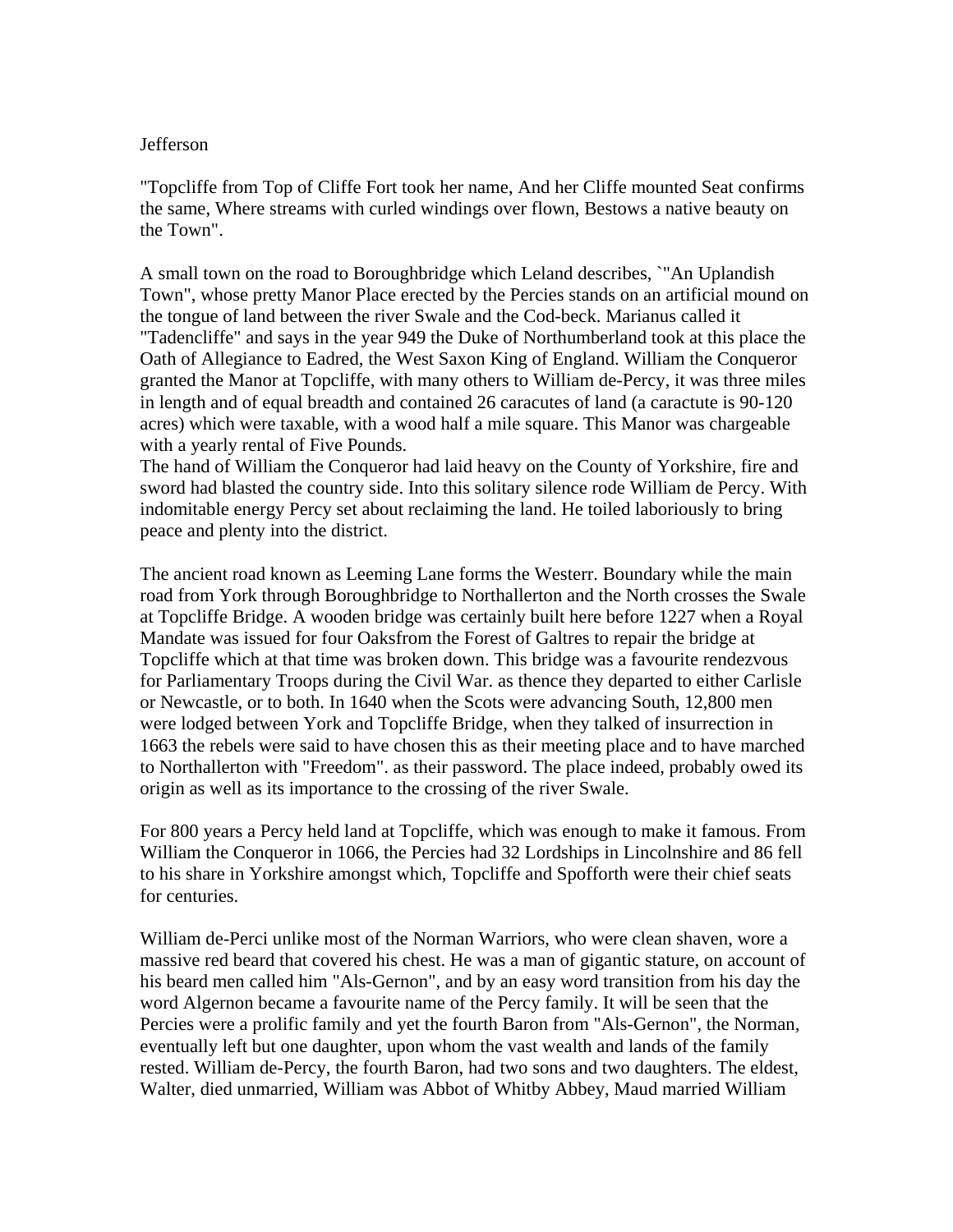de-Newburgh, killed in the Crusade and left no children and the youngest was Agnes, a girl of seventeen. Agnes married Josceline de-Louvain. By the way, Josceline dePercy died sixteen years before his wife, but both were eventually buried in Whitby Abbey. They had at least four sons of whom Henry seems to have been the eldest and Richard the youngest. Henry died before his mother, and although he left a son William (a minor), nearly the whole of the Barony of Percy was usurped by his brother Richard. In 1204, Richard de-Percy had livery of all the lands which had belonged to his mother Agnes, and those which his Aunt Maud Countess, of Warwick held of the fee of Chester. He was one of the Barons who took part against King John, and was among the twenty Barons appointed to enforce the observance of the Magna Charta.

The Manor (previously mentioned) was a fortress designed by William de-Percy, and in 1174 was strengthened, Henry de-Percy created first Earl of Northumberland in 1385 obtained licence to settle the Manor of Topcliffe on himself and his heirs.

The First Earl of Northumberland, B.1342 D. 1407.

We now come to the most magnificent Percy of them all, and history takes an exceptionally interesting shape. Henry Percy afterwards the first Earl of Northumberland, was great grandson to the Lady whose memory the Percy Tomb was erected in Beverley Minster, and he looms large not only in History of Yorkshire but in our national life. At a time when boys in these days are still struKling with the three R's Percy was in France playing a man's part, and playing it well, in all those desperate battles that centre round Crescy and Poitiers. Fighting in those days was not quite so serious for those of wealth and degree as it looks. To capture a knight or a Baron was far more profitable than to kill him, he was worth nothing dead, but, alive and a prisoner, his ransom might mean £10,000. Of course, when powder and shot came into use as it did soon after this time, it was different. Bullets have a vulgar way of not knowing the diff erence between the body of a patrican and that of a peasant, and. chance shots wandering about seeking a billet played havoc with prospective ransoms. Leaders on both sides aimed at capturing rather than killing. those whose arms and accoutrements bespoke a heavy ransom.

In those days even very young lads were taken to the wars, almost as soon as they left the nursery, and Henry Percy was no exception. The story of his youth is a story of the conquest of France. He figures in all the pagentry of war and peace of that time, and before he was seventeen he had married - a Neville of Raby Castle - and had taken his place as one of the foremost soldiers in Europe. Beverley had its share in the tumult of the times and constant streams of soldiers tramped through the quaint streets. Beverley streets, like York and London even, were death traps to the unwary, In Percy's time, the days of Richard the second, the streets were mere lanes, unpaved, ill lighted, and totally lacking in sanitation.

From Beverley. Percy hastened North on receiving news that Douglas was over the border pillaging and destroying the fair lands of Percy's Northumberland Lordships. It was at this time that Percy's name became so feared and hated in the Lowlands of Scotland. The Douglasses, father and son, had made sad havoc in the Northern Counties,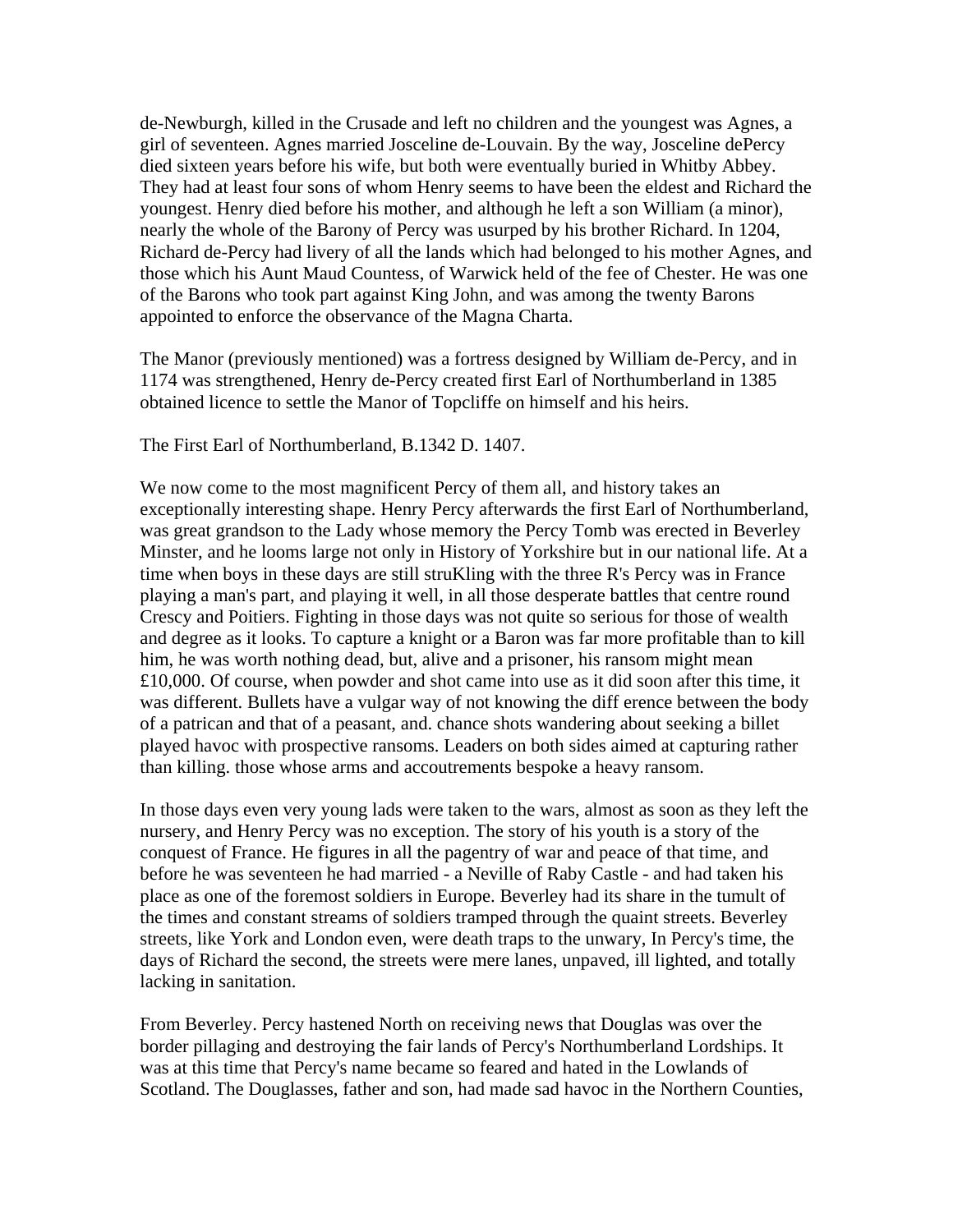laying waste so far down as York and destroying what they could not carry away. Percy; and his young son, the Famous Hotspur, chased them over the border, and then exacted terrible reprisals. For years after the Scottish countryside bore witness to Percies raids, and the feud between the two families increased in bitterness and hatred. For so punishing the Scots the King created Percy the first Earl of Northumberland, and the title, since advanced to a Dukedom, is the Percy degree to this day.

Percy, whom we must call Northumberland to distinguish him from his son, paid homage to the young King Richard for his Earldom, and was for a time a considerable figure at Court. The new Earl, however was before anything else a soldier, Court life quickly palled upon so restless a spirit as his, and we hear of him again in the border skirmishes with the Scots. Some of these skirmishes were not small affairs with little harm done, many times the slain lay thick by fifties and hundreds upon the stricken fields after the battle. The first Earl of Northumberland was upholding the authority of the King in ceasless, incessant strife; in Wales his son, Hotspur was doing the same; but when it suited his purpose the new King picked a quarrel with both and feeling himself strong enough, goaded the Percies into rebellion. Both the gallant old Earl and his son, the heroic Hotspur were killed in battle in this inglorious revolt; the son at Shrewsbury and later the father at Bramham Moor here in Yorkshire.

The Scrope family held an estate in the Parish of Topcliffe in 1590 as appears from the Privy Roll. The sixth Lord Scrope of Bolton, married the daughter of the Third Earl of Northumberland.

The Fourth Earl of Northumberland B.1446,- D. 1489.

In the fourth year of Henry the seventh's reign a subsidy was granted by parliament, for carrying on the French war in Britayne which was so oppressive, that the country was roused to indignation against the exactors of so odious a tax. According to Stow, everyone was taxed to pay one tenth of all his lands and goods. It was at all events, as large a tax or subsidy as had ever been granted to any former King upon any occasion. All the counties except Yorkshire and the Bishopric of Durham, readily paid the tax; but in these parts where Yorkists were very numerous, it was not so easily collected. Henry Percy born 1446, the fourth Earl of Northumberland, then Lord Lieutenant for Yorkshire, informed the King of the ferment which he had excited and begged the King's direction as to his future proceedings. The King answered "that not one penny should be remitted lest others should be encouraged to desire the like mitigation". The annunciation of this harsh sentence, when the principal men of the County heard the King's answer, this inflamed the populace, who rose and assulted the House of the Earl of Northumberland at Topcliffe, forced open the door of the Manor House and murdered the Earl with many of his servants.

The funeral of the unfortunate nobleman was carried out on a scale of magnificence probably never before witnessed in England. The mutilated body was embalmed, and placed in a leaden coffin with an oaken covering. The funeral set out from Topcliffe for Beverley, and immediately after the hearse came a host of mourners extending for miles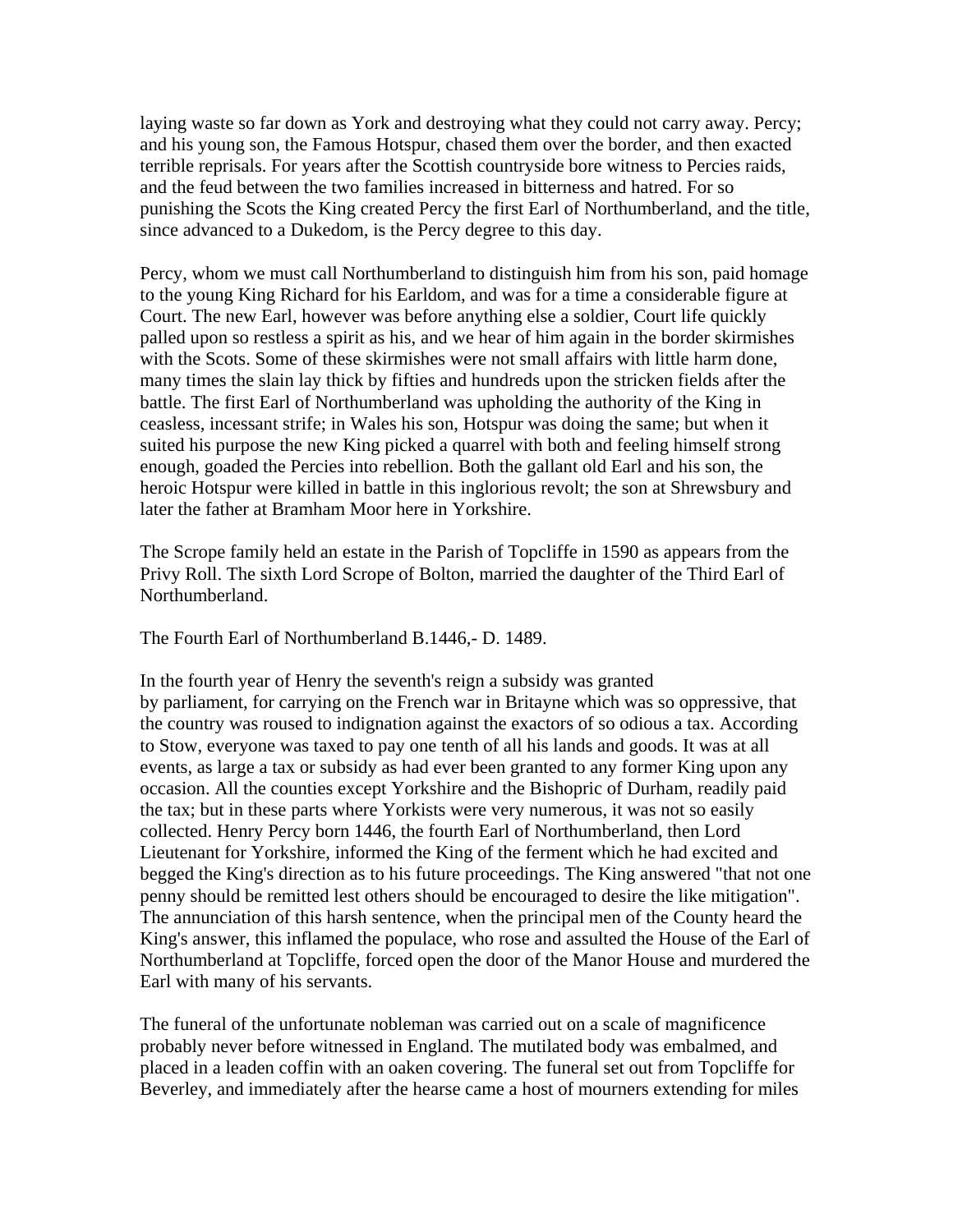in solemn and gorgeous pagentry. The cost of the funeral amounted to £1,500 (equal to about £12,000 in modern money). Following the hearse were 12 Lords and 20 Gentlemen, 6 Squires, 160 poor folk as torch bearers, 500 priests and clergy, 100 grooms, £1,233 was distributed in funeral doles amongst the 13,340 poor persons who came to pay homage to the dead. Slowly this long and mournful procession wended its way, halting the first night at the Castle of Wresoil, and the next at that of Leconfield, both seats of the Percy family, reaching the Minster at Beverley on the morning of the third day, when Requiem Mass was sung and the body deposited in the Percy Chantry.

This Earl was one of King Richard's Commanders in the fatal battle of Bosworth Field, the King was slain, and his General Northumberland was received into the Conquerors favour, "Put not your trust in Princes".

Sir Thomas de-Percy, his son, was advanced to the Earldom of Northumberland by Queen Mary and in the following reign he, in conjunction with the Earl of Westmorland and other gentlemen in the North, entered into a conspiracy which had for its object, the liberation of Mary Queen of Scots from her unjust imprisonment,and the re-establishment of the old religion. The first meeting of the insurgents was held at Topcliffe, but before the scheme was put into operation, the conspiracy was reported to Queen Elizabeth and the Earl narrowly escaped capture in his own home. The leaders had proceeded too far in their designs to abandon them now with any hope of clemency from the Queen, and they assembled their forces at Durham. Thence they marched to ,Staindrop, Darlington, Richmond and Ripon; restoring the ancient service in each place. At Ripon they put to flight the force led against them by Sir William Ingleby and proceeded to Knaresborough, and Wetherby and thence to -Clifford Moor. The next meditated descent was to be York, but received information that the Lord President of the North was there with 5,000 effective men, they proceeded to Barnard Castle, and laid seige to the fortress. The Garrison capitulated after 11 days, on condition they could march with their arms and ammunition to York. This was their greatest and last success. The rebel forces fled and their leaders fled to Scotland on the approach of the Royal Forces. The Earl of Northumberland was basely betrayed and delivered up by the Earl of Moreton. He was conveyed to York and there beheaded, opposite the Church of St. Crux in 1572, and for two years his head was exposed on Micklegate Bar, when it was stolen in the night by some person unknown.

King James 1, in coming to take possession of the Crown of England, stopped the night with all his retinue at Cox Lodge, Topcliffe. In the year 1646, the Scottish Army was quartered in this vicinity, and the Commissioners of Parliament agreed with the Scots, that upon payment of p200,000, the army should retire into Scotland and the King would be delivered up into their hands of the enemy. Upon arrival, half the sum was to be paid over at Topcliffe, the conditions of the treaty were to be performed. On the 11th May, 1646, the King passed through the town, with the Scottish Troops on their route from Newark to Newcastle. His Majesty dined here and bade adieu to one of his faithful sevants, Sir Henry Slingsby, and on the 30th January, following was delivered to the Parliamentary Commissioners. It has been observed that this seems to have been the only market in England for the Sale of Kings.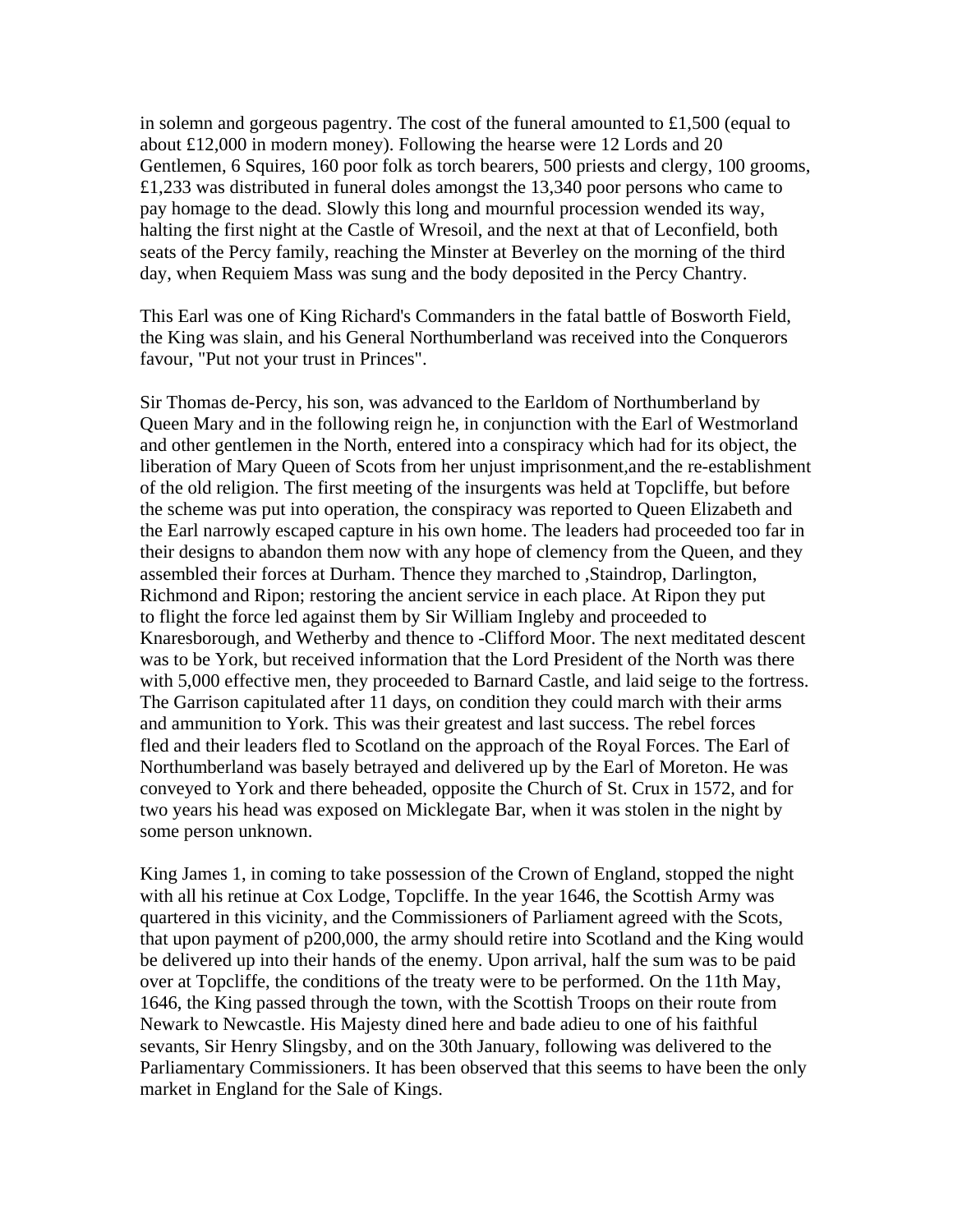In 1512 an extract from the Northumberland house fare of a nobleman's family at his Castle in Yorkshire:

First a loaf of bread, manchettes, a quart of beer, a quart of wyne, half a chyne of mutton, and a chyne of beef, boiled, Swan to roast, Heronsue, Seagulls, and Peacocks, are among provisions ordered for the table, by this nobleman. It is remarked by Hume the Historian, that nothing can be more erroneous than the magnificent ideas of the moderns about Roast Beef of Olde England, as if it were the noble fare of antiquity. Nothing like this appeared in the cookery book of the Northumberland Household, where such a variety of provisions are specified.

The Percies were ever in the front ranks of Freedom and the name of Richard de-Percy is among the illustrious steel clad Barons who assembled at Runnimead and demanded from King John the granting and signing of the Magna Charta. The great Charter and formation of English Liberty.

There are no ruins to be found of the Percy stronghold in the way of stone work. Doubtless the structure was of wood, with a few courses of rubble or stonework as a base. Traces of ditches, earthworks, and terraces are still visible, but nothing to indicate the style of architecture or scale of its magnificence. It has been said, that this house of the Percy's stood on the site of a Roman Camp. Certainly this Apex of land where the Codbeck and the Swale meet is the most advantageous spot for a camp or Castle in the district, and has evidently been used successively as such, by different people since the days of the Brigantes. Adjoining this position is a high circular mound of artificial construction with a series of seven terraces running spirrally around it. The hill does not appear to have been subject to any excavation, attempting to set at rest the secret of its origin.

A grand-son of Henry de-Percy, the sixth Earl of Northumberland was seized of the Manor of Topcliffe, which descended to his son Henry, the unfortunate Earl who was suspect of complicity in the Gun Powder Plot, with no other foundation than his relationship to Sir Thomas de-Percy, who had a chief part in it. An enormous fine was imposed upon him and was imprisoned in the Tower for more than fifteen years. In 1621 was released and in 1628 received confirmation of his Barony of Percy. He died seized of the Manor of Topcliffe in 1632 leaving as his heir a son Algernon. Algernon died in 1668 and was succeeded by his son, Joscelin who died in 1670. Joscelin left a Daughter Elizabeth; who in 1682 married Charles Seymour, Duke of Somerset. History of the Percy Family is a scene of War and Blood, six of the Earls died violent deaths, as did many of the collateral branches.

Henry de-Percy the first Earl was slain at the battle of Bramham Moor, in 1408, Henry the second Earl was killed at the battle of St. Albans in 1455. Henry the third Earl, was slain at Towton in 1461, Henry the fourth Earl was murdered at Topcliffe by the mob in 1489. Thomas the seventh Earl was beheaded at York in 1572. Henry the nineth Earl, shot himself in the Tower in 1585, Thomas Percy the Earl of Worcester, brother of the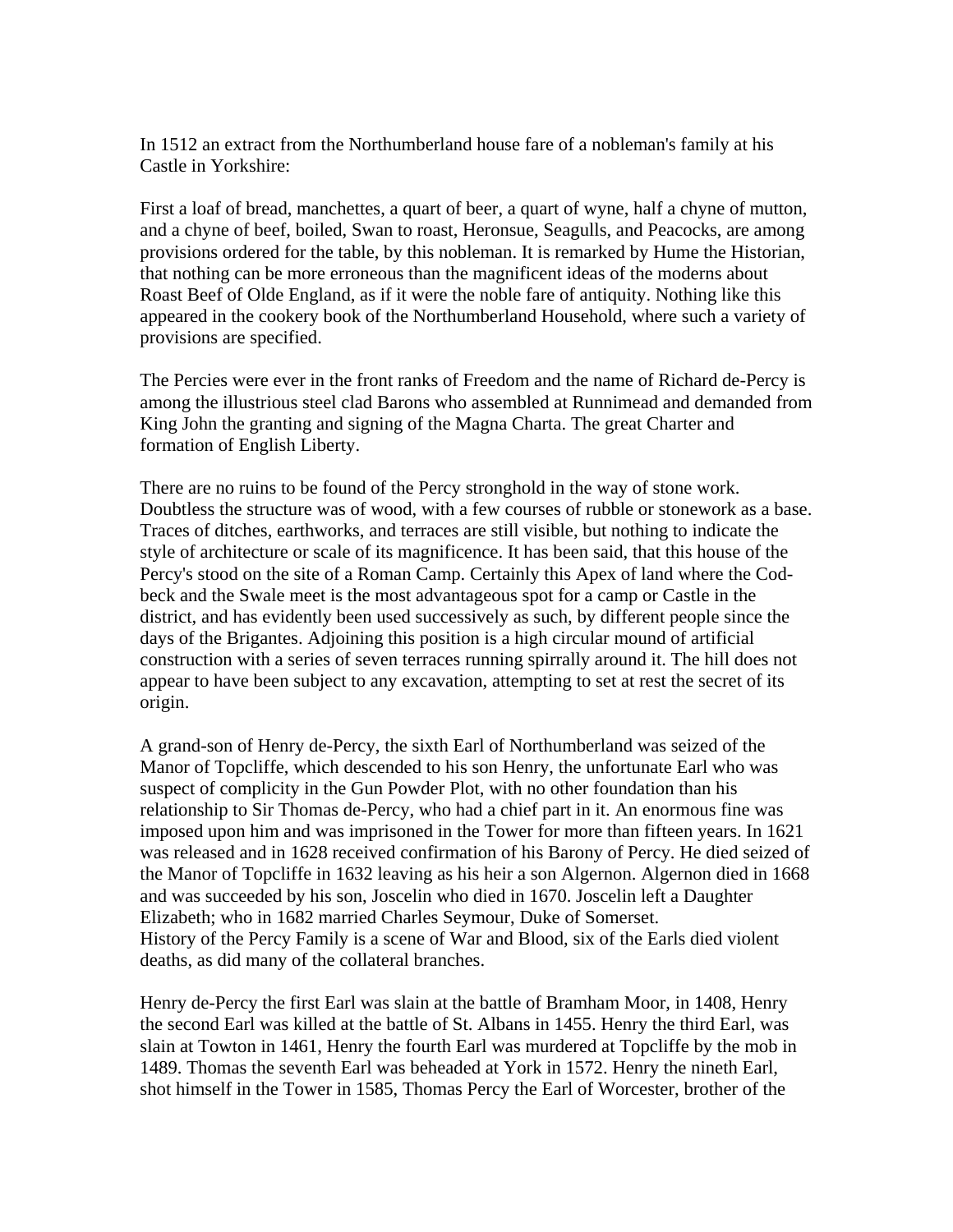first Earl, was behead at Shrewbury in 1403. Henry Lord Percy, eldest son of the first Earl was slain in the Holy Land in 1400. Sir Thomas de-Percy the fifth Earl lost his life at the battle of Haggle-Moor, in 1463, Sir Thomas Percy second son of the fifth Earl was executed at Tyburn for conspiracy in 1537, It was very remarkable that John Neville created Duke of Northumberland by Edward the VI in 1464, after the attainder of the third Earl lost his life at the battle of Barnett, in 1472, and that of John Dudley, created Duke of Northumberland by Edward the VI in 1551 after the title became extinct on the death of Henry the sixth Earl without issue, and the attainder of Sir Thomas de-Percy, he was beheaded in 1553, as if some fatality attended the title.

It must indeed be interesting to those who have the power to carry their imagination back to far distant ages, and there, picture the scene as it would be at that remote period, when the steel clad armoured knights, in all the glory and glitter of the times, went forth into battle or to hold council, attended with all this regal grandeur, when echoes, awoke by the shouts of thousands of fearless clansmen, rang through the woods.

What a contrast between then and now, instead of all the turmoil and spoilation we may look around and see the beauties of nature; liberty and love, fields rich with golden grain, gardens with fruit, vegetables and flowers, pastures with their flocks and herd quietly grazing, the farmers boys whistling along, and the larks in the meadows, the laughter of the children may be heard as they play in the village street, and their boundless mirth, as they race hither and thither by lane or footpath, picking flowers buttercups and daisies, which our ancesters toiled and fought for in early days and which through the blessing of God we have,had so bountifully bestowed upon us now.

# Lord Leconfield

The son of the Duke of Somerset, Algernon in 1720 was in the next year created Lord Workworth, Earl of Egremont, Lord Cockermouth and Duke of Northumberland. He died in 1750, leaving only a daughter Elizabeth, the wife of Sir Hugh Smithson and a great dispersion of his titles took place.

The Earldom of Egremont and Barony of Cockermouth went to his Nephew Sir Charles Wyndham, Baronet. He acquired the Manor of Topcliffe which descended to his son George, Earl of Egremont. He died unmarried in 1837 having settled the Manor and many other lands on his eldest illegitimate son George Wyndham, who was created Lord Leconfield. He died in 1869 and was succeeded by his son Henry, on his death in 1901 the estate passed to his eldest surviving son Charles Henry the present Lord Leconfield.

In 1891 the principal landowners were the Lord Leconfield and Mr. Thomas Stubbs Walker. The rateable value at that time was £7,759. The population of the township was 593 and in the Parish 1,429. In 1891 five single burner lamps with plain globes were ordered from Mr. Purdy at a price of seventeen shillings and sixpence. A sub-committee was to decide where these lamps had to be placed, with one at the foot of the stone steps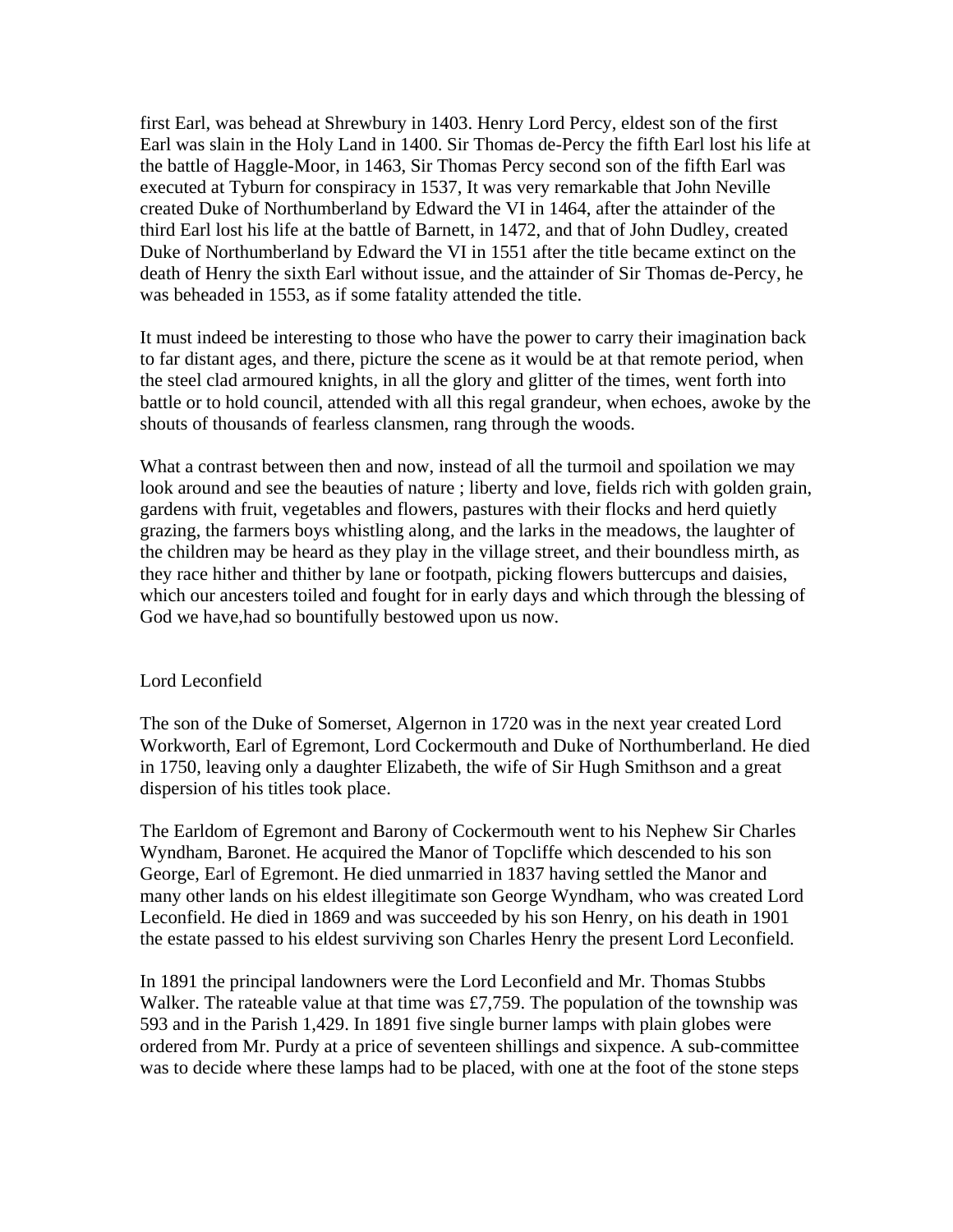leading up to the reading room. These lamps were to be lighted each night during the dark nights, from the first night of the harvest home until March.

At the turn of the century most of the house holders in Topcliffe had rented land from the Lord of the Manor, Lord Leconfield on which they grazed a cow or cows. The tenant farmers and anyone renting land from Lord Leconfield were given the option to buy their rented Ian Almost all these tenants bought holdings at a reasonable figure. It was said that the figure was ten times the amount of the rent which they paid,

In August 1908, Lord Leconfield gave a piece of land as an additional Burial Ground for the Parish of Topcliffe. The Vicar at that time was the Rev. Canon Julian, DD., LLD., A copy of the deed conveying this land to the Ecclesiastical Commissioners and registered in the Diocese of York, is over the page.

 $\label{eq:1} \vec{P}(\vec{u}), \vec{z}(\vec{u}) \vec{v}(\vec{u}) \in \vec{C}(\vec{u})$ in this section is a  $\mathcal{O}_\mathcal{O}$  . The B-R-SP Plate of the second point of the second section is a  $\mathcal{O}_\mathcal{O}$  . We consider the second section is a second below of the second section is a second below  $\mathcal{O}_\mathcal{O}$  $P\bar{m}$  ,<br>  $\bar{m}_0$  is  $\sim$  0. 8 s  $\bar{\chi}$ and the state of the state of the state of the state of the state of the state of the state of the state of the state of the state of the state of the state of the state of the state of the state of the state of the state  $\left\langle \begin{array}{ccccc} 0 & 0 & 0 \\ 0 & 0 & 0 \end{array} \right\rangle_{\rm free}$  . If there are the degrees of the spectral spectra  $H_{\rm eff} = 0.5$  $I(\text{have the above by a group, if } \rho, \alpha, \beta) = -I(\text{and if } \beta) = -I(\text{and if } \beta) = -I(\text{and if } \beta) = -I(\text{and if } \beta) = -I(\text{and if } \beta) = -I(\text{and if } \beta) = -I(\text{and if } \beta) = -I(\text{and if } \beta) = -I(\text{and if } \beta) = -I(\text{and if } \beta) = -I(\text{and if } \beta) = -I(\text{and if } \beta) = -I(\text{and if } \beta) = -I(\text{and if } \beta) = -I(\text{and if } \beta) = -I(\text{and if } \beta) = -I(\text{$ ा । सन्दर्भ सामग्रीहरूले । सन्दर्भ सामग्रीहरूले अस्ति । सन्दर्भ सामग्रीहरूले । सन्दर्भ सामग्रीहरूले ।<br>अस्ति । सामग्रीहरूले अस्ति । सन्दर्भ सामग्रीहरूले । सन्दर्भ सामग्रीहरूले । सन्दर्भ सामग्रीहरूले । सन्दर्भ सामग The Greenwell for the Turisle of Topoloff - Second for the Parish of I<br>by his side by the Bordeston Parish<br>- by his side by the Bordeston Parish concentration from  $M$  at the column, of  $M_{\rm w}, K$ , for registration and deposit in the Registry of the Pines  $\frac{\partial \left[\gamma_{\text{in}}\right](\eta)}{\partial \eta_{\text{out}}\partial \eta_{\text{out}}}\left(\eta\right)\frac{\partial \left[\gamma_{\text{out}}\right]}{\partial \eta_{\text{out}}}\right)$  $I$  and  $\Delta L$ .  $\frac{1}{2}$   $\frac{1}{2}$   $\frac{1}{2}$   $\frac{1}{2}$   $\frac{1}{2}$   $\frac{1}{2}$   $\frac{1}{2}$   $\frac{1}{2}$   $\frac{1}{2}$   $\frac{1}{2}$   $\frac{1}{2}$   $\frac{1}{2}$   $\frac{1}{2}$   $\frac{1}{2}$   $\frac{1}{2}$   $\frac{1}{2}$   $\frac{1}{2}$   $\frac{1}{2}$   $\frac{1}{2}$   $\frac{1}{2}$   $\frac{1}{2}$   $\frac{1}{2}$  CIL 10 0 march from De Senator D. 117.<br>Inferific Vienner. Joseph Sortier.<br>Starte. Starting (Service Starting Press)<br>Starting (Service Press) (Service Complete)<br>Starting (Service Press) (Service Press)

# THE TWENTIETH CENTURY.

The railway station at Topcliffe was opened by the Leeds and Thirsk Railway Company for goods traffic only, on the 5th January, 1848, and for passenger traffic on the 31st May, the same year. It was renamed Topcliffe Gate in July 1854, and reverted to Topcliffe, in April, 1863. The station was closed to all traffic on the 14th September, 1959.

A quantity of flint flakes were discovered by Dr. Carter Mitchell near the river Swale showing that the manufacture of flint (brought here from distant parts) had been carried on here at Topcliffe.

Near the Church, in pre-Norman times a fortress has stood. Also, in a garden of The Grove, a house standing in its own grounds, there is a moated site, that within it formerly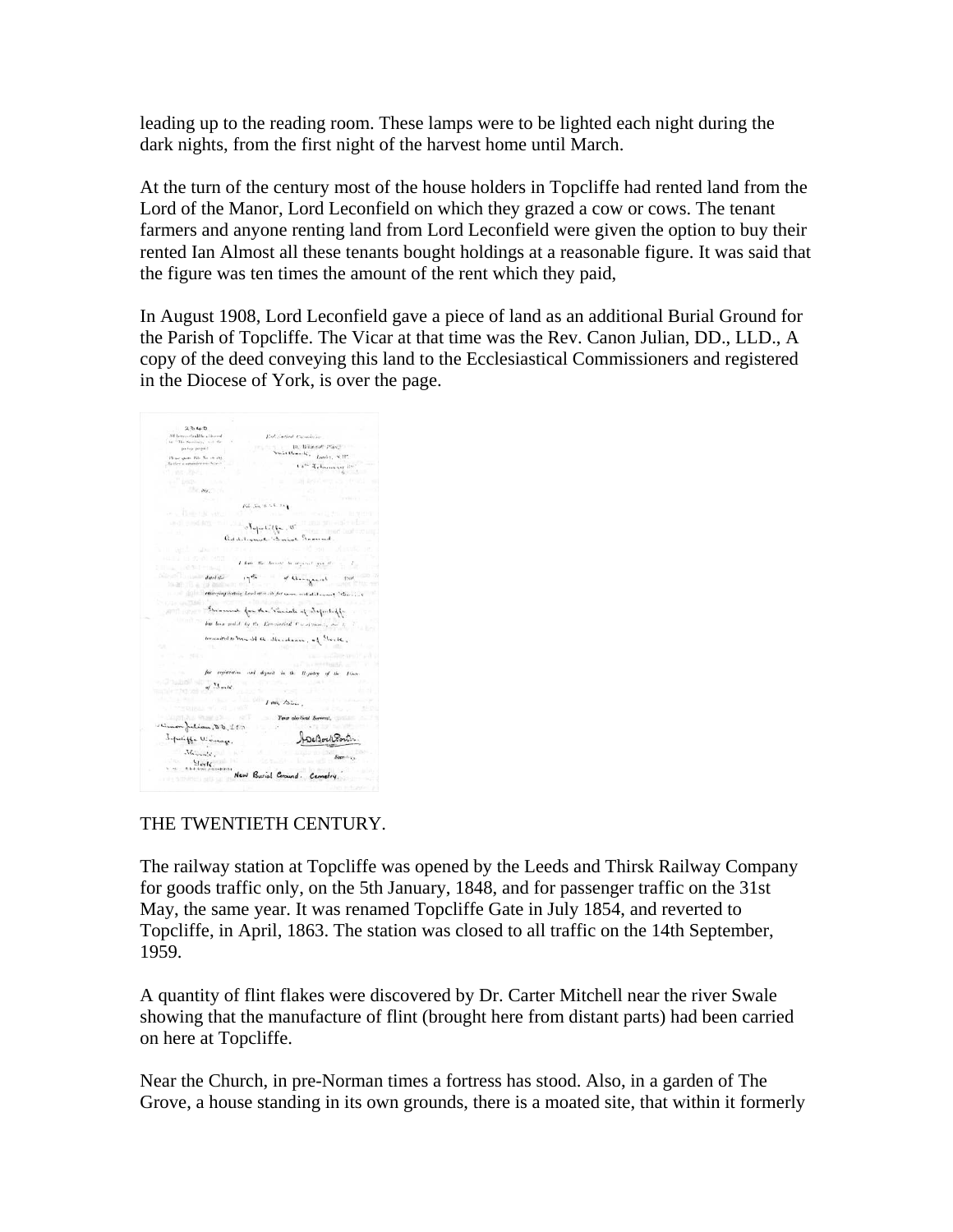stood Moat Hall, a meeting place for discussing the town business, or where important matters were commenced. The old toll booth still remains where the upper rooms are reached by a flight of stone steps outside. The old toll gate was owned by a Mr Ralph Wood who had a device for measuring the wheels of carriages and charged accordingly. Farmers driving sheep and cattle and even flocks of geese from Ripon goose fair had to pay for each beast. The old toll gate finally closed and stopped charging travellers in 1898.

It is said that among the gentlemen of the county of Yorkshire, who compounded for their estate during the Civil War, in the reign of King Charles I was a Mr William Armitage of Topcliffe, in the sum of £800.

There has evidently been some stocks in Topcliffe, near the Market Cross. In 1902, it is said that the last person to be put in the stocks for punishment was a respectable tradesman of the town, who had indulged too freely in the intoxicating cup, and was put in the stocks. When, by the assistance of a young man, managed to make his escape. The stocks were not repaired after this occurrence but gradually rotted and wasted away.

A ducking stool was a device used in the punishment of scolding women, and consisted of a stool or chair fixed at the end of a long pole. The women were placed on the stool or chair and then let down into the water.

The keeping of this piece of machinery in order was of great importance, in 1623 two constables were each find 15d for not having the ducking stool in proper working order.

Baiting the Bull dates back to Roman times and the game is deceptively difficult to play. The apparatus in the Swan Inn at Topcliffe in the Bar is simplicity itself, from a beam in the room hangs a brass bull nose ring, on the wall opposite an arms reach up the wall, is a large hook. The object of the game is to get the ring to land quoit-like, on the hook. The Swan Inn gets a lot of its trade from the fishermen who come from all over the West Riding for the good sport to be had in the river Swale and Cod-beck.

The Black Bull also cater largely for the fishermen.

In 1889 Fred Barker was the registrar of Births and Deaths for Topcliffe sub-district, he was also Rates and Tax collector. John Barker was the licencee of the Golden Lion (now a cycle shop) due to be taken down as it is in a dangerous condition.

In the closing years of the nineteenth century Nathaniel Milburn was the Builder, William Reynard the Blacksmith, William Turner, Topcliffe Grange, a farmer, Thomas Walker, house painter, Edwin Smith, Thorpe Fields, a farmer, James Hudson Hudson, carpenter, Robert Barningham, shop keeper, Miss Bland, milliner, Edwin Dresser, painter, Moon and Lister, millers at Topcliffe Roller Mill.

It was a custom at the turn of the century for the tradesmen of the town to send out their accounts once per year. The joiners, the sadlers, the shoemakers and the village blacksmith. The farmers sold their livestock for the year, and would then settle their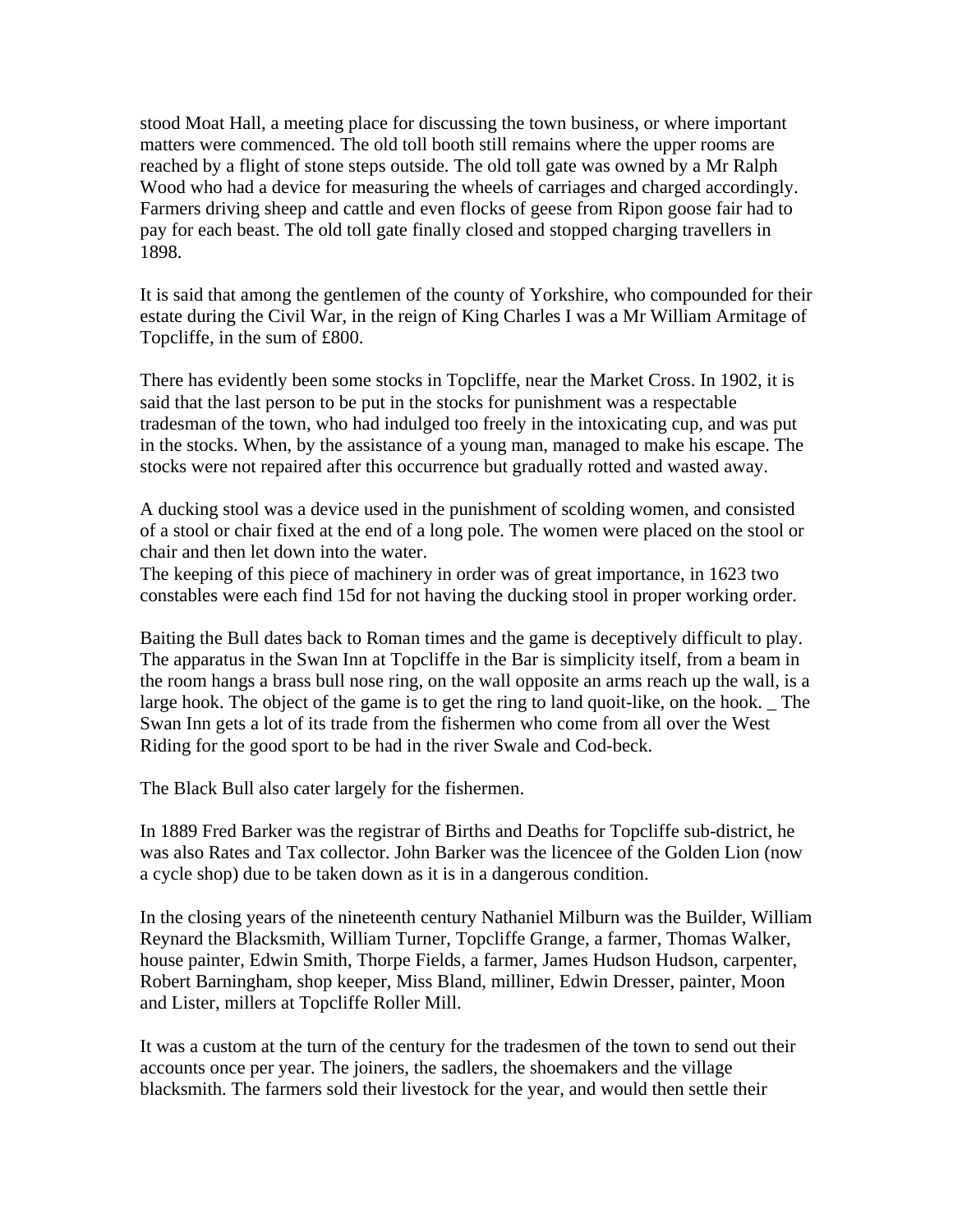accounts with the tradesmen. The village blacksmith's wife had her own special custom, she made a very nice spice loaf, so that when the farmers called to pay their accounts to Mr Reynard, the blacksmith. she would cut a piece of this loaf for the farmers, or anyone paying their accounts to eat while her husband attended to the business side.

Topcliffe Women's Institute was formed on the 30th October, 1930, by Mrs Wayte Hicks. Miss Pauling was the first President and she retired in 1940. The Institute celebrated 21 years, with a special party, to which all the original founder members were invited to take part. The Fortieth Birthday was celebrated with a party, the founder members were presented with a hand painted china cup and saucer.

The renovation of the Market Cross was one of the contributions to the Festival of Britain. The stone work of the cross base was repaired, but the actual cross top had worn away or had been removed way back. The articles buried for posterity were sealed in an airtight glass tube which showed that the market cross had been restored in 1951, these articles included :- 3d piece, 1 penny, razor blade, set of postage stamps, Women's Institute Programme, Topcliffe Show Schedule, Parish Magazine, Wesleyan Guild Syllabus, copy of a daily paper, Festival Service programme, a Mail Order Catalogue and a poster advertising the village Festival Functions. These functions included a tea for the elder citizens of Topcliffe and Asenby, which was organised by the Women's Institute.

The village of Topcliffe was in need of a suitable Hall or large room in which to hold their social activities. A committee was formed to raise this money required for this purpose. They worked very hard and finally their target was reached. A site was chosen, almost in the centre of the village in Front Street. In 1961 the Topcliffe Village Hall was opened officially by Mrs. Rayson, wife of Wing Commander Rayson, of Royal Air Force Topcliffe, deputising for the Station Commander and his wife. The Village Hall was built by the local builder Mr. S. R. Fryer, Asenby. From this ceremony, Topcliffe village people certainly have been able to enjoy their social functions in this spacious Hall.

Street lighting was introduced to the village in 1962 and has proved a great boon during the long dark winters.

The Rural District Councils were building houses to accommodate the families who were living in overcrowded accommodation or in old property, which were too delapidated to repair or improve. In the mid 1960's, Topcliffe was no exception with the need for houses, both for young couples, looking for a house to set up a home and re-housing people from older properties. The Thirsk Rural District Council purchased the land for the new Housing Estate, on which they built houses and a small block of flats, the East Lea Housing Estate.

A survey was made in the 1969-70 of properties suitable for improvement grants made available by the Government to Local Authorities, to bring property in their districts into line with modern standards, that is, having the essential amenities bathroom and indoor sanitation. The houses on the Bank Top at the end of Jubilee Terrace were tumbling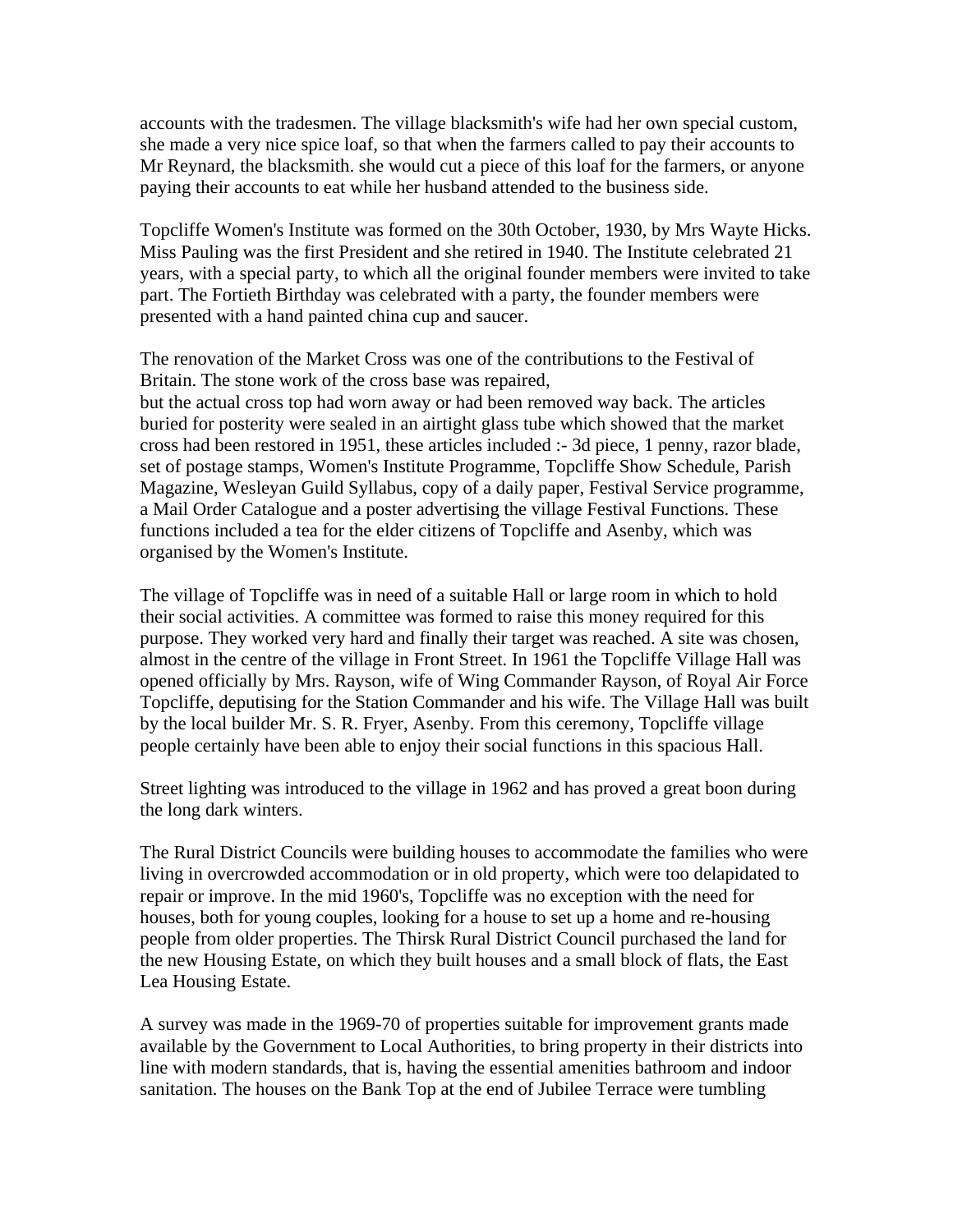down, they were finally demolished, the site cleared and ten semi-detached bungalows for the retired pensioners of Topcliffe were built by Thirsk Rural District Council. Now known as "Swale View."

The most notable house of the old class was that of the Angel Hotel, a large and roomy house with long passages and furniture reminiscent of coaching days. It is in'such a house where one would expect to still here the echo of the coachman's Horn.

In the days of travelling by the Stage Coach they would stop to change horses and the travellers would rest and take refreshment at the Angel Hotel, Topcliffe, when travelling to Newcastle and the North. The gentry travelling in their own carriages would also break their journey at Topcliffe to rest and take refreshment and to change their horses for the rest of the journey. They would do like wise on the return journey to London and the South.

The Angel Hotel was sold by auction after Miss Annie Sigsworth retired. She took over the licence when her brother Marmaduke died. The Sigsworth family had the Angel Hotel for forty two years. Everyone in Topcliffe knows Mr. William Sigsworth who has lived in the village for 78 years and is now in his 95th year. He led the anti-traffic demonstration and was taken for a flight in a helicopter by I.T.V., so that he could see what the traffic looked like from above.

A syndicate of property owners from Leeds bought the Angel Hotel, and made extensive alterations both inside and out.

# THE ROLLER MILL AT TOPCLIFFE

A mill at Topcliffe was mentioned in the Domesday Book. In those days the mill must have assumed great local importance as it was owned by the Percys', the Earls of Northumberland who was Lord of the Manor, held a monopoly andusually charged heavily, the customers, for the privilege of having their own grain milled.

The Roller Mill certainly seems to have been the centre of industry in Topcliffe, and the big:est employers. The men worked three shifts and the mill was working day and night. The mill used to be a flour mill supplying people from York to Newcastle, and importing grain from all over the world. They were in competition with the big millers, but their products were as good. Big business companies stepped in and bought up their customers which proved, it was not economic to carry on with the flour milling ; so they turned over to cattle and poultry foods. Mr. Lister found that there was to be no place for the small mills and that they were going down and out of business.

A question arose, how did the Railway Company come to own the mill at Topcliffe, which had been in the Lister Family for 150 years. Sir George Gibbs about 1934 had big plans for his railways for Thirsk and Northallerton. These plans entailed the use of large amounts of water which he proposed to take from the River Wiske, which runs into the River Swale upstream from Topcliffe Mill. To do this Sir George had to acquire the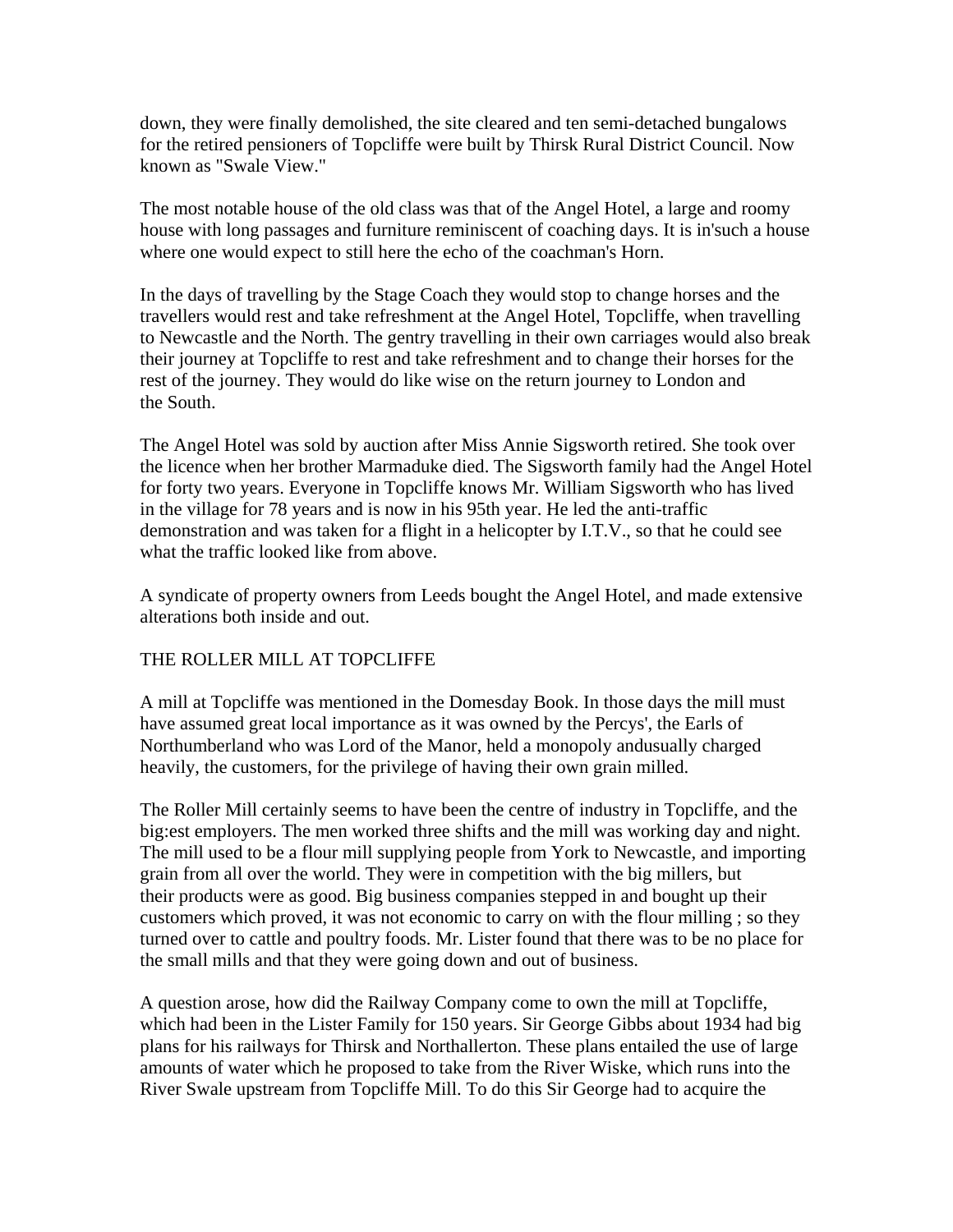rights of this water which were owned by the mill, so he found himself in the position of having to buy the mill to use the water. The plans however, were never put into operation, as Sir George died, some time later and with him died the plans too ; leaving the Railways owners of the mill at Topcliffe and the Listers tenants.

Mr Maurice Lister was the miller at Topcliffe, which produced the well known and very popular brand of flour "White Horse Flour", until his retirement in 1961. At the turn of the century, the winters were very severe in those days, the River Swale was frozen over, hard enough to enable the local people (who were skating enthusiasts) to skate from Topcliffe Mill to Skipton Bridge.

Mr. and Mrs. Smart are the new owners of the Mill House who have had it converted. It has been granted a fully licenced restaurant for visitors. The English Tourist Board has assisted the development of Topcliffe Mill under Tourists Project Scheme for the Development Areas.

The top stones have been removed from the dam to relieve the flow of water in the river when swollen by heavy rains, as the land near the mill is liable to severe flooding at these times.

In May 1782, when workmen were placing a conduit in a field, a hole was disclosed in the earth under the root of a tree. By the stroke of an axe a quantity of gold flashed out, and on the cavity being scrutinised a sum of £51 19s 6d in guineas, half guineas and quarter guineas, was produced from it. Subsequently it was adjudged the property of Messrs. Mosier and Dresser, of Topcliffe Mill which had sometime previously been broken into, and upwards of £80 taken away. A servant had then been taken up and committed to York Castle, shortly afterwards a strange man and woman were observed to be very busy about this spot for some time. It was supposed that they had been sent to take up the money by the prisoner, but had not been sufficiently accurate in describing the place where it had been secreted.

# TOPCLIFFE UNITED FOOTBALL CLUB

Topcliffe evidently had a very good football team known as the `Millers' in the 1920's. I understand the reason for this name was, that most of the players were workmen from the Mill at Topcliffe. Some of the Lister family played too. Their football ground was on the Northallerton Road where Anchordykes now stands, but before this house was built in the field.

They must have had a good team in those days as they were winners of the Allertonshire League in 1923, 1924, 1925 and 1926. Winners of the Thirsk and District League in 1922-23. Winners of the Elliot Rose Bowl in 1923, 1924, 1925 and 1926. Winners of the Milbank Cup in 1923-24. Winners of the Ripon League in 1923 and runners-up in 1924- 25.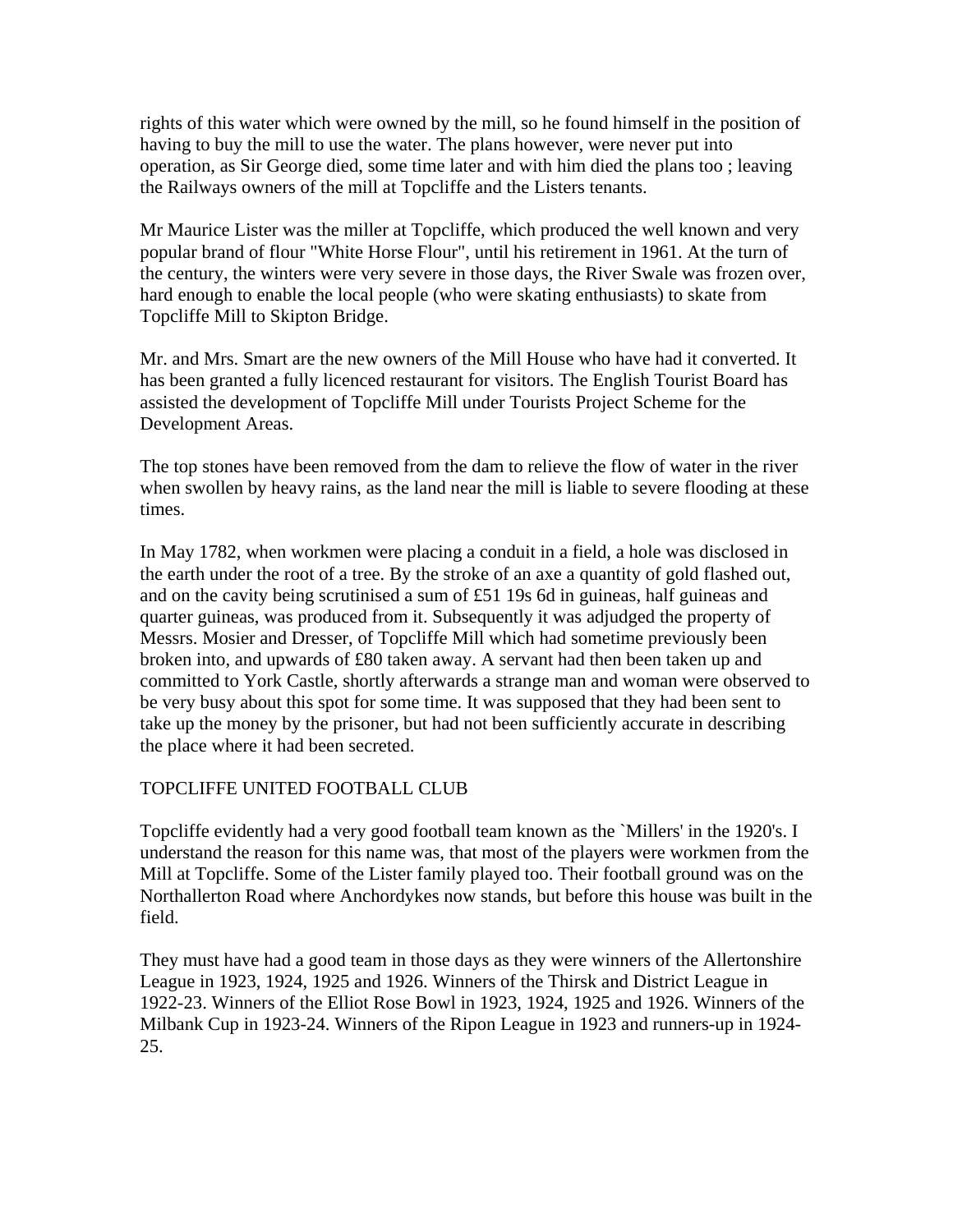In 1938 they won the Thirsk Village Cup and the League Championship. During the war years from 1940 -1948 they were disbanded. In 1952-53 season they were playing well and succeeded in winning the Thirsk Village Cup. This match was played on a Neutral ground at Thirsk.

The players at that time were :- Jim Harvey, (captain), Tom Boyce, Brian Dresser, Stan Reynard, Frank Hammond, Keith Brown, Chris Burns, John Dunning, Ben Chapman, Richard Chapman and an airman from Royal Air Force Topcliffe. Topcliffe United were using the field at the rear of the Angel Hotel near the River Swale for their football ground at that time.

# THE CHURCH OF ST. COLUMBA, TOPCLIFFE

# The River Swale

The River Swale, which passes Topcliffe and joins the River Ure at Myton was held sacred by the Saxons and termed the Jordan of England, on account of the wonderful Baptisms in that river. It is said that ten thousand men were baptised in the river Swale in one day. This great feat was performed at Helperby by St. Paulinas, the Roman Missionary in the year 627. The same exploit is related to that of St. Austin and both rivers were called Swale, though one runs into the Thames and the other into the Ouse.

The Archbishop, after he had consecrated the River Swale, commanded by cryers and principal men, that they should with faith go in two by two and in the name of the Holy Trinity, baptise each other. Thus, they were regenerated by as great a miracle as once the people of Israel passed over the divided sea and Jordan when it was turned back. A strange miracle this was, but what was yet greater, the river cured all diseases and infirmities, who so ever stepped in faint and disordered came out sound and whole.

There was a Church at Topcliffe, for between the sixth and seventh centuries Aidian, a faithful servant of Columba, built a church at Topcliffe after the Scottish mode of building at that period, and dedicated it to that Saint. We also find that Christianity was taught there in the days of Oswin, a Saxon King who ruled the district at that time, and who was afterwards murdered ten miles from Catterick at a place called Willars Hill in 651. It may perhaps be correctly assumed not only was Aidian a Christian but Oswin also, and that he encouraged and taught the Word of God to his subjects. The church built in those days would be of very humble structure indeed, compared with the present one, being built of timber and thatched with reeds. This we may suppose to have been the introduction of Christianity to this part, at Topcliffe. The present church bears marks of antiquity, the first stone built church was erected in 1066 by William de-Percy. In 1258 the Archbishop, Walter Grey ordered that there should be a perpetual Vicar in the church. Richardus Caellanus was the vicar until 1288, William deSpoffard until 1290, Richard de-St. Nicholas until 1310 and then Richard de-Topcliffe.

It was granted by William de-Percy in 1226 to the Cathedral of York and is at present under the patronage of the Dean and Chapter. King Edward the sixth, in the second year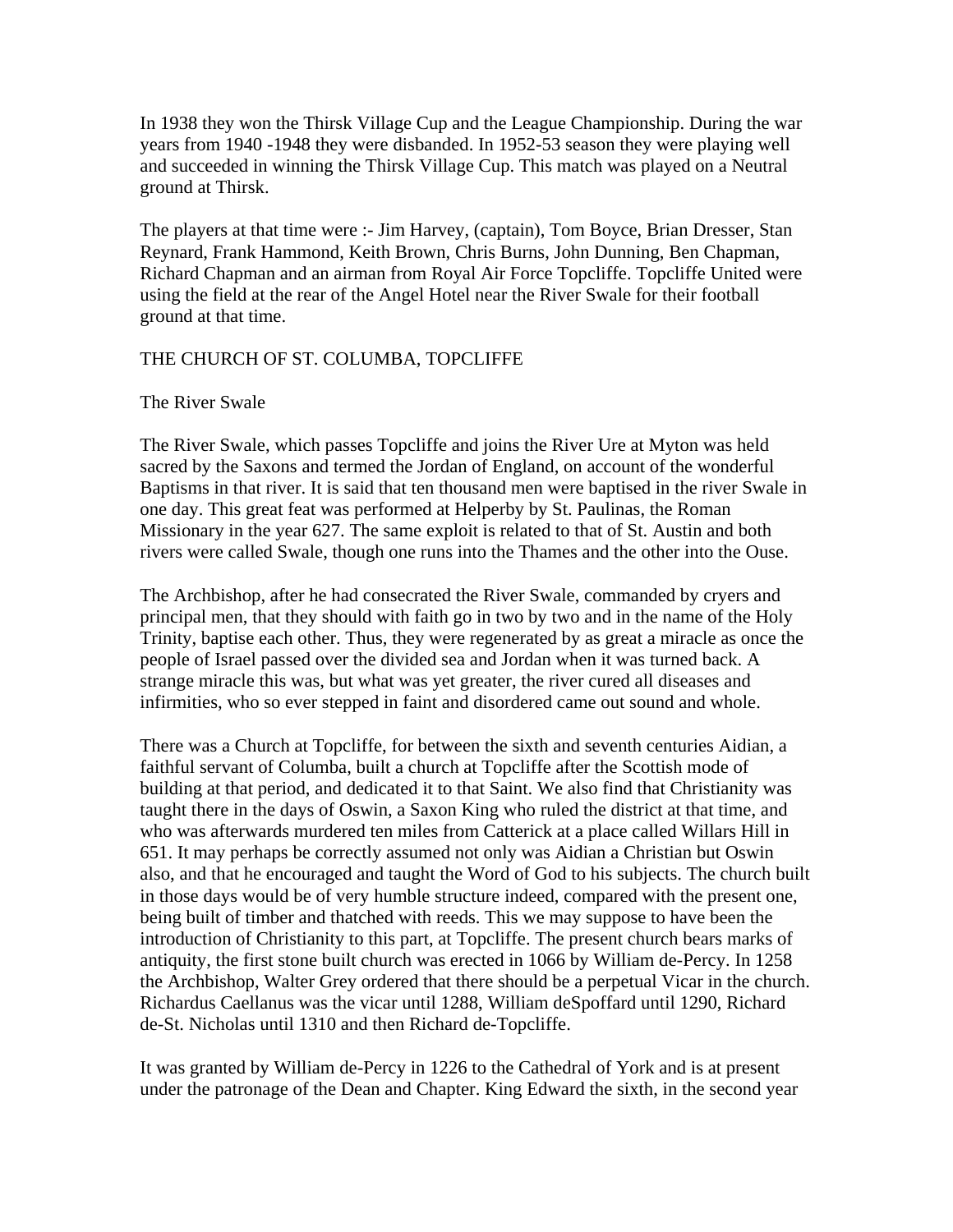of his reign by his letters patent, granted to an assistant curate to the church of St. Columba, Topcliffe, and his successors for ever, the sum of  $£5$ , per annum, which was confirmed by Queen Elizabeth in 1559. On a flat stone in the North Aisle, the following inscription merits notice by visitors:- "Mr Francis Norton was buried here, May, 30th, 1649.

Another stone of greater antiquity and more polished workmanship is the monument of Brass. It is a large Flemish Plate, one of the best in England, the other is at Wensley. It is a Palimpsest, made up of different earlier brasses, among them one with an inscription of 1335, another 1361 and a third with parts of a man and lady and parts of a ship. The front plate has two figures under arches their pillows held by an angel, each above and behind, left and right are angels with musical instruments. The full length figure of Sir Thomas de-Topeliffe, 1365 and his lady, 1391, their hands clasped and their heads resting on cushions supported by angels, the feet of the man resting on a lion and hers resting on a dog with collar and bells. Tabernacle work with angels playing upon musical instruments, appear on either side, rising into clusters of niches, with rich drapery. In the centre compartment over each is a crowned figure on a throne bearing up the ascending souls of the deceased. On the border of the whole of the epitaph is inscribed in old English letters, (parts of which are missing). On either side is introduced escutcheon of a chevron between three peg tops, and the evangelistic symbols appear in the angles of the plate.

Connected with Topcliffe Church were certain foundations called chantries-endowments left that Masses and Prayers might be said inperpetuity for the souls of the departed inside chapels; two such chapels probably occupied what is now the North Aisle, those of Percy and St. Thomas the Apostle; the latter supposed to have been founded by the Topcliffe Family. There was probably another chantry at the Alter of SS. Margaret and Catherine, which, according to the will of Walter de-Sylton AD1401, existed at that time, and to which he bequethed his Eucharistic Vestments. From the will of John Fox, who died in 1519, it seems that a portion of the church was called the Lady Chapel, for in his will he desired to be buried "Within the choir of the Lady Chapel". There were at least four alters in the pre-reformation church at Topcliffe: the high alter which yet remains, the alter in the Lady Chapel, the alter of SS. Margaret and Catherine, and the alter of St. Thamas the Apostle.

 The last seems to have been of such importance as to give name to a portion of the church long after it was swept away, for in the church-wardens' accounts for 1686, there occurs an entry - "Received of Mr Norton for ye opening of ye ground in St. Thomas Quire for ye Burial of his daughter, Mary, 6s 8d."

The family of de-Topcliffe was connected with that of the Percy family and was anciently distinguished in the annals of the Yorkshire Church, John de-Topcliffe was Rector of St. Mary's, Castlegate, York in 1302. Another John de-Topcliffe was Rector of All Saints Church in that city in 1406, and a third John de-Topcliffe (alias Hexham, a native of Topcliffe) was Cannon of Hexham and Abbot of Whitby Abbey. Amidst the troubles preceeding the dissolution of the Monasteries he resigned his Office in 1538. An old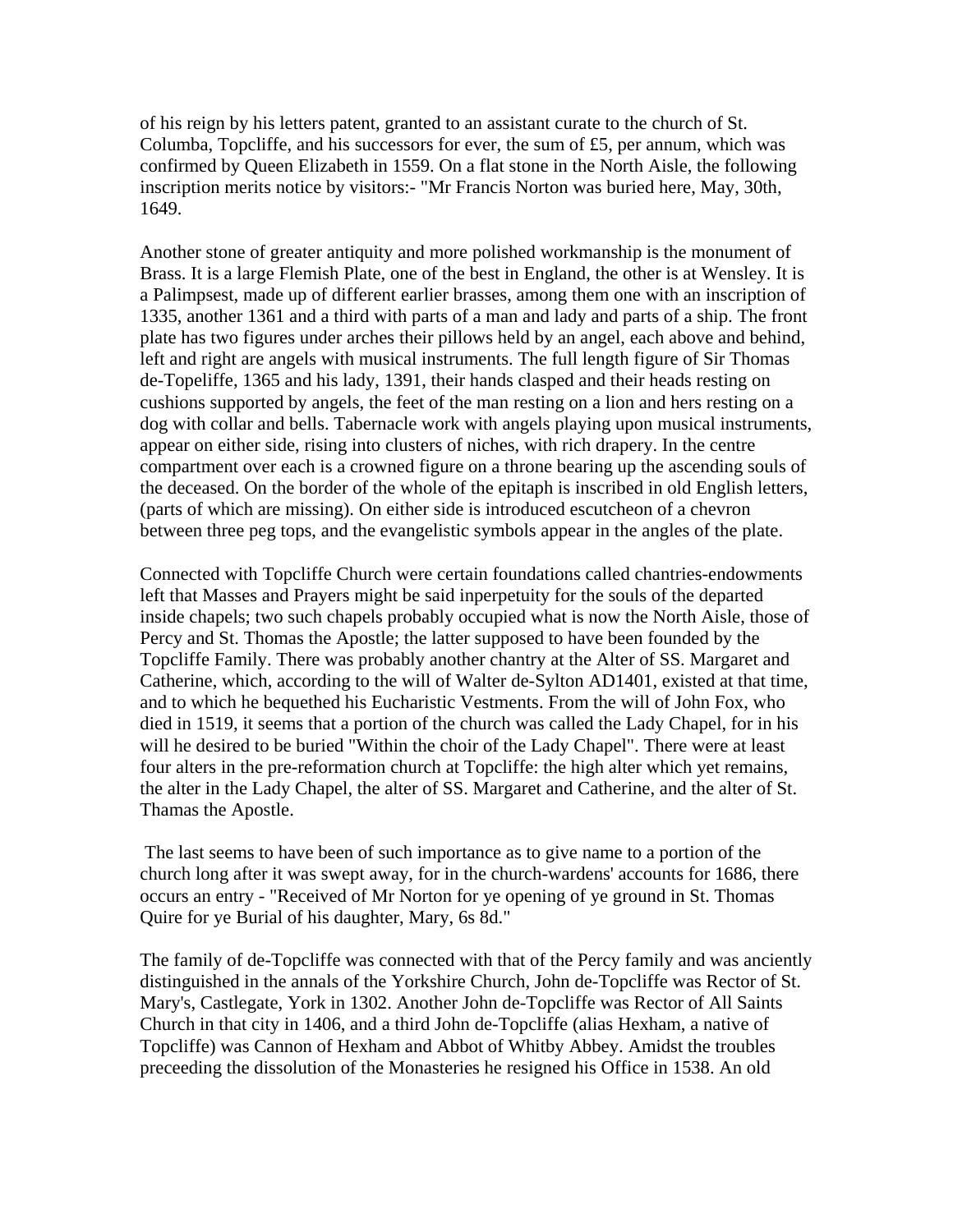mansion, the home of the de-Topcliffe family, later became the George and Dragon Inn. It was later demolished.

A large and elegant monument has been erected to Sir Metcalfe Robinson, Baronet who died 6th February, 1688 at the age of 59. Close by the monument lies the interred body of Sir William Robinson who was High Sherriff for the County in 1689 and Lord Mayor of York in 1700. He was for many years Member of Parliament for the City of York. He died 22nd December, 1736 at the age of 82.

On the South side of the Chancel are deposited the remains of Sir William Robinson's elder son, Sir James Robinson of Newby, who died on the 4th March, 1770. A church existed in Topcliffe at the time of the Domesday Survey and it was granted by the second William de-Percy to the use of the fabric of the Cathedral of York. In 1292 a vicarage had been ordained the Advowson has remain with the Dean and Chapters of York. The Alter is a good example of early Jacobean woodwork. The East window presents a noble appearance being large and lofty but has been stripped of some of its stained glass. Much do we regret the misguided zeal which prevailed during the civil wars of the seventeenth century and which is justly chargeable with the destruction of the ancient religious lights which were the ornament and pride of each venerable church. In the North aisle one pane, defended by the large mullions of the window has escaped and exhibits the Percy Aims. Outside the old chapel wall, on the South side of the church, are some stones with deep groves or scores. It is supposed that these marks were caused by people sharpening their arrows and other weapons here before going to fight. It might be that the warriors of those days imagined that a weapon sharpened on a consecrated building would be more efficacious. In the reign of Charles the second, Mr James Calvert was ejected from the church at Topcliffe by the Act of Uniformity. He was a graduate of Clare Hill, Cambridge. About. 1675 he became Chaplain to Sir William St.ricland of Boyton and afterwads to Sir William Middleton, of Northumberland. He was a man of great learning and piety and

Topcliffe Ecclesiastical Parish in 1831 was Asenby, Baldersby, Catton, Dalton, Dishforth, Elmire with Crakehill, Marton-le-Moor, Rainton with Newby, Skelton-on-Swale and Topcliffe. These are now separate Parishes. The church was rebuilt in 1855 except the East Window, it is believed to be the original, built in the 14th century. The church was again re-built in 1858. It is an edifice of stone consisting of chancel, naive, North aisle and South Porch and an embattled Western Tower with eight pinnacles and containg four bells. The four bells in the Tower:- one with an inscription "Jesus be our Speed", 1622, Bell No. two "Jesus be our Speed" 1620 and a third bell 1725, bearing the mark of Samuel Smith of York; the fourth bell was recast by Warner in 1880. The larger of the Communion Cups Silver inscribed, "This Communion Cup was dedicated and given by Sir Metcalfe Robinson Baronet to ye Church at Topcliffe in Yorkshire, 1669". It bears a London mark of the same year. The second cup is inscribed, "Topcliffe thro Gregory William Raper, Churchwarden, March 26th, 1664.

died in 1698.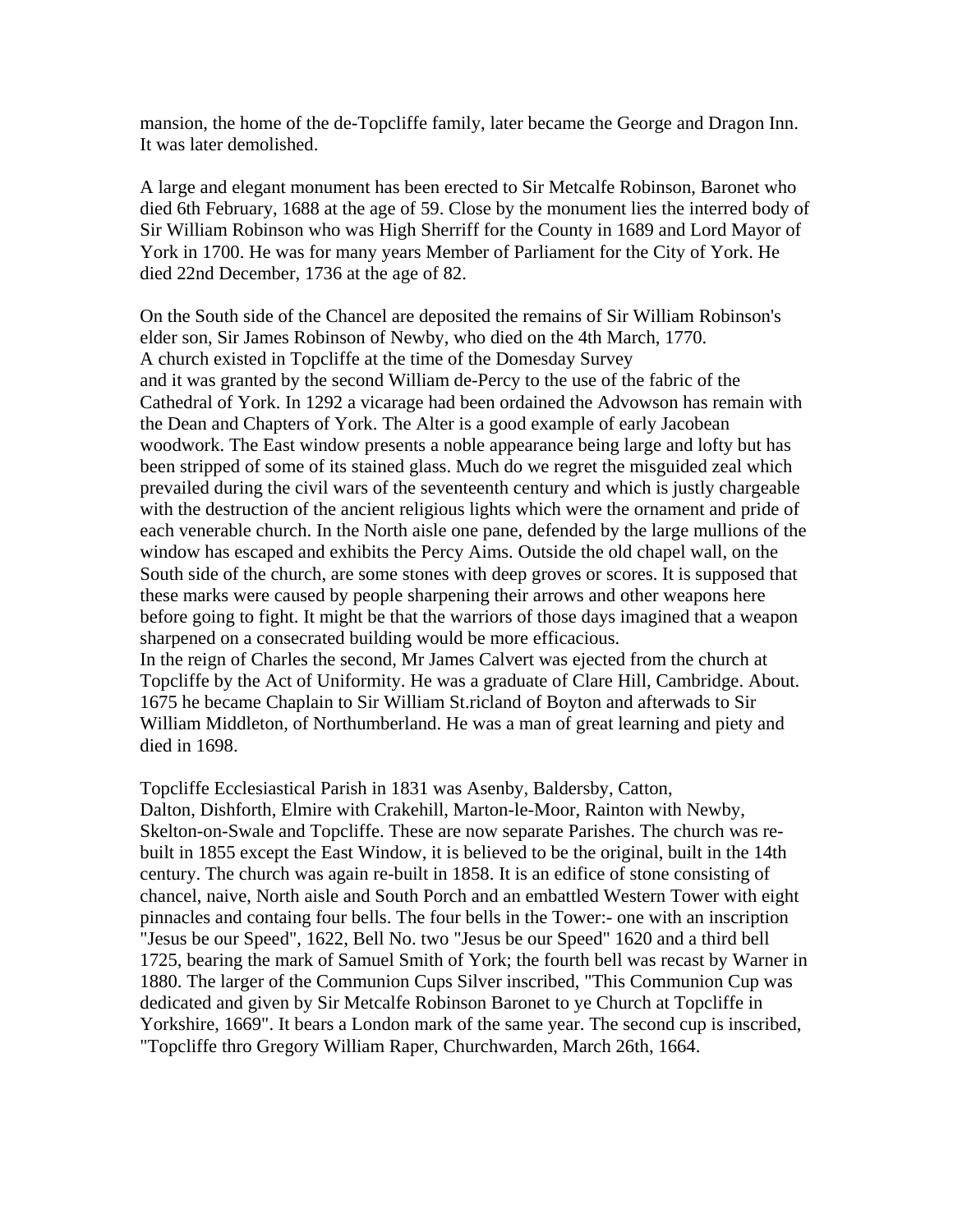The hall marks are undecipherable. The Paten bears the inscription "Dedicated to God's Service Ye Charge of Ye Parish of Topcliffe, Anno domini 1680". The marks are H.L.z. The Flagon is Copper plated with silver and dates from the end of the eighteenth century. The registers begin in 1569.

In the chancel on the South side is an extremely interesting window, although it is not attractive at first, because the colours are strident, but the design is typically pre-Raphaelite and has some of the tension of the illustrations by Rosette in Moxon's Tennyson of 1856. It is signed E. B. Jones, 1857, this is the earliest of stained glass. In the porch is the head of an Anglo Saxon Wheel Cross, in stained glass.

Ancient history concerning the church says, that Burial Garlands custom was used in Topcliffe church. By the abundant zeal for our ancestors, virginity was held in great estimation, in so much that those who died in that state were rewarded at their deaths with a Garland or Crown on their heads, thus denoting their triumphant victory over inclinations of nature. These Garlands were curiously wrought in filigree work, with gold and silver in resemblance of Myrtle, whose leaves were fastened to hoops, the larger were made of iron. Besides these crowns, the ancients had also their depository garlands, the use of which were continued even until late years, (and perhaps may still be retained in some parts of the kingdom). Garlands at the funeral of the deceased, were carried solemnly before the corpse by the maids and afterwards hung in a conspicuous place within the church in memory of the departed person.

The Garlands were generally made of wood after the following manner:the lower rim or circle was a broad hoop of wood where onto it was fixed at the side thereof, part of two other hoops crossing at the top, at right angles, which formed the upper part being one third longer than the width. These hoops were covered with artificial flowers of paper, or dyed silk and sometimes of dyed horn. In the centre part, from the top hung a white glove made from paper, wh-re on was written the deceased's name, age, etc. The long strips of various coloured ribbons or paper were intermixed with gilded or painted shells, together with other ornaments according to the skills of the performers. This custom first originated from the Greeks and Romans.

The Reverend Hawkins came to Topcliffe in 1838, and during the early part of his Ministry at Topcliffe, two old people, a man and a woman, who occupied an alms house next to each other at the neighbouring village of Dishforth, in due course they became very fond of each other. So much so, that they decided that one house would do instead of two. So they applied to the Rev. Hawkins to make them man and wife, and the good man that he was, saw no legal bar to their matrimony. The aged Wooster was very hard of hearing, and in answer to the clergyman's "wilt thou 'take this woman to be thy wedded wife, etc." he turned to his intended spouse, "what did he say Nanny ?", she explained in a loud voice, "He wants tha to tell him if tha'll hev ma fer thee wedded wife",the old man warmly replied, "wha of coarse ah will, why thoo knaws that's just what we cam heer for to hev tha." In the vestry the minister put the usual question of age, and again she turned to prompt him, "He wants to knaw hoo oade thoo is," " Wha thoo knaws ah'm' just seme age as oade Bobby Johnson, we wur breathe born et seame day."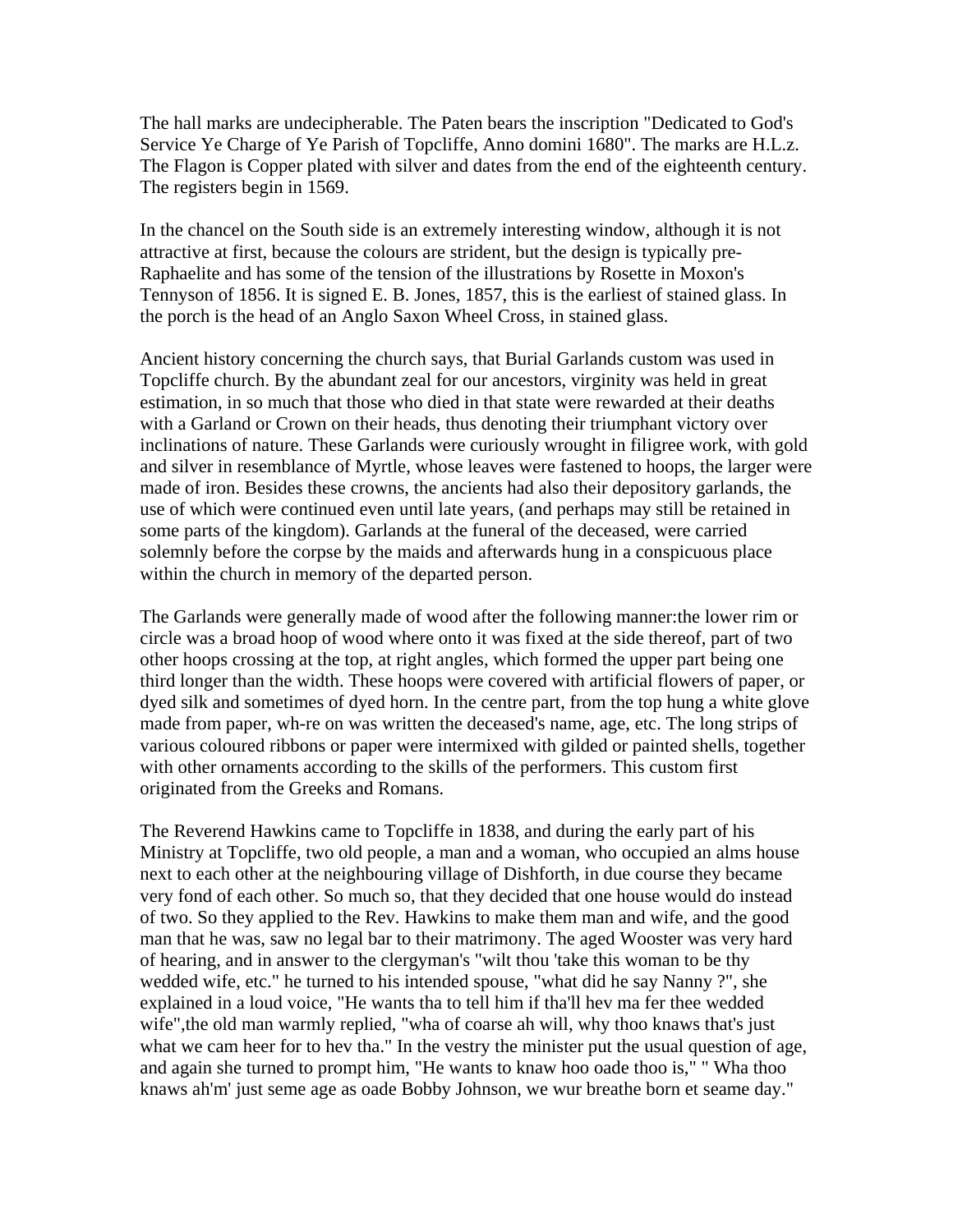The Rev. Hawkins was vicar at Topcliffe for 53 years. He was a large hearted Christian and a man who was benevolent to the poor, he was a man respected by all. He died in October 1891 at the age of 78. A marble cross in the churchyard marks his resting place.

In 1901 the living was a vicarage nett yearly value £400with six acres of Glebe and a house in the gift of the Dean and Chapter of York, and held by the Rev. Walter Frederick Rowsell, M.A. St. John's College, Cambridge since 1892, and then by the Rev. Henry King Quilter, M.A. of St. Peter's College, Cambridge, in 1901 he was Canon Prebendary of York. The township of Topcliffe is charged with a tithe of £100, payable to the Vicar.

Several of the windows are stained glass Memorials. The carved Reredos was a gift of Thomas Petch of Marton-le-Moor in memory of his wife, Mary, who died in 1869. The Vicars of the Parish of Topcliffe were the Rev. John Julian, M.A., D.D., 1905, The Rev. Charles B. Pauling., from 1913, the Rev. Charles H. Pauling, L.Th, from 1939, The Rev. A. W. G. Fletcher, B.A., from 1958, he was also the Padre to the Royal Air Force, Topcliffe.

A Memorial Plaque in Honoured Memory of 20 people from Topcliffe who gave their lives in the Great War, 1914-1918. Added to the Roll of Honour and given by the people of Topcliffe and Elmire in Memory of Ronald Appleton, John Houlston, and J. Wesley Rook, 1939-1945.

The Reverend and Mrs. Pauling worked very hard for the Parishioners of Topcliffe. Mrs. Pauling was a wonderful person, one cannot speak too highly of her work for the children and the older people of Topcliffe and District. When they retired they were much missed at Topcliffe.

The Clocksmiths were called to repair the Church Clock in the Tower of St. Columba's Church at Topcliffe, but found it was getting beyond repair. A new clock rather smaller in size, was installed in the Tower in 1968.

The Rev. B. O. Allen came to Topcliffe as Vicar in 1965, but resided at Dishforth in the vicarage for a short time, until his vicarage at. Topcliffe was completed. The original vicarage was a large rambling house standing in its own grounds. At the front of the house, the french windows open out onto the lawns of a landscape garden. A high wall surrounded the vegetable garden, on these walls were trained a variety of fruit trees. A part of this garden was taken for the new vicarage. The Ecclesiastical Commissioners sold the Old Vicarage and part of the grounds to Doctor Dias. The general practitioner for Topcliffe, and is now the Medical Officer for the Army at Topcliffe Barracks. He was a founder member of the Road Accident AfterCare Scheme in the North Riding, Topcliffe District.

The vicar of Topcliffe has now the Parishes of Dalton and Dishforth added to his living

The cemetery gates were a gift to the Parish of Topcliffe by the Royal Air Force Station, Topcliffe in 1966.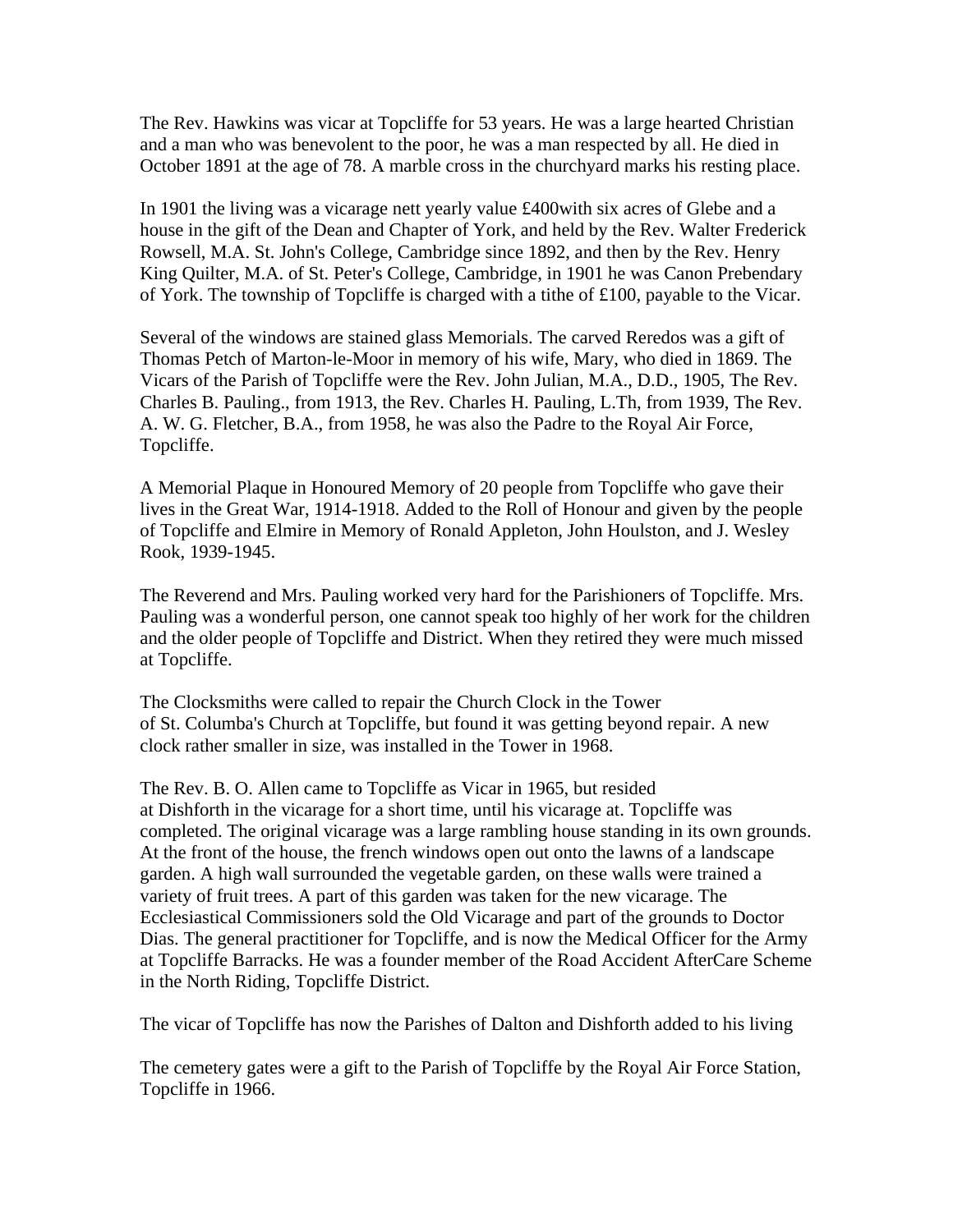# THE METHODIST CHAPEL AT TOPCLIFFE

While the village church forms a Memorial of long-past ages, dating back to Norman or Tudor times, preserving for us the architecture of some distinctive period, the village chapel can show little or nothing but antiquity which at its best is under 200 years old. The old-fashioned village chapel, indeed is one of the most important links which bind the past to the present. Around it, modest as it is, gathers memories of other days, when neither steam nor electricity had disturbed the village life. The old people of that day, would tell many tales about the times when the chapel was first built and the first coming of the Methody preachers to the village. They would describe the rather rough reception which these pioneers got. They would also call to mind the efforts made to build the Chapel.

There does not seem to be a record as to when Methodism was first introduced into Topcliffe, but it is reasonable to presume the latter part of the 18th century. From an old deed (an abstract of which is given) "Indenture in three parts made this 23rd day of July 1802, between Henry Eeles of Northallerton of the first part, and William Stevens of Ripon, Wesleyan Minister of the second part, and John Plummer of Topcliffe of the third part, hath agreed with the said Henry Eeles for the absolute purchase of the parcel of ground, herein after mentioned, for the sum of £140 for the purpose of erecting thereon a meeting house or place or Worship for the Society of Methodists." Now this indenture witnessed that in consideration of the sum of £140 by the said John Plummer, the said Henry Eeles, doth convey all that plot or parcel of ground situated in Topcliffe, containing in breadth in front from North to South, 29 feet, abutting on a dwelling house of the said Henry Eeles, on or towards the North, on a Blacksmith's Shop on or towards the South, on the front of Topcliffe, on or towards the East by an apple orchard, and on or towards the West by the back street of Topcliffe. Together with all and singular houses, buildings, stables and garden, etc."

Deeds signed by Henry Eeles and William Stevens, July 23rd, 1802.

The first Methodists Chapel in Topcliffe was a very modest building, capable of seating 150 hearers. It was simply a square building, with 4,.dlery round one side and the end. The gallery had high backed pews and a tall person would nearly touch the ceiling with his head. Half the floor space was occupied by benches, and the other half with pews, opposite stood the Pulpit, a high box reached by a flight of steps, and made to look brighter than the rest by having a cushion on the desk. There on resting the two volumes with which the services were conducted, The Bible, and the Wesley Hymn Book. Three or four antique candlesticks with wax candles in them were used for lighting on the dark evenings. In those days the hymns were given out two lines at a time, (which was a wise rule) as few people could read and hymn books were scarce too. There were few tunes in use in those days and the singers sung from their hearts, which is after all, the main thing. They were not very artistic in their singing according to the records.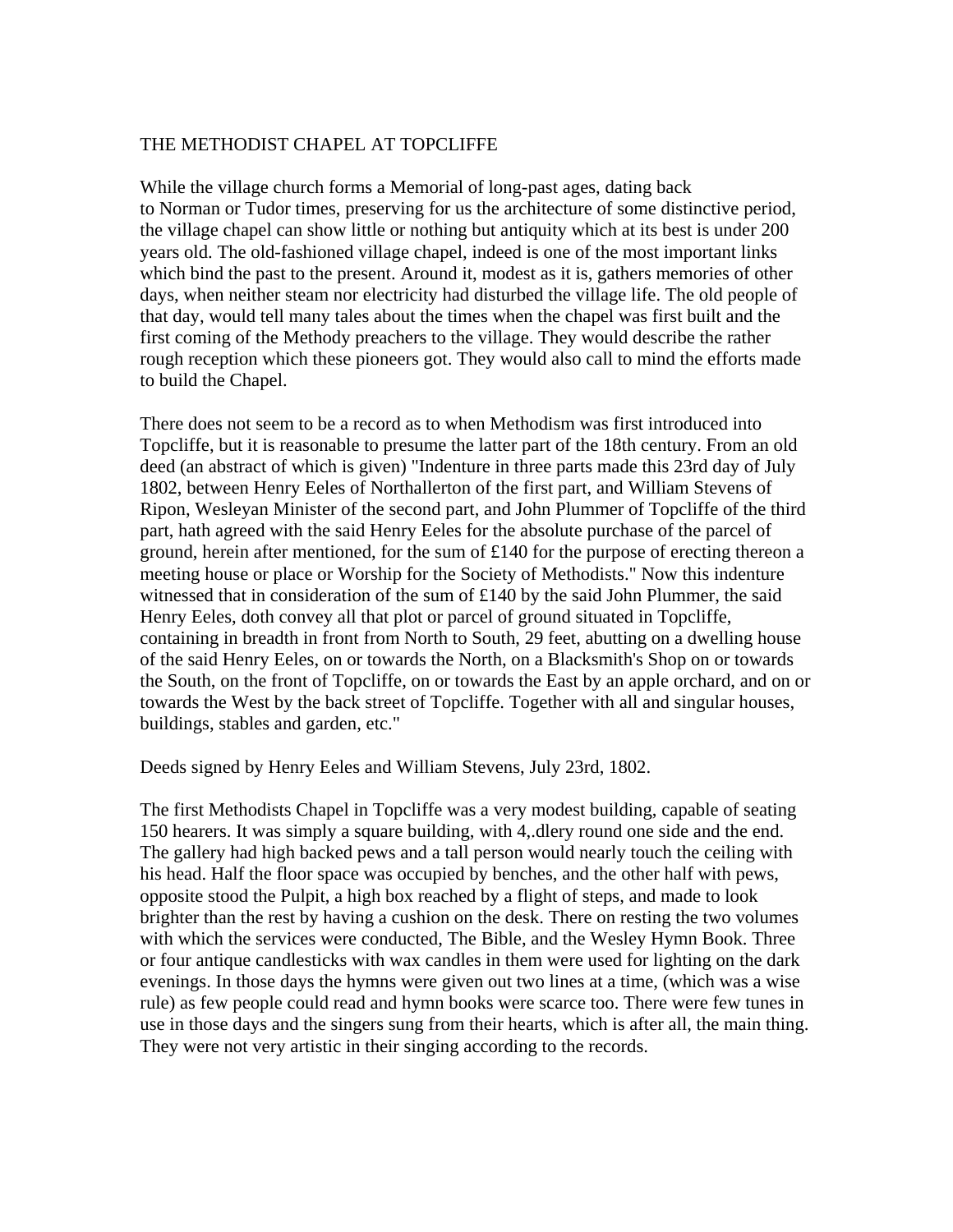Methodism, fortunately, during its history was not so easy to persuade people to listen, but the chills of. the opposition, only served to make for stronger perseverance. Topcliffe, like almost everywhere else, there was opposition, but in spite of this, Methodism grew and prospered and became an influence in the village and neighbourhood. In the course of time the old chapel became too small as the congregation increased.

Many hallowed associations were connected with the old chapel and there were many regrets when the mention of a larger building was to take its place. The old Chapel had been a place of worship for the Methodist Service for 38 years. To secure a larger place for worship the two principal difficulties were, means and additional land. Topcliffe Methodists eventually overcame these two difficulties. Adjoining the old Chapel were two houses ; one of these was taken down to make room for the new Chapel, and the other was used for a Chapel-keepers residence.

The foundation stone of the new Chapel was laid by Mrs. Dresser of Topcliffe Mill, on July 28th 1840, and the opening service took place on October 16th, 1840. The sermons were preached by the Rev. J. Rattenbury of York. This Chapel continues to the present day, but from time to time has had various improvements and additions, much has been done towards making the seating accommodation more comfortable. An organ was added to improve the music and the arrangements for a choir. The lighting and heating have been improved. The Schoolroom was added in 1882. The Methodist Chapel was formerly connected with the Ripon Circuit, but on the formation of the Circuit at Boroughbridge it was transferred to the Boroughbridge Circuit.

# CHARITIES OF TOPCLIFFE

The charities subsisting in the Ancient Parishes of Topcliffe were in 1901 under the management of the Foffees appointed in accordance with a decree of Commissioners of Charitable uses, dated 16th June, 1674.

By a scheme of the Charity Commissioners established by an order dated 5th July, 1901, the several Parochial Charities were consolidated, the body of Trustees to consist of Thirteen Persons, one ex-officio Trustee, the Vicar of Topcliffe, for the time being and twelve representatives, Trustees, two appointed by the Parish Council of Topcliffe, one each by the other parishes, Parish Councils or Parish Meetings, of the nine Townships of the Parish, and one by the District Council of Thirsk and Wath alternatively.

The Charities included in the said scheme (as varied by a further scheme of the 19th May, 1905) are so far as they can be identified as follows:

1613 Pullaine Leesland, 2 acres 3 roods and 25 perches in Topcliffe devised in 1613 by the will of the Rev. Ralph Kay to the vicar of Topcliffe, let at £6-10s, per year.

1717 Land at Firby, containing 6 acres purchased with certain poor stock, in 1717 let at £15 per year.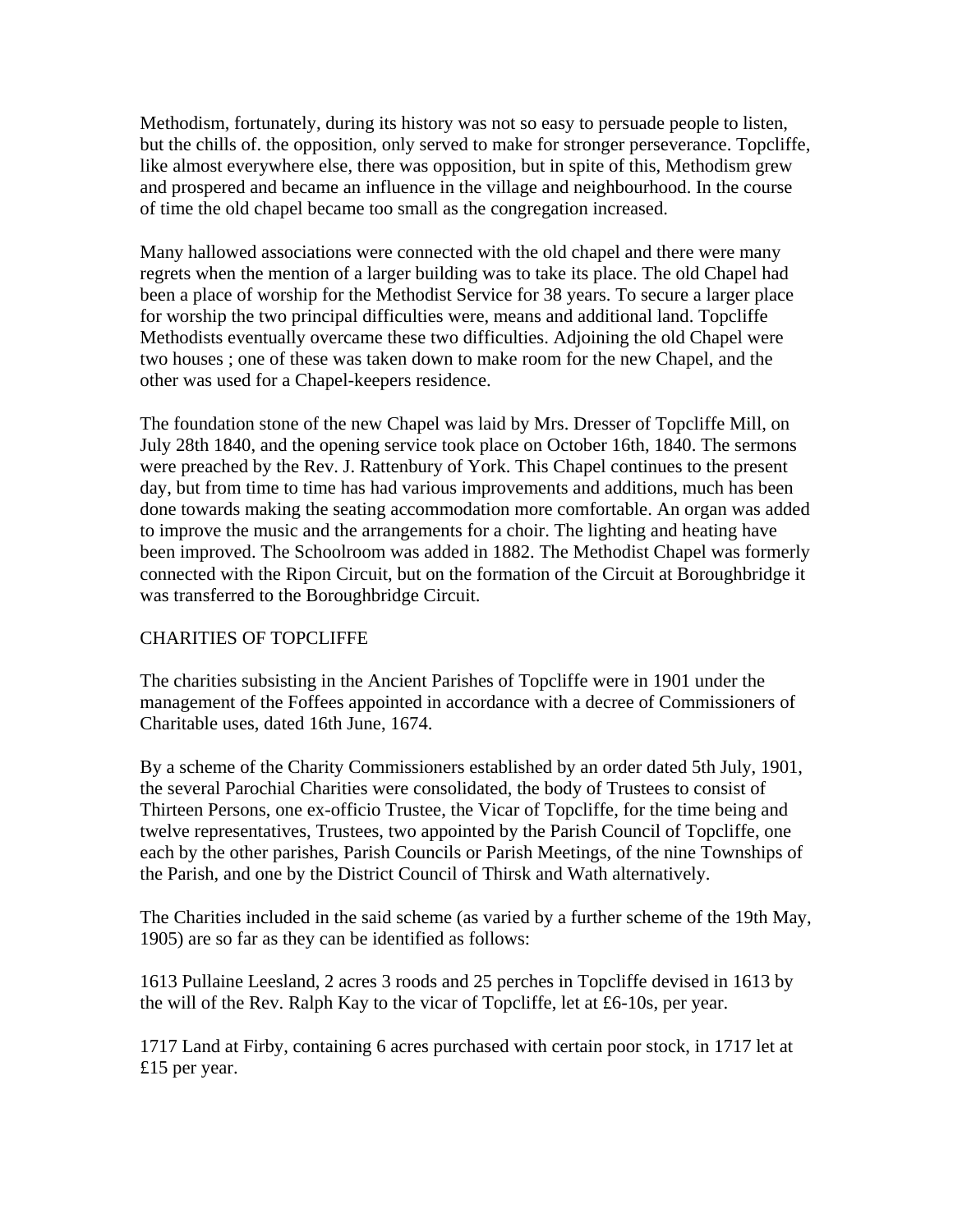1747 Land at Asenby containing 6 acres, the gift of George Easterby in 1747, let at £12 per year for distribution of cloth in certain of the Townships.

In 1905 there was also  $\pounds$ 12-10s, in the Thirsk Savings Bank in Trust for the poor of the parish of Topcliffe and £39-7s-l1d, in the same bank in Trust for the poor of the township of Topcliffe.

The Topcliffe Grammar School, included the benefactions of William Robinson's will of 1653 and Henry Roper's will in 1674, to mention but a few.

Under the provision of the scheme the nett annual income applicable for the benefit either of the poor generally of the area to be benefitted or of such deserving and necessitous persons resident therein as the Trustees may select under one or more for the following needs:

1. Subscription in aid of the funds of hospitals or convalescent, homes or institutions in which children suffering from any bodily infirmity are taught a trade.

2. Contributions towards provision of nurses for the sick and infirm, cost of outfit for any person under the age of 21 years entering upon a trade or into service.

3. To supply of clothing, etc. and loans.

In 1905, £63 was expended on coals, groceries and money, to the poor of several townships in proportion to the population and £17-10s in the distribution of cloth and woolsey. Topcliffe Grammar School included benefactions of William Robinson's will 1633, and Henry Roper's will 1674.

Thomas Durham's Charity for National Schools will in 1865, £120 Midland Railway 2.5% debenture stock.

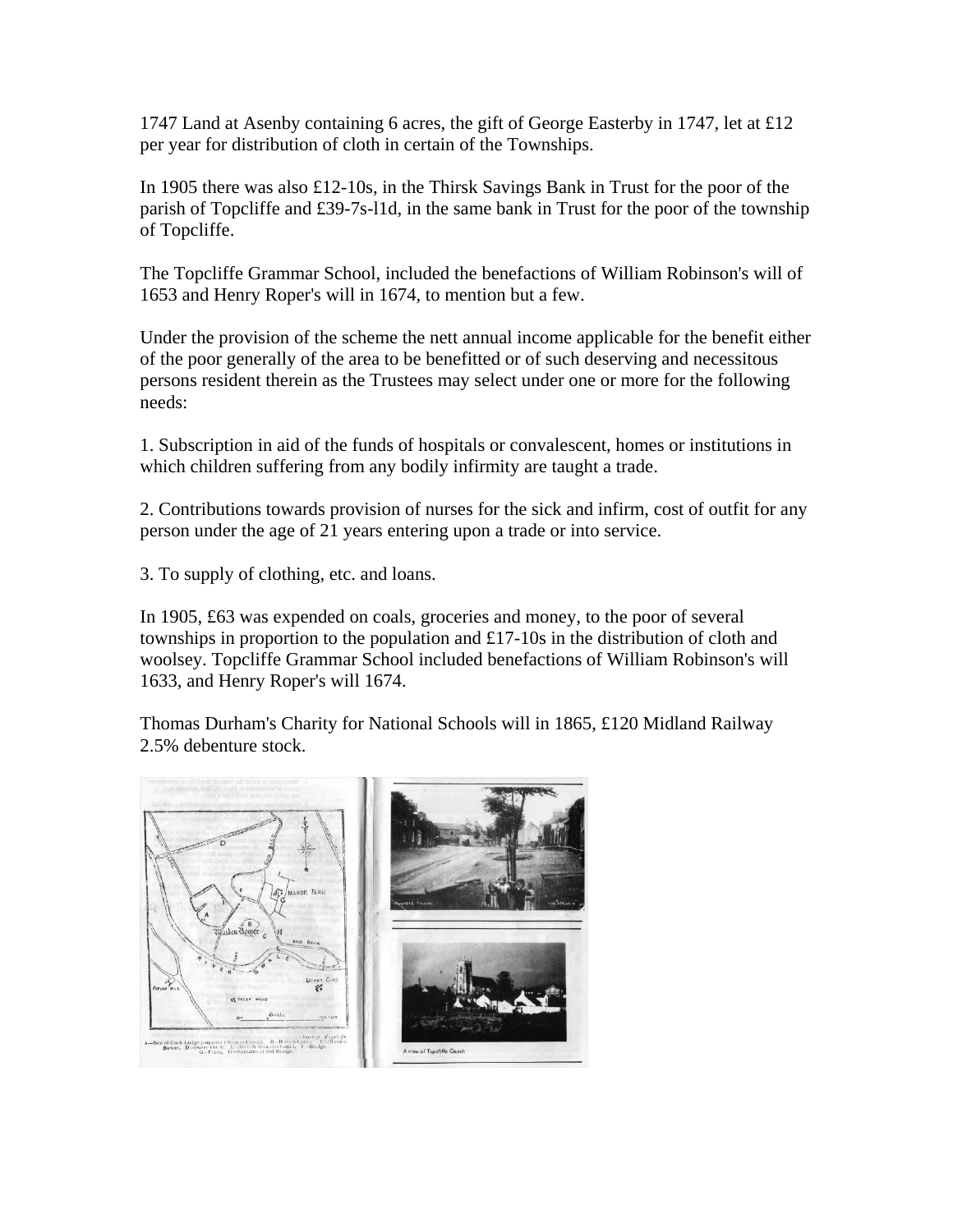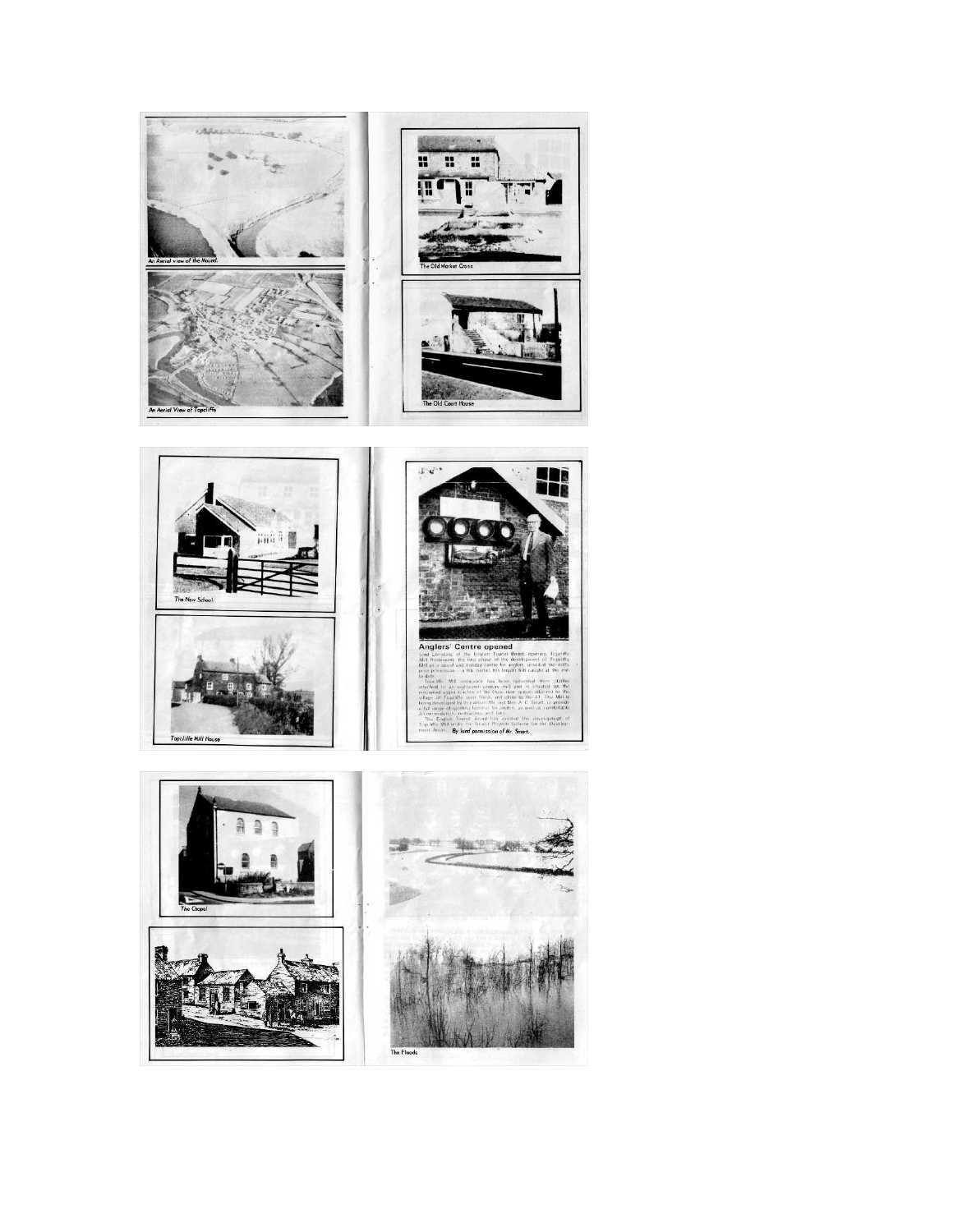

# WELL KNOWN CHARACTERS OF TOPCLIFFE

In the early years of the 19th century a well known character of Topcliffe was Bessie Wood. She was quite a character, and a hard worker, she would work from just after midnight until eight o'clock in the evening, all for one shilling per day, washing clothes and charing.

Another well known character was old Stooley, a cripple from Kilburn. Who having lost the use of his legs from above the knee, managed to work leis way about the world by a kind of stool arrangement. By his primitive means of locomotion, he worked the feasts and fairs in and around the Vale of Mowbray, selling nuts, etc.

But by far the best known character was Bobby Johnson of the Shoulder of Mutton at Asenby. By great industry and shrewdness as an Inn-keeper, Butcher and small Farmer, he had amassed the fortune of between £20,000 to £30,000. As he had no children, but several nephews and nieces, he was an object of some interest.

One of his nieces lived with him and one day a man called on horseback, while he was having a drink, he bent down to the young lady and said "I'm come to put love to thee", the prompt reply, "If its me you want, ah's here, but if its brass your after, its all settled on Barker's bairns.

Bobby, on one occasion was driving home from Ripon market, when he learnt that the Prince of Wales was with a Shooting Party from Studley and was having lunch on the lawn at Hutton Moor House. Without more ado, he drew up his horse and went up to the shooting party and enquired for the Prince. Being a well known character, he was introduced to the Prince, who shook hands with him. Bobby remarked, "how are ye, ah's pleased to see ye, hoo's yer mother, ye mun tell her ye have shaken hands we oade Bobby Johnson of Asenby".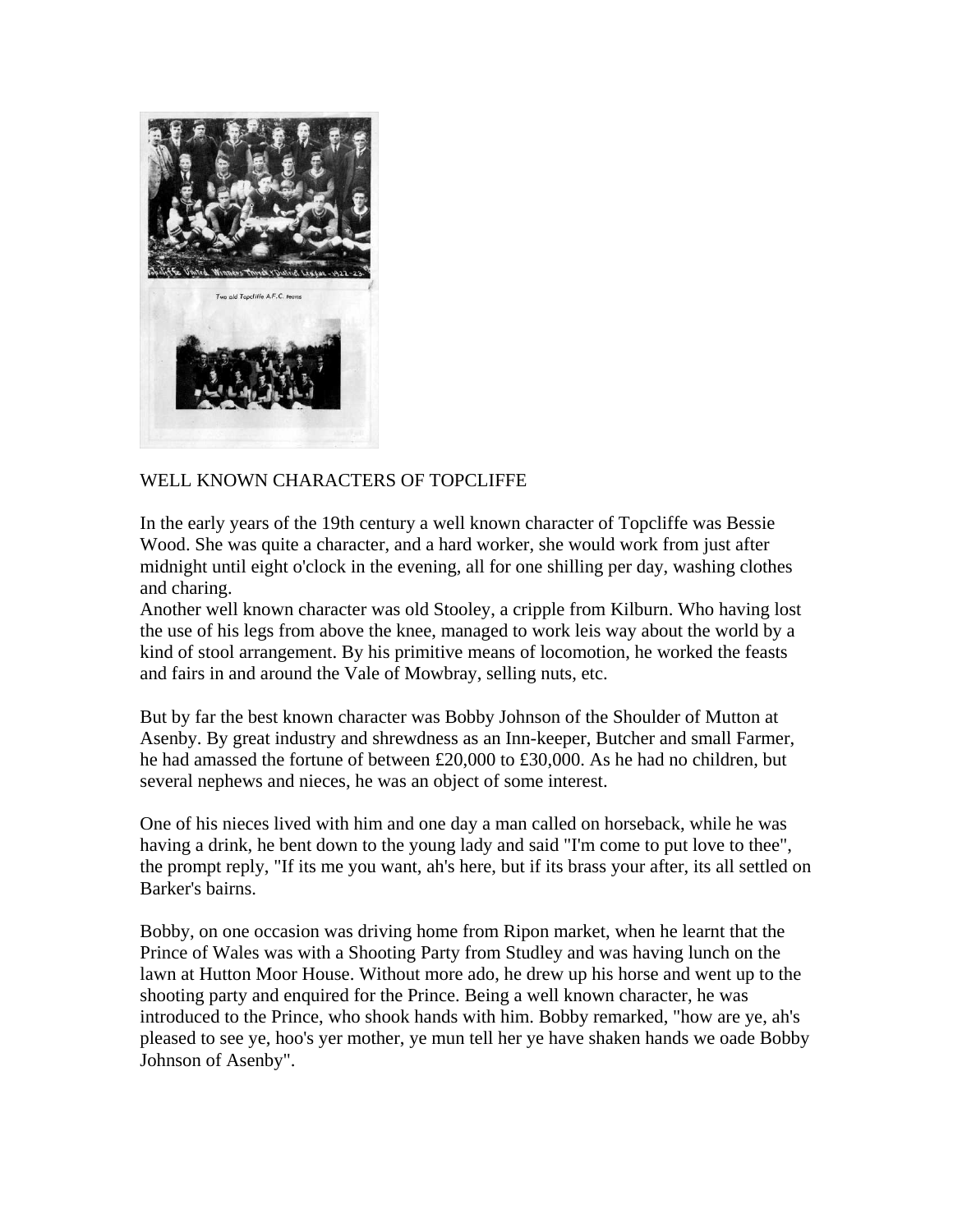John Meek was the miller at Topcliffe in the early years of the 19th century. He was a miserly old fellow and is known in the Yorkshire Oddities as "Old Meally Face". He was parsimonious that he was wont on going from his house, he would press his face into the flour in the bin, leaving its impression, so that on his return he might discover if any flour had been taken. He would severely reprimand his wife for her extravagance.

Frank Cooper, although he was blind, brewed his own beer for the public house, The Black Bull.

# THE PARKS

From Topcliffe the road runs for about half a mile to Gallow Green where the Lord of the Manor's Gallows stood in the thirteenth century, until recently the green was open space or common land where the gipsies encamped at the fair time, but it has now been enclosed. At the South East.corner of the square a flight of steps lead to a chamber where the Lord of the Manor used to hold his courts Leet. In the chamber is an oak table which tradition aserts, a ransom was paid for King Charles to the Scots.

About 150 yards beyond the toll booth, Winn Lane leads at right angles to the main road, to a field called Manor Wood where the site of Cox Lodge was, three quarters of a mile South East of the village. King Charles the first dined here on the 11th May, 1646 on his way North with the Scots. In 1174 Geoffrey, Bishop Elect of Lincoln, fortified the castle here in support of his father, Henry the second and rival to Mowbrays Fortress 'of Thirsk. Geoffrey gave custody to William de Stutville and in time of the war spent £7 - 10 - 2d in building and strengthening the castle. This castle was of the Mount Bailey type which probably never had any masonery defences. This was the favourite home of the unfortunate Henry, Earl of Northumberland.

Topcliffe Parks lie in the North of the Parish and on either side of the highway to Northallerton in this part, called the new road. The Parks were first mentioned in 1314 and ten years later poachers were active as they were in 1332 and 1334. The Officer of the Forestry of the Moskwith or Great Park was an hereditary position in the 15th cen tury, Joscelin de-Topcliffe left a daughter and heir, Beatrice who married Adam, the Forrester, and lived in the beginning of the 14th century. Their eldest son, Alan, died without issue, and was succeeded by his brother Richard, who left two daughters and co heirs Maud and Christina. Christina, widow of William Biresworth was succeeded in Office by her daughter Margaret, who left daughters as co heirs. Isobel, the younger in 1454 quit claim to her sister Elizabeth, and her husband Oliver Stockdale, her right of Office which carried with it a house, two gardens and an orchard and considerable land in the Park. Their son Christopher Stockdale was parker at the time of his death in 1554. He left a son Anthony who held office and land of the Manor of Topcliffe in 1557 and was succeeded by his infant son Richard. Richard with Helen his wife sold office with its appertivant in 1599 to Edmund Norton for £200.

Richard Norton was keeper of the little Park in 1599 and Edmund Norton was made under keeper by Henry Johnson son and heir of Sir Thomas Johnson to whom Henry the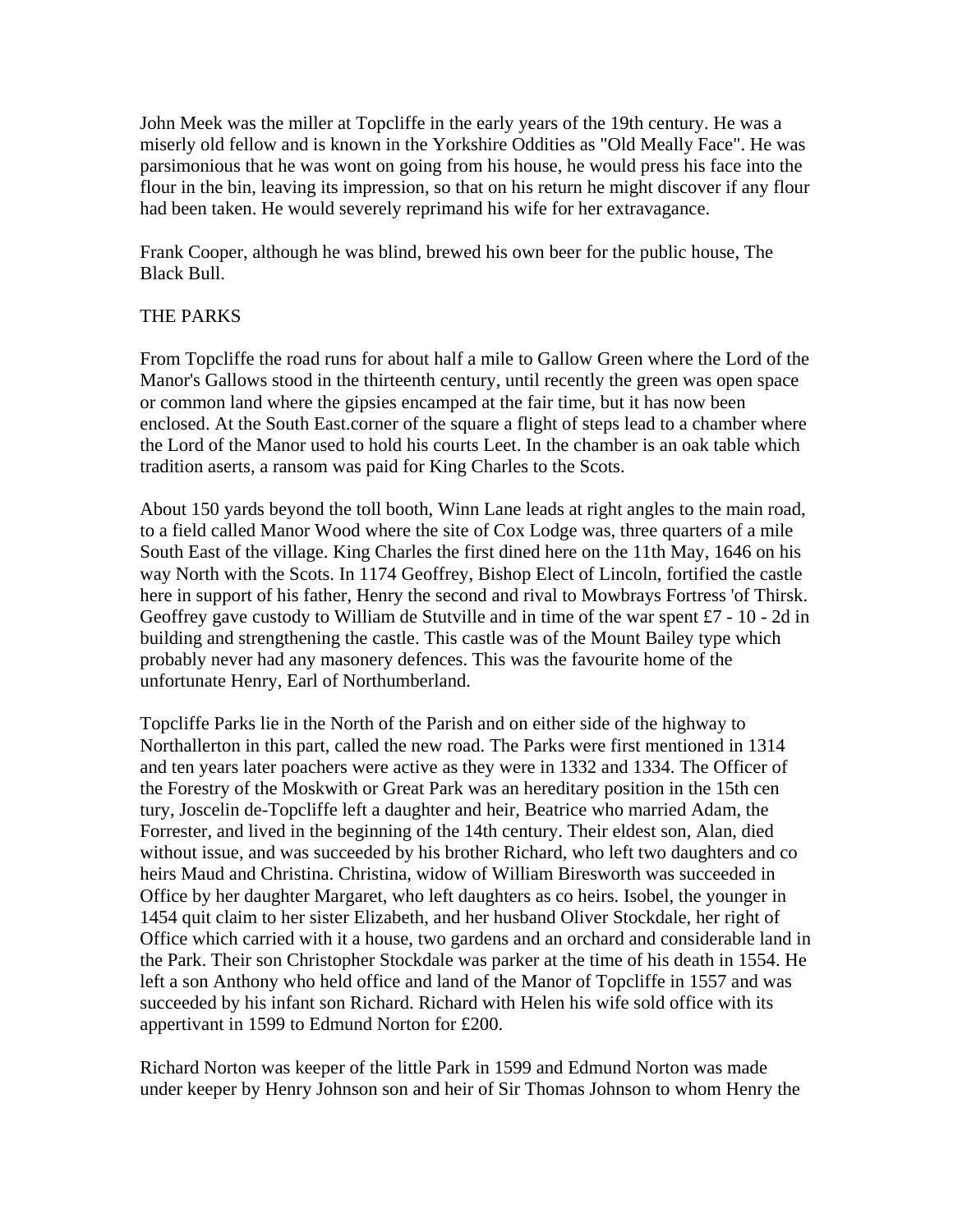Eighth gave lease of Herbage in 1637. At this date herbage was valued at £10, yearly. A further grant was made in 1642, the herbage of Haverlunde within the park, this was especially reserved for the deer. Among fees received by Royal Officers in 1607 were £6 - 13s - 4d to the steward and master of the game here and £6 - 1 s - 8d for the keeper of the Great Park. These Parks cover some nine square miles were divided up into farms, but some still bear the name of Topcliffe Park. The present Manor House, just over the Cod-beck is a building, erected, it is said on the site of the stables of the old castle. In 1890 to mention some of the farmers farming at the farms of the Park:Lancelot Cousins, Topcliffe Parks, Thomas Dale Craythorne, Topcliffe Park and Low House, Joseph Barker, Topcliffe Park, Samuel Suffield, Topcliffe Park, Edwin Smith, Hagg House and Topcliffe Park, William Bellamy, East Lodge, Thomas Bumby, North Lodge, John B. Dale. Salmon Hall and West Lodge.

#### GRI STHWAITE.

Gristhwaithe is not mentioned in the Domesday Survey. In a document dated 1314 it is described as a Hamlet, and there was said to be four tenants in Bondage, six Cottagers, and a watermill. The said Hamlet was burnt and destroyed, by the Scots. Those who were tenants were killed. Gristhwaite was never a real Manor although it was so called in 1380, and also again during the 15th and 16th centuries. Its decent follows that of the Manor of Topcliffe, Gristhwaite, formerly a Hamlet survives in two adjacent farms in the North East of the township of Topcliffe.

#### BALDERSBY PARK.

A stately Georgian Mansion previously known as Newby Hall (and is still perpetuated in the next Parish of Rainton with Newby) was built for Sir William Robinson in 1720. The Architect for Studley Royal, Mr Colin Campbell designed the main part of the house at Topcliffe, William Etty, a master mason from York, designed and built the wings. The final effect was a central block with flanking pavillions joined by a corridor.

In the forties, the owner was a George Hudson, who was born in 1800, and known as the Railway King. At that time he was at the zenith of his fame. His square pew in Topcliffe Church was upholstered in rich crimson, in which he had a reading desk where he used to stand up with his portly back to the Vicar. If the sun shone on the occupants of the pew, Mrs. Hudson would put up her fine parasol. In those days, wind and stringed instruments sent forth their music from the East end of the gallery. On all matters connected with the railways, Mr. Hudson was looked up to as the greatest authority. The entertainments at his mansion in the city were patronised by the greatest nobility in the land, none were too great to do homage. His round of visits among the Peerage was like that of a Prince. The railway mania was followed by a reaction and the crash came. Mr. Hudson was speedily dethroned. He died in 1871. It was his foresight and ability which placed York and Yorkshire so firmly on the Railway Map and stimulated much that was to follow in further building of the railways. Mr. Hudson greatly enlarged and improved the magnificent mansion and the beautiful grounds of Baldersby Park which was sold to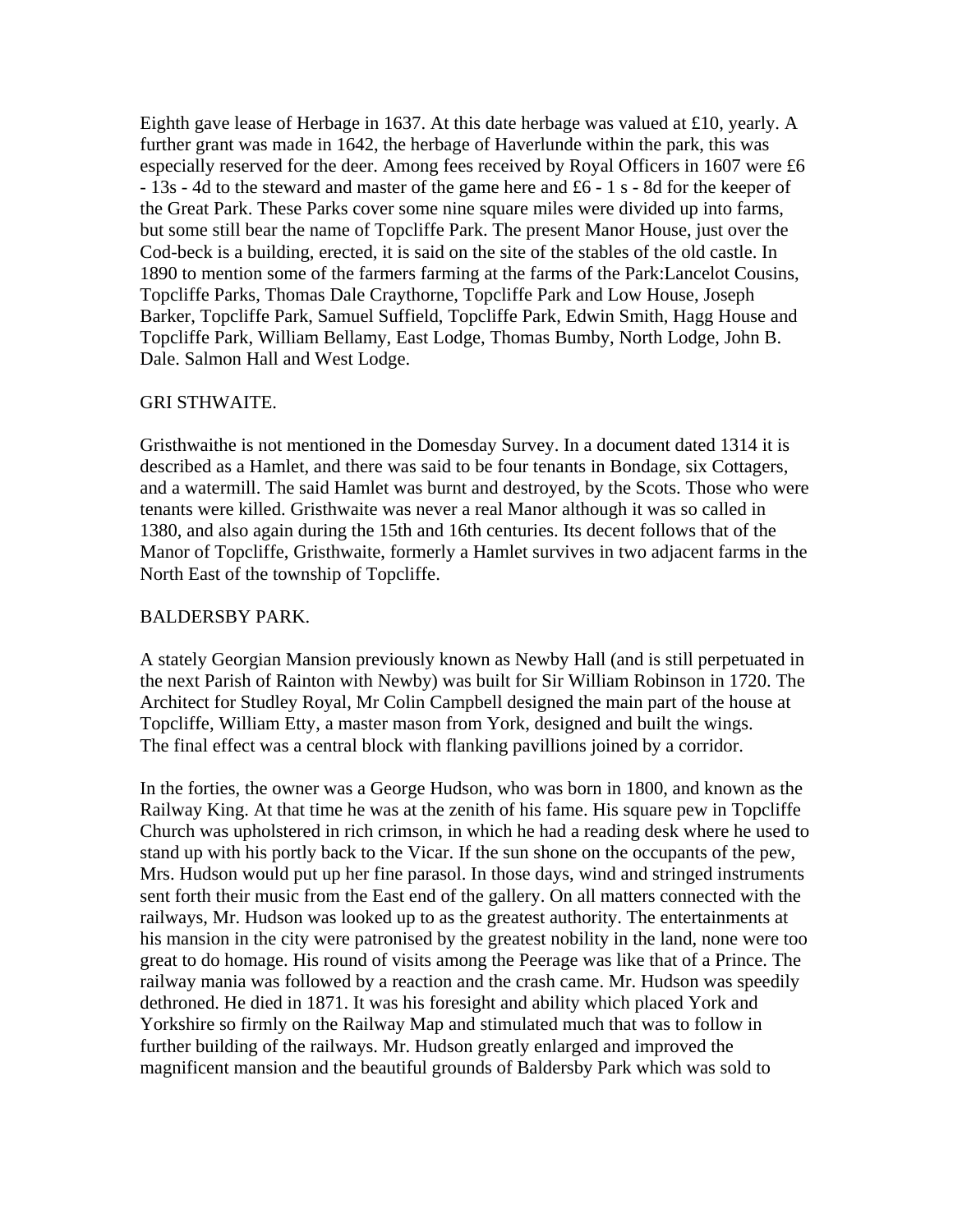Viscount Downe in 1853. The Dowager Viscountess Downe married Sidney Levison Lane, Esq., J.P., D.L., he was the third son of the late John Newton Lane.

In 1900 Mr. J. Brennand, a Cotton Magnate purchased this spacious mansion, built of stone, situated in a park of 200 acres, well wooded and stocked with fallow deer. Walter Morgan was the farm baliff, James Henry Hathaway, the Gardener, George Henry Pearson was the land stewart, and James Watson was the game-keeper. Mr. John Brennand was very unfortunate, that during the years of depression, his investments and mills were reduced in value so much, that he was unable to live and keep up this vast mansion and estate. The Hall and grounds were sold in 1927 and purchased by Miss Yates Lee. Miss Lee purchased the Hall and forty acres of Park land for a boarding school and re-named it `Skellfield School'. The school was opened in September, 1927 for the Education of refined young ladies of well to do people. The Principal and Headmistress bought the Park and Mansion as an ideal setting in surroundings which the daughters of Ambassadors and Landed Gentry were accustomed to.

In the grounds are the remains of a circular Temple ,also two Obelisks. Some of the deersheds are still to be seen, where the fallow deer were fed and had shelter from the severe winter storms at the beginning of the century.

During the war years the school was moved to a smaller establishment and Skellfield was taken over by the Army. A company of Canadians were stationed there. When the war was over the school returned. Miss Lee retired, and a Board of Governors was formed to give guidance and to supervise this Boarding School. The new Headmistress was Miss Stockdale. A very high standard of Education had to be maintained. The teaching staff were very hard to find, also domestic staff was difficult to get. The school was closed in 1969. The Hall stood empty for quite a while, with only a caretaker to safeguard the property from vandalism.

In due course, the property came up for sale, it was purchased by Mr and Mrs. Murray-Steele. In 1972 the present owners set about the task of converting the Mansion into apartments of various sizes which could be made available for retired or semi-retired people wishing to live in beautiful surroundings and spacious accommodation but not wishing to cater for themselves. The house is fully centrally heated, splendidly comfortable and offers an excellent cuisine. The residents have their own private apartments. Each suite is wired for the telephone and there is an intercom system. It is of course furnished by the residents. According to Mr. and Mrs. MurraySteele, their scheme to provide such accommodation is unique in the North of England. They love Baldersby Park and have already spent a large sum of money converting and preserving the building. As conversion of the stables block proceeds, more accommodation will become available and incidentally, it may well be that Baldersby Park will end by employing more local labour than some of the new factories and warehouses in this district.

# CANALS AND NAVIGATION CONNECTED WITH THE RIVER SWALE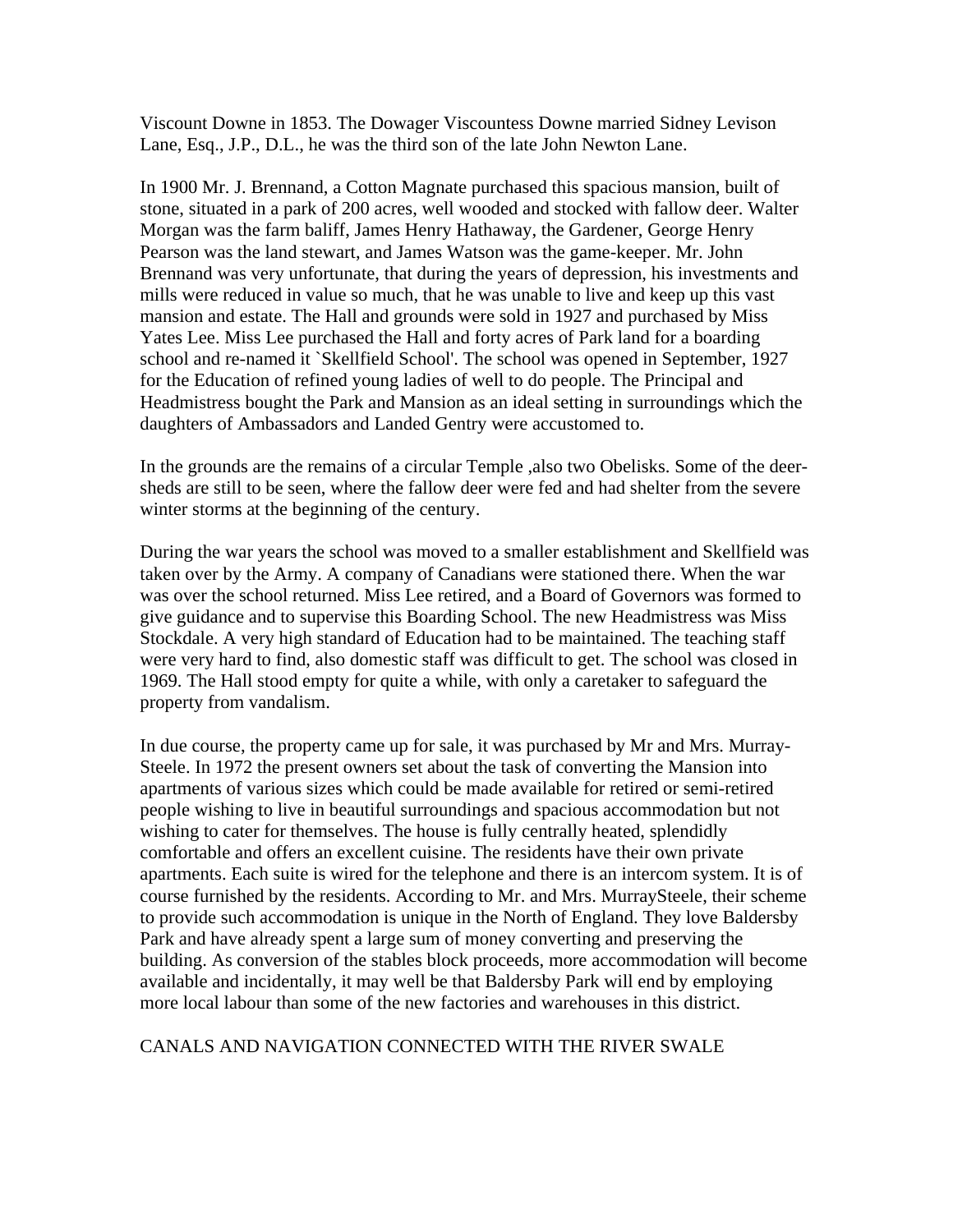In the mid-17th century and when conditions were favourable, craft could get up the River Ure to Boroughbridge and the Swale to Topcliffe. However, in 1742, by which time a Don Act to improve the river to Fishlake Ferry on the River Don had been passed, Richard Ellison was reported to be again proposing a Bill for the River Swale. The first discussions of what was to come later, to become the Leeds and Liverpool and the Rochdale Canals. In the summer of 1766, having been encouraged by those who, in September, announced meetings to consider opening a communication from Hull by York to Ripon using the river and canal and then seeking subscription towards a Bill. This led the property owners of estates, and others interested in the navigation of the River Swale, to meet at Thirsk in December to consider any locks built below Swale Nab would interfere with the navigation of the Swale and whether an Act to make it more navigable would be useful. John Smeaton, using the earlier surveys by Palmer and Ellison, then re-surveyed the River Ouse and Ure. In turn, a group at Thirsk were encouraged to make the Cod beck navigable from the town to the Swale, for one chief inconvenience to Thirsk and the whole of the Vale of Mowbray is the scarcity and high price of coal. Petitions for the Ouse, the Ure and Ripon Canal, the Swale and Bedale beck and the Cod beck were considered together by Parliament early in 1767. Smeaton gave evidence, John Grundy appeared for the Swale and the Bedale beck, estimating them at £19,844 against a subscription of £24,950 and was supported by Robert Wilson who, however, wanted a four mile canal from Morton Bridge to Bedale. Evidence for Cod beck was given by Richard Firth, who estimates it at £6,100. The Three Acts were therefore passed in 1767 for the Swale to Morton Bridge, with a branch to Bedale up the Bedale Beck and the Ure to the Ripon Canal.

The first Act proposed to extend navigation from Swale Nab, 28 miles of winding course past Helperby, Topcliffe, Skipton:on-Swale and Maunby to Morton bridge, some 4 miles from Northallerton. The Acts named two sets of Commissioners, one for the Ouse section, the other for the Swale and Bedale beck, together with power to raise money by borrowing or annuities.

On the Swale, locks were planned at Myton a little way above Helperby, Topcliffe Mill, Wiske Mouth and Gatenby with two on the Bedale beck at Leeming and below Bedale itself, where a basin would be built. John Smith was the Engineer in charge of the Ouse section and the Swale with Bedale beck navigations improvement. He decided to build his first lock at Topcliffe, apparently so that stone could be boated down to it from Holme, where there was land access to the Rainton Quarry from whence the stone came. On the 15th June 1768, John Smith encountered labour difficulties as the workmen required more money, 15d to 18d per day. A week later they would strike unless they were paid 20d per day. He had also to cope with variable changes in the river level, which several times had damaged the works. A 25 ton timber carrying boat was ordered at Selby, and in October it got to Topcliffe. Before this John Smith had chosen and built a secondlock at Leckby, 200 yards above the mouth of the Cod beck.

#### On the 25th January, 1769, John Jackson wrote,

"The earth and sheets removed and taken away, the water let into the cut, the lower gates opened and keel run into the lock which being filled with water by opening the upper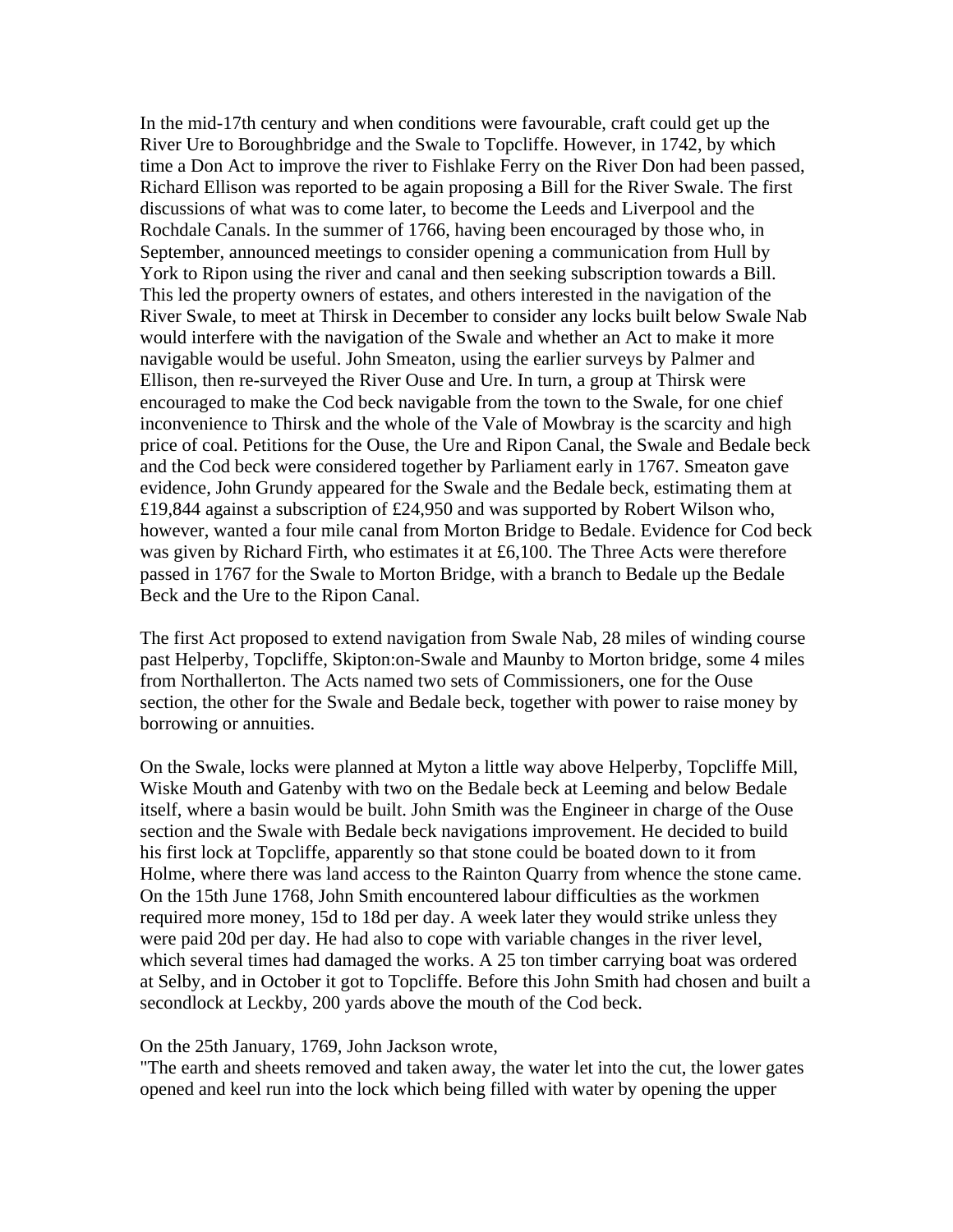sluices was soon done, the upper gates being then opened the keel with our colours flying (and amidst the loud Hussahs of the people, there met) sailed through the first lock on the River Swale, which, without vanity, it may be said, if not the best, one of the best and completest locks in England."

The following day a timber keel from Malton reached Topcliffe bridge, and with another passed through the lock on the 27th.

Work was done on the Cod beck at Thirsk, where a basin and wharf were built in 1768. The the beck was deepened and straightened down to the only lock that was built at Sowerby.

Some work was probably also carried out on the proposed lock at Dalton bridge near Topcliffe, for which tenders were invited in May, 1769. Then the funds were exhausted and no more was done, though a newspaper reported on July 10th, 1770, that two new 40 ton vessels had reached York from Thirsk, the first two cargo carrying craft to make the journey. Some canal schemes of the 1790's included branches to Northallerton, Bedale and Thirsk and later the making navigable of the Swale and the Wiske past Northallerton, to Great Smeaton, about eight miles from Darlington seems to have been briefly considered, in connection with the contemporary Stockton Canal Projects. Another scheme proposed a canal from the Swale via Coxwold. In 1800 an advertisement called a meeting to consider reviving the Swale Act.

The Great North of England Railway from Darlington to York via Northallerton and Thirsk was opened on the 4th January, 1841 seriously affected the river and canal traffic.

# TOPCLIFFE FAIR - GRANTED 1327

The village would seem to have been built round a square, the market square in those days. In the West and the river side stands the fine old church of St. Columba. The original plan is now obscured by the erection of the block of houses on the central part of the square. Some trace of this is that the stalls at the ancient fair were pitched on the cobbles around the Market Cross.

The fair took its origin from a giant which Edward the Third in 1327, gave to Henry de-Percy for the vigil day and the morrow of the Translation of St. Thomas and a weekly market day, to be held on a Wednesday.

P. Hall, in his book "Thirsk and District'", has translated the Charter that was granted to Henry de-Percy, by King Edward the Third, on the 15th February, 1327.

It reads thus:-"For Henry de-Percy, The King to Archbishops, Abbotts, Priors, Earls, Barons, Justices, Sheriffs, Reeves, Ministers, and all his Baliffs and faithful men, greeting, know ye that we, of our special grace, have granted, by this our Charter have confirmed to our beloved and Faithful Cousin, Henry de-Percy, that he and his forever have one market on Wednesday in every week, at their Manor of Topcliffe upon Swale,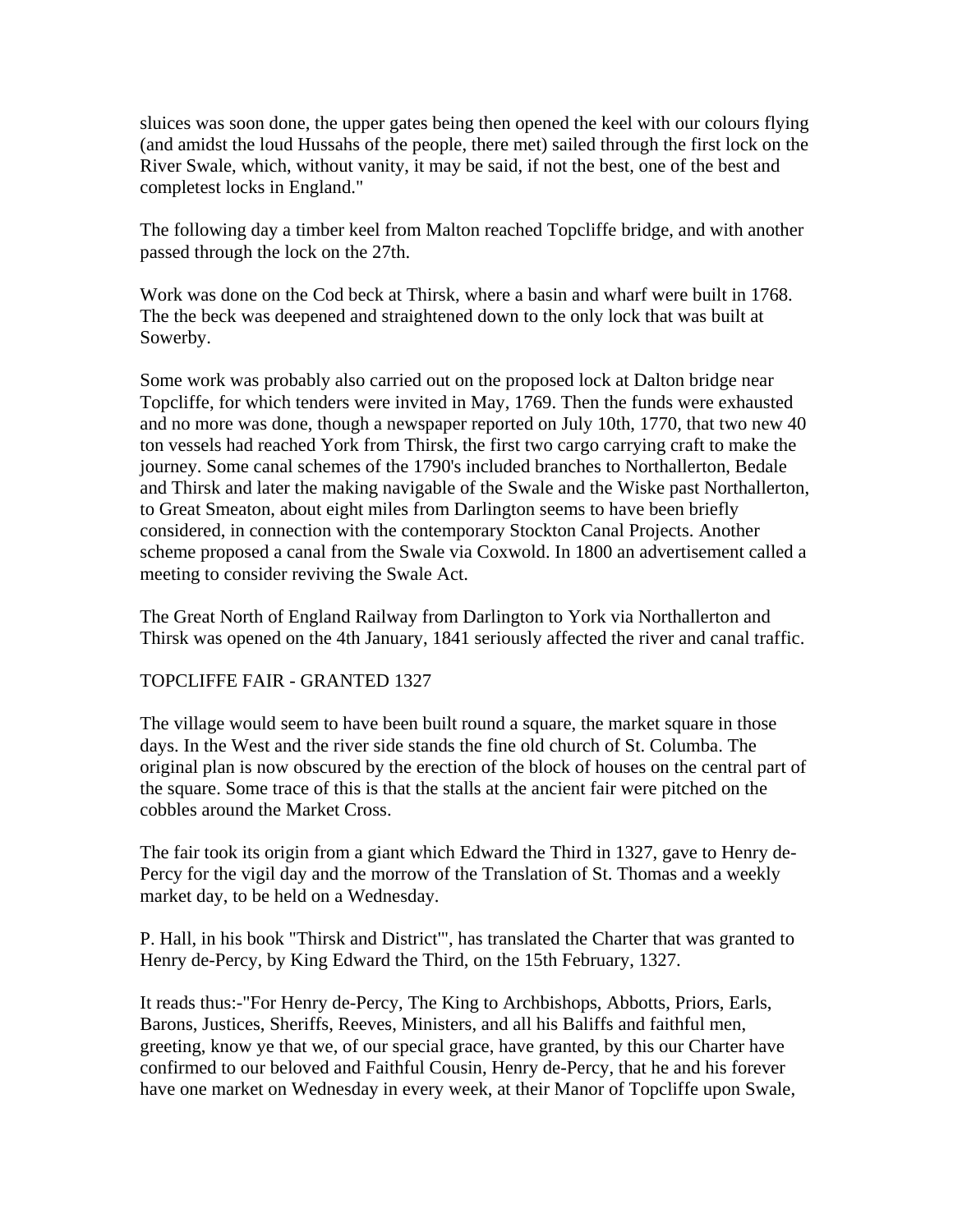in the County of York, and one Fair there to continue during three days, that is to say, on the eve and on the day and the morrow of the Translation of St. Thomas the Martyr, unless the same Fair be to the nuisance of the neighbouring markets and to neighbouring fairs. Wherefore we will, etc. These being witnesses, The Venerable Father Walter, Archbishop of Canterbury, Primate of all England, John, Bishop of Ely, Chancellor Adam, Bishop of Hereford, our Treasurer, Henry Earl of Lancaster and Leicester, John de Warren, Earl of Surrey, Roger de-Mortimer of Wygmore, Thomas Wake, Gilbert Talebot and John de-Rocs, Steward of our Household and others. Given by our hand at Westminster the Fifteenth day of February, 1327, by writ of Privy Seal."

The market days held on Thursdays and Fridays were abandoned in 1792. The Ancient Fair was held on three days, the 17th, 18th and 19th July. The first day was for the sale of Sheep, the second for Horses and the third was Lady Fair Day, when the lads took their girls round the sweet and trinket stalls, which supplied fairings. Until recently, bough houses were in existance at the fair, where beer was brewed for customers invited to the house for a, drink, marked by green branches displayed above the doors. During the fair days, two men were appointed by the Lord of the Manor, to parade the streets to keep law and order. One carried an ancient halbert and the other a pike. On Topley Fair Day anyone could sell beer by licence. People travelling to the fair could quench their thirsts at any of the drinking booths, these booths were erected at Norton-le-Clay, Dishforth, Rainton and Asenby. During the fair, free fights were continually in progress, down Mill bank, and it was gradually understood that every quarrel which had occurred during the year, no matter how trivial, had to be settled at Topcliffe Fair, with a stand up fight. It was a long standing custom and died hard.

The Fair became a nuisance and several attempts to have it abolished came to nought, as the Doctor, Dr. Carter Mitchell ("The Old Doctor") as he was called in those days, tried to uphold the ancient traditions and as he said, -He had brought quite a lot of these gipsies into the world."' However, in 1956 the Medical Officer, Dr. Slater was appalled at the state of the lanes where gipsies had camped, either just before the fair or during the fair. From a health point of view, she appealed to the Lord of the Manor, Lord Leconfield, and to Parliament to have the fair abolished. A reply from Lord Leconfield was "that he was in favour of the wishes of the majority in Topcliffe". The Charter Fair was eventually abolished by Parliament.

The horse dealers do come to Topcliffe, but just for the day, that is the 18th July.

# THE SCHOOLS OF TOPCLIFFE

A free Grammar Sehool was founded here in 1549, but by whom is not known, the Master, a Mr. Bovill was paid by the Feoffees\*. It was endowed with about £82 per annum arising from various bequests. Trustees were appointed in July, 1674.

\* FEOFFEES : -(Charitable bequests to the Parish, which are numerous are under the control and management of a body of 12 trustees or Feoffees, instituted by a decree of Commissioners of Charitable uses in 1674, who distribute the produce in certain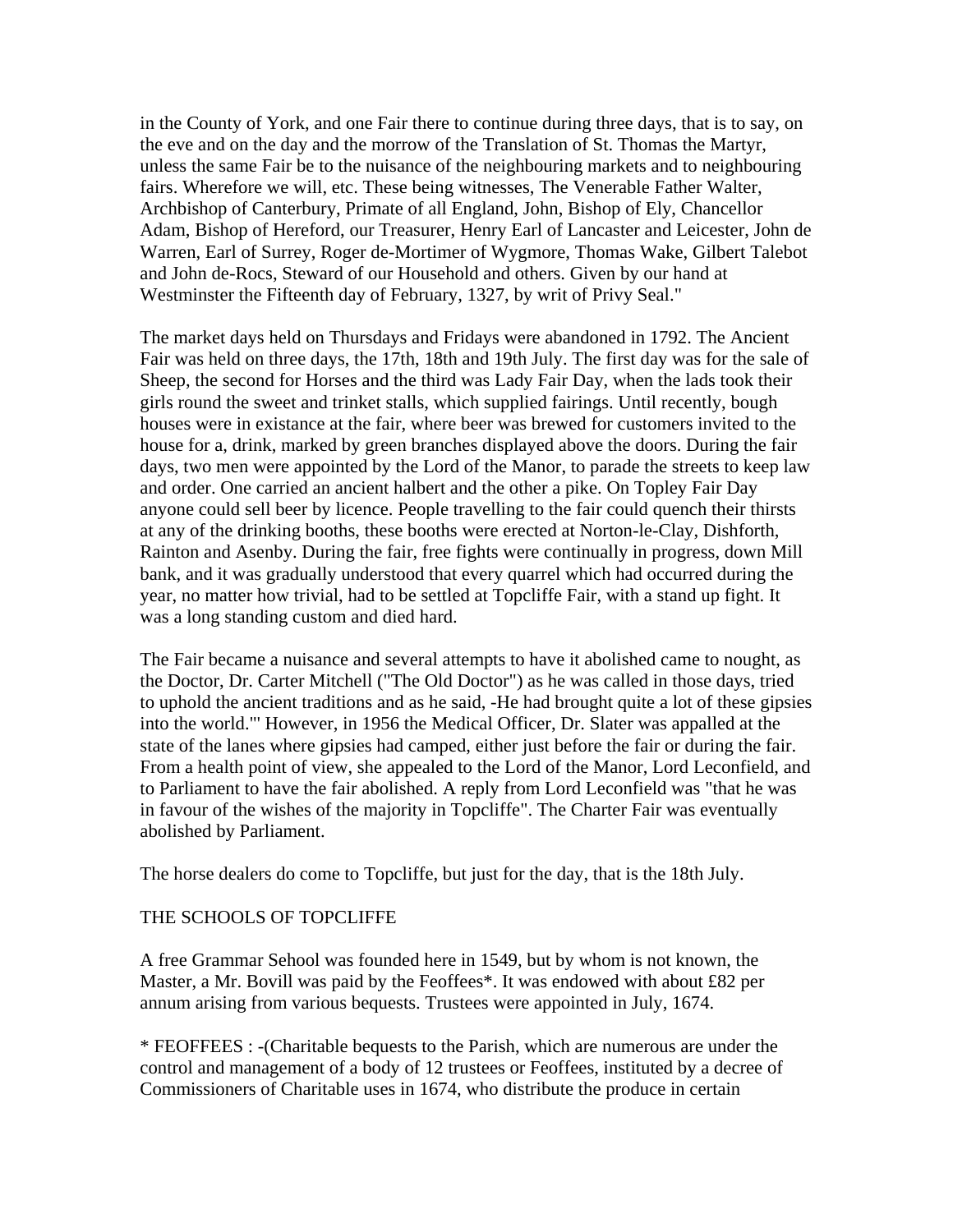proportions anon,' several townships, in compliance with the intentions of the donors. There are upwards of twenty acres of Poors'land, left by various persons yielding an annual rental of about £54 and some small rent charges amounting to about £10).

There is an entry in the table of Benefactions in Topcliffe Church, "John Hartforth, of Topcliffe in 1588 gave £10 to the school, Topcliffe", with which, together with another sum of money given by the parishioners was purchased one cottage in Topcliffe, and five roods of land in Peterfield and four acres, 25 perches in Outwood.

In 1761 an exchange of lands took place among several proprietors in Topcliffe, the land in Outwood was given to the Earl of Egremont and land in Peterfield was taken in lieu thereof for use by the School. The Rev. James Scrow s, the Headmaster, with the consent of the Feoffees. Lord Egremont agreed to fence it, two acres three roods.

The principal properties belonging to the school, 61 acres, 36 perches, lying in the townfields of Skipton-on-Swale under a devise by Henry Ra.per, a citizen of London, by his will dated January, 1674, £10 per year only from the estate to Firby Hospital and the residue of the rents to the schoolmaster of Topcliffe and his successors. Skipton-on-Swale estate was let by the Feoffees for  $£70$  per annum. It is believed that some slight alterations have been made in the property by exchange of lands.

Funds were being accumulated for the building of a dwelling house for the schoolmaster. He also received an annual sum of £16 a year from the Grocers' Company respecting which there is the following entry in the table of Benefactions in the Church, "William Robinson, a citizen of London gave to the school at Topcliffe £16 per annum for ever to be paid by the Grocers' Company of London". The schoolmaster was paid £44 per year out of the rents of the Skipton Estate. The Trustees resolved that the master appointed should be able to speak Greek and Latin tongues and he should be a member of the Church of England and that he should teach or have an usher to teach such scholars as desire it.

Thirty free scholars, chosen from different townships should be admitted to the school for instruction. The master and scholars should attend church on Sundays. An increase in salary to £60 together with allowances, the surplus money towards the fund for building a house for the schoolmaster.

A meeting was held on 12th December, 1809, the proportions of scholars to the school from the several townships were as follows:- Topcliffe 6, Dalton 4, Elmire with Crakehill 1, Asenby 3, Dishforth 4, Marton 1, Baldersby 4, Skipton 1%, Catton 1% and Rainton 4. Thirty boys are selected by the trustees for which they respectively act, and to continue at school until they are asked to leave to make room for new pupils. They are children from poor persons. Only one boy has taken Latin lessons, they are taught reading, writing and accounting with no charge to their parents except for books and 1/6 for each boy for fires in the winter (heating). Each boy has to be able to read the Church Catechism.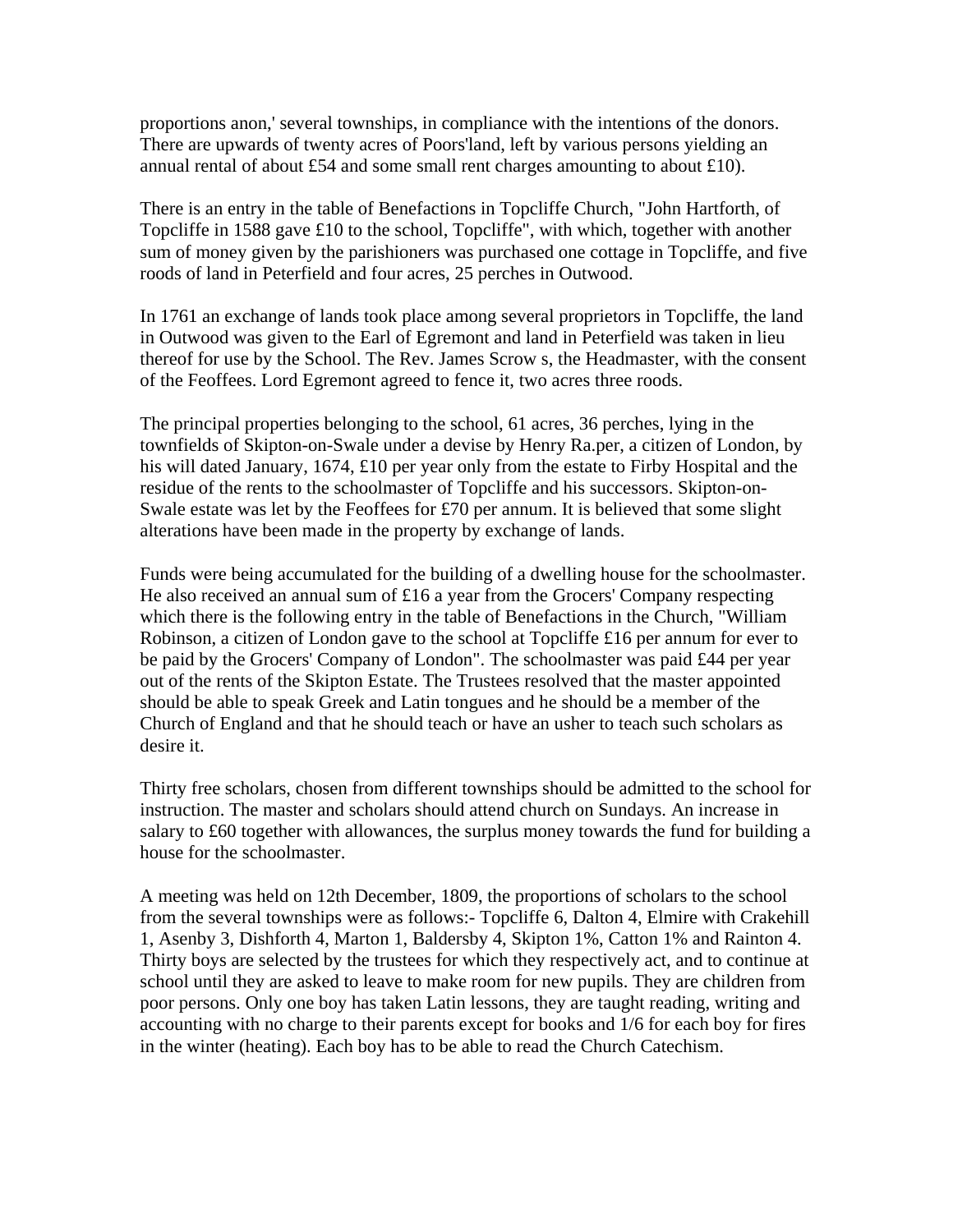The present schoolroom, rebuilt in 1812 by means of voluntary contributions, on the site of an old schoolroom in the churchyard, at Topcliffe. It is of Tudor design of three bay mullion windows, between 70 and 80 boys attended the school.

The schoolmaster receives an annual payment of £4-10-1 on account of an annuity of £5 payable out of His Majesty's Exchequer. This sum was received by the trustees until 1818, and was added to the fund for the master's house. Since then it has been paid to the schoolmaster.

On the 3rd of November, 1818, the sum accumulated at the Claro Savings Bank in Ripon was £248-8-6, it was agreed by the trustees to let it remain in the bank with its accrued interest. It had not been determined to what extent the fund is to accumulate before it is applied to its destined purpose. A question arose with regard to the Annuity and that it should be paid to the Curate of the Church and not to the assistant teacher. Mr. William Topham was the assistant and also the Curate and that the money should be paid to him.

The Rev. Ramshaw, was Curate and Schoolmaster for many years, the person holding both these offices of curate and schoolmaster would make it immaterial to the party receiving the annuity in what right it was paid. There seems to have been some controversy with regard to the annuity from the Chancellor of the Exchequer but eventually it was resolved that it was to be paid to the Curate of St. Columba's Church at Topcliffe.

The Day Charity.

The Rev. Francis Day's will, 26th March, 1674, £100. Two poor children from Marton, Rainton, Baldersby, Dalton, Skipton and Catton chosen by the Vicar of Topcliffe and Trustees.

A mortgage of the tolls of the Turnpike Road from Boroughbridge to Croft Bridge and Darlington for securing the sum of £100, having made it by indenture on 28th September, 1766. The Testator in his lifetime a legacy to the Rev. Charles Cooper, Vicar of Topcliffe and others by deed of assignment dated 6th February, 1764 upon trust mentioned in the will.

Richard Marshall in 1789 left 40 shillings: £50 for the education of the poor children of Marton-le-Moor.

£250 Navy 5% Stock left by William Croft.

Tenders and other papers relating to the building of the schoolmaster's house at Topcliffe in 1840. Six tenders were received. The house was built in Church Street on the site of an old dwelling upon which there was at the time a small stable.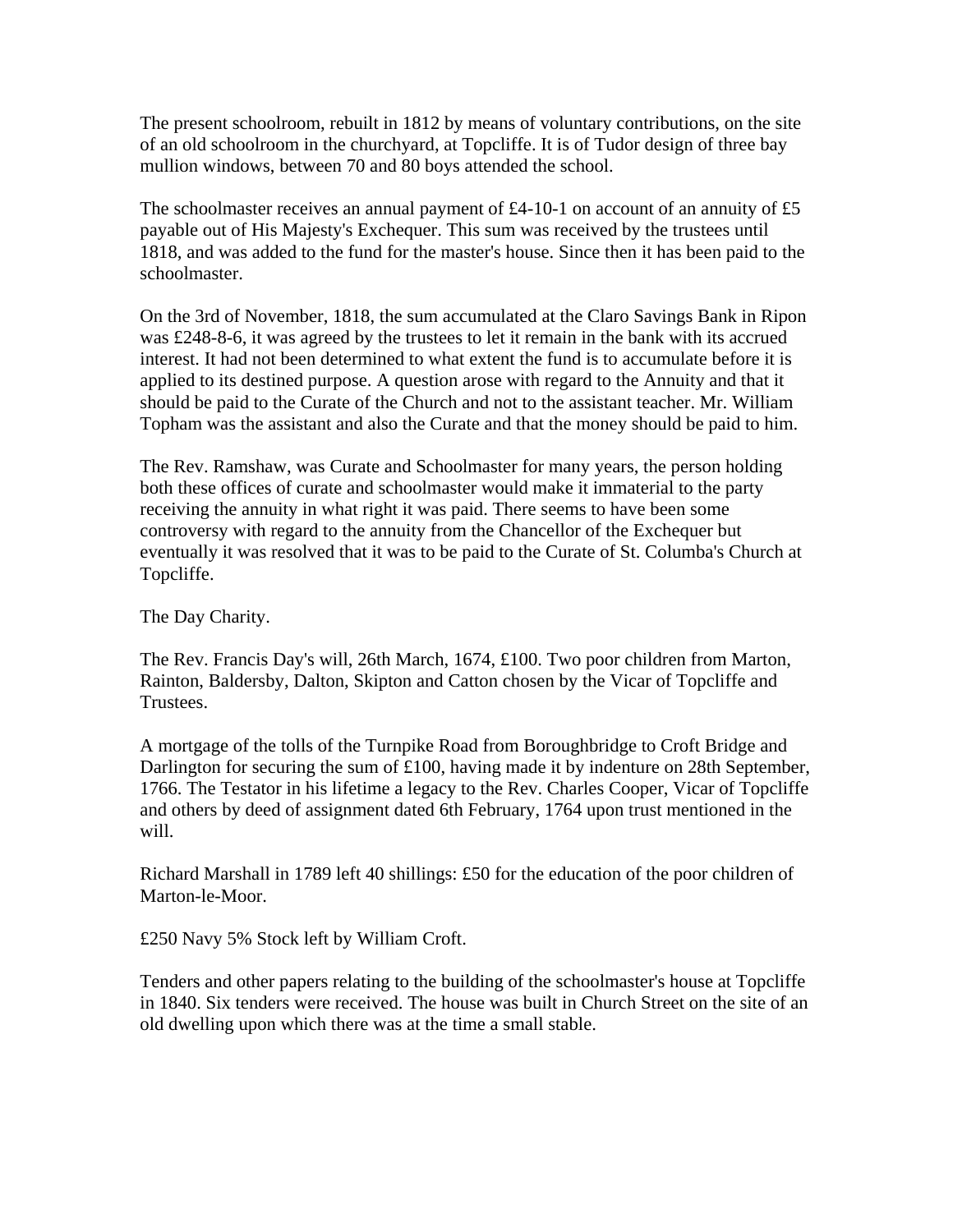A school for girls and infants was erected in 1842 and was attended by about 100 children, 80 of whom were paid for by the Feoffees at the rate of one penny per child per week.

A public elementary school was erected in 1848 for both girls and boys and was enlarged by Lord Leconfield in 1892 for 150 children. The average attendance was 118, the headmaster was Mr. George William Hillyard, until 1921, Mr. Burton succeeded Mr. Hillyard in 1922.

This school was not found suitable to modernise, to bring it into line with the standards required by the North Riding Education Authority for Primary Education. A new modern school was built on a site near the Northallerton Road to the North end of the Village. This school was opened on the 6th September, 1966 to accommodate Topcliffe children and also the children from the Village of Dalton. The Official Opening however, was not until the following year. On the 20th July, 1967, the Rev. C. Smith, Vicar of Easingwold, performed the opening ceremony, also present were Alderman Butterfield, Lord Masham and Councillor Fletcher.

The old school building was sold. Planning permission was granted by the Local Planning Authority for the conversion of the school building into two bungalows.

# TOPCLIFFE AERODROME COUNTY PRIMARY SCHOOL

The school was opened on 2nd March, 1953, to make specific provision for children living on Topcliffe Royal Air Force Station and to relieve the pressure on Carlton Miniott Village School, to which they had previously been transported and where accommodation was no longer sufficient. For the first five years of its existence it was an all age school, but after reorganisation in the Thirsk area, following the completion of the Grammar Modern School, it provided education only for children between five and eleven years of age. Of the 136 children on roll, all except five are those of service personnel ; the period of stay at the school varies between one term and two years ; annual turnover approaches 60%, and no child has yet remained here from 5 to 11. The school, therefore, has to provide for a shifting population and deals energetically and successfully in the main with two very difficult proble;ns, that of settling children in quickly, and that of devising work for thz; able child whose stay may be very short.

The premises have been adapted from existing service quarters.

The Platform Party at the Official Opening were :

The Rev. J. Mason (Chairman, South Otterington Parish Council) Mrs. Brocklebank Mr. L. S. Grimsdale, H.M.I. Mr. Barraclough Mr. J. R. Bumby (Chairman, Topcliffe Parish Council) Mr. Cooke Alderman Reed (Clerk, Topcliffe Parish Council) Mr. H. Horner (Clerk. South Otterington Parish Council) Canon A. R. Lee Mrs. J. D. Davies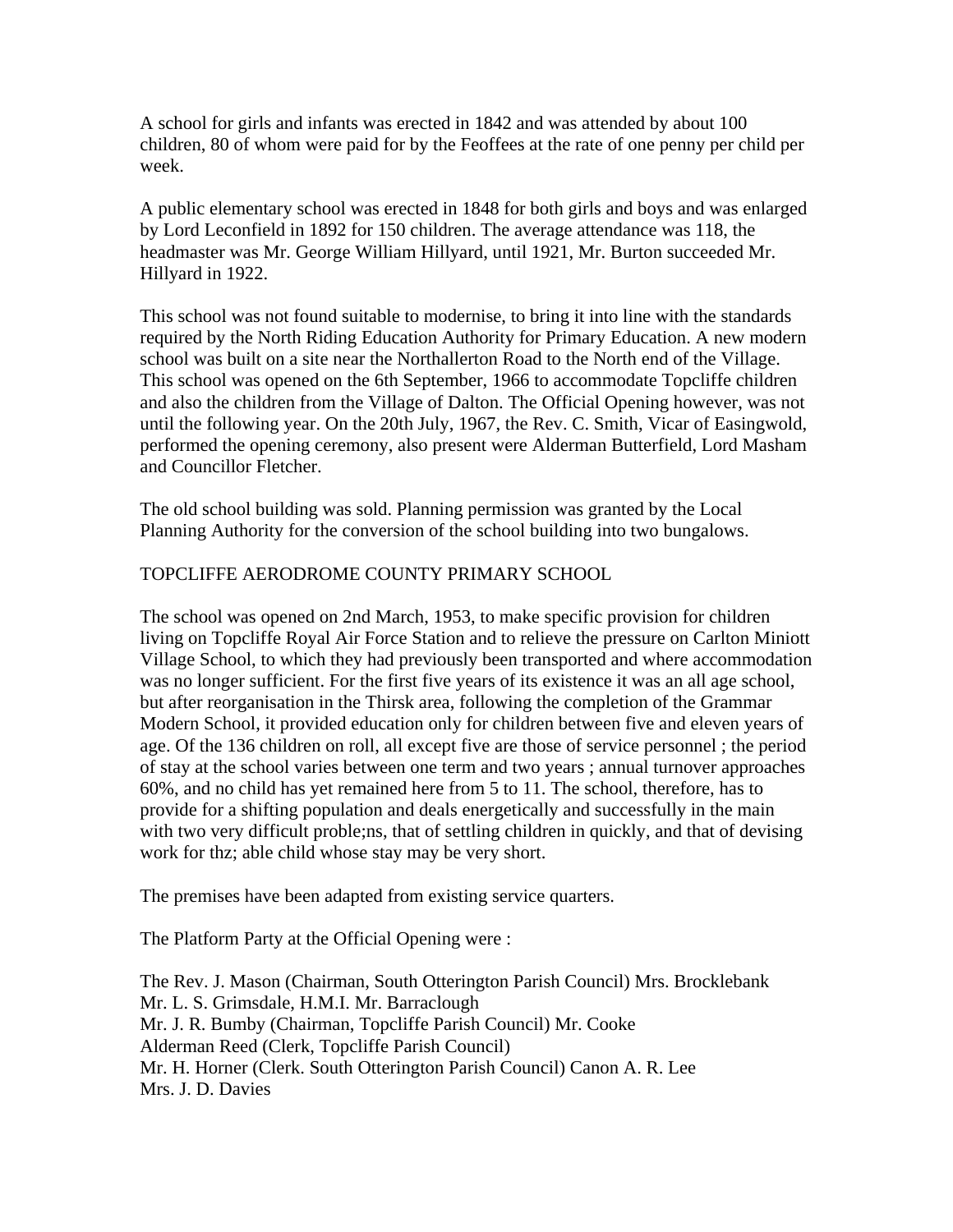Mr. G. A. Lomas (Chairman. Thirsk R.D.C.) Air Vice-Marshal Tuttle Alderman Jones Group Captain J. G. Davis Mr. J. Brocklebank

The premises were extended on June 3rd. 1974, by the addition of two temporary classrooms.

In October, 1973, the Station was vacated by the Royal An Force. and the Army Personnel took over.

# TOPCLIFFE AND DISTRICT SHOW

The Topcliffe and District Show was first held in 1950, with classes for cattle, sheep, pigs and horses, honey, jam, bottled fruit, cookery and handicrafts. There were classes for school children, including a miniature garden and a bunch of wild flowers. Garden and horticultural produce classes. The evening gymkhana commenced with the open leaping. Trade stands in the horticultural section was always an added atraction for the visitors to the show.

A photographic section was added in later years. Major Turton was one of the first Presidents of the Show.

The Royal Air Force Band from R.A.F. Topliffe played selections e: music during the afternoon and evening. The Bedale Hounds paraded in the main ring during the afternoon.

The catering and liquid refreshments were always by tender each year as was the supply of ice cream. One of the local shop-keepers from Topcliffe village had a stand on the field for the sale of sweets, confectionery and soft drinks. The show was held in a large grass field at the Mill, the home of Mr. and Mrs. Lister. When this field was to be ploughed out, the Governors of Skellfield School were approached and permission was given to hold the show in Baldersby Park and an ideal setting for a show and gymkhana. Miss Stockdale, the Headmistress and her pupils gave the show their full support, especially in the cookery and handicraft sections.

The jumping classes were operated under B.S.J.A. rules.

A dog show was introduced in 1956, a year later was added a Leadrein pony class, also a fancy dress parade both on foot and mounted fancy dress, these classes were an added attraction among the children of all ages.

Classes for breeding ponies were introduced in 1961 for brood mares, foals, yearlings, two year olds and three\* year olds. The riding classes for young riders were always well patronised. One of our first class riders of today was a keen competitor in the first instance, at Topcliffe and the local shows.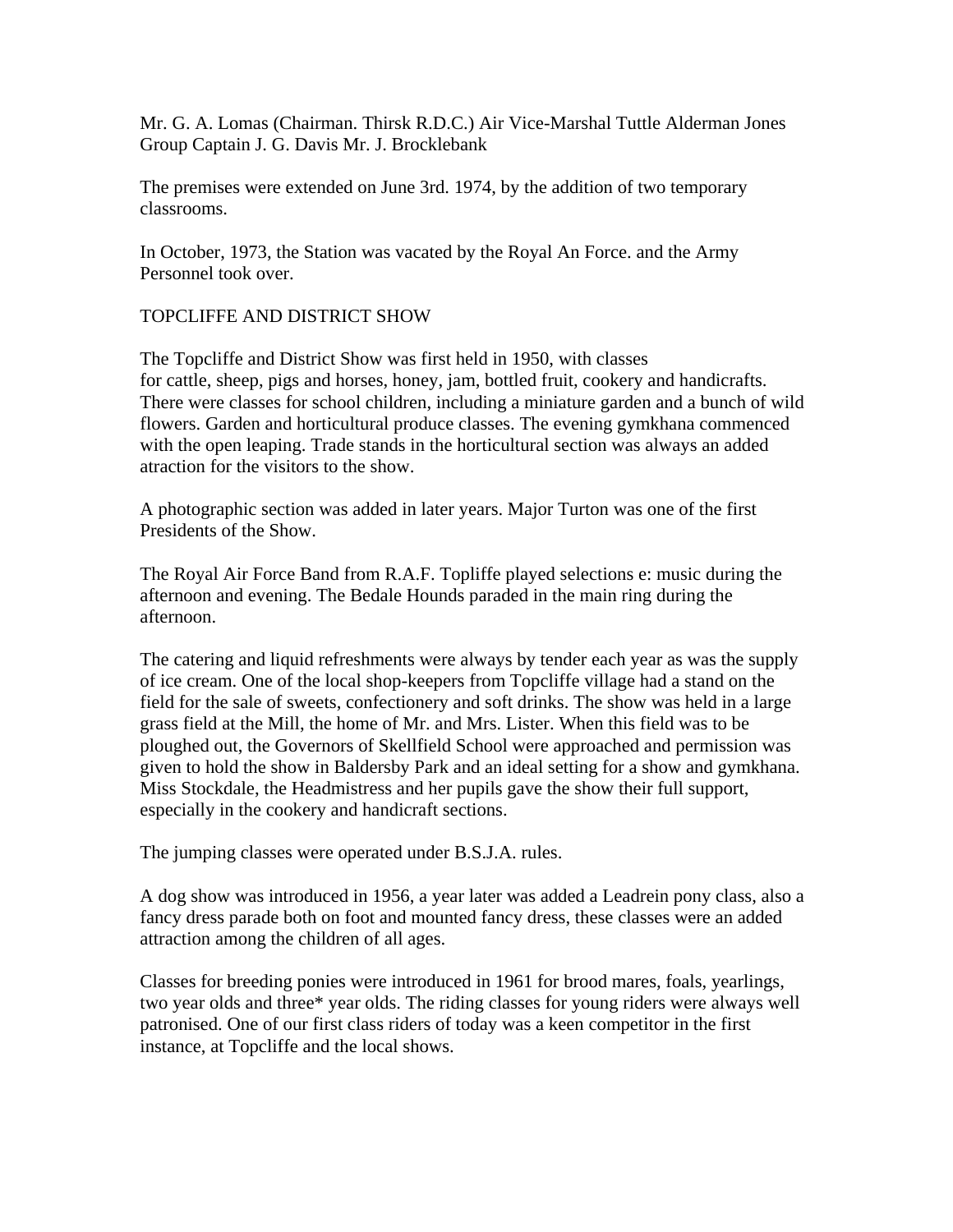Mr. J. Killing was the Secretary for a number of years, Miss Peacock was the Secretary when the show was closed, in 1967.

# ROYAL AIR FORCE TOPCLIFFE

No history of Topcliffe would be complete without the inclusion of the history of Royal Air Force Topcliffe and the successful role they operated during the 1939-1945 War.

Marshal of the Royal Air Force, The Viscount Trenchard, G.C.B., G.C.V.O., D.S.O., L.L.B., attended the opening ceremony of R.A.F. Topcliffe on the 7th September, 1940, and afterwards he chatted to the station personnel for about 30 minutes.

Topcliffe's entry to effective service coincided almost exactly with the major change in R.A.F. Operations from defence to attack. Under the command of Group Captain J. F. Hunter, C.B.E., M.C., the station came under operational control of No. 4 Group, Bomber Command, Nos. 77, 78 and 102 squadrons, equipped with Whitleys, and later Halifax's flew from Topcliffe for raids on German targets including Berlin, Hambourg and Keil during the first years of the Bomber Command offensive. On the 8th October, 1940, the first aircraft was lost on operations. Two members of the squadron in the early days were Pilot Officer Cheshire, later Group Captain Cheshire, V.C., D.S.O., D.F.C., and Wing Commander D. C. T. Bennett, later to become Air Vice-Marshal Bennett of the Pathfinder Force.

The first enemy action over Topcliffe came on the 1st November, 1940, when a lone raider circled Topcliffe and then bombed the satelite station at Dalton. Again on 2nd April, 1941 , an enemy raid on Topcliffe by Heikels, one raider was damaged by A.A. fire. On the 3rd April, 1941, the aircraft from Topcliffe 77 and ,102 squadrons were engaged in the raids on the Sharnhorst and Greisenau at Brest. No. 77 and 102 squadrons continued to participate in the mass Bomber attacks against Germany and occupied Europe using Dalton and then Dishforth as satelites.

The King and Queen visited Dishforth on 25th March, 1942, where 51 Squadron (Halifax's), gave a parachute demonstration (dropped 90 paratroops). A month later these Halifax's were mentioned in operations after conversion training from Whitleys. In April, 1942, with the introduction of heavier aircraft, runways became a necessity at Topcliffe after a call to the station by the Commanding Officer, most personnel including W.A.A.F.'s turned out in the evening to help build the new runways. The 30th May, 1942, 20 aircraft of 102 squadron were used in the first 1,000 bomber raid on Cologne. The first of the Canadians (French) arrived to form 425 Wellington Squadron on the 27th June, 1942.

The first record of the Topcliffe squadrons participating in a mass bomber attack was on the 10th February, 1942, when 23 of the 201 aircraft engaged on a raid on Hanover were from Topcliffe. The transfer of R.A.F. Topcliffe to No. 6 Group took place on the 25th September, 1942. By the end of 1942 the Royal Canadian Air Force Squadrons, Nos. 405, 419, and 425 had arrived, to be followed later by Nos. 424, 426 and 428.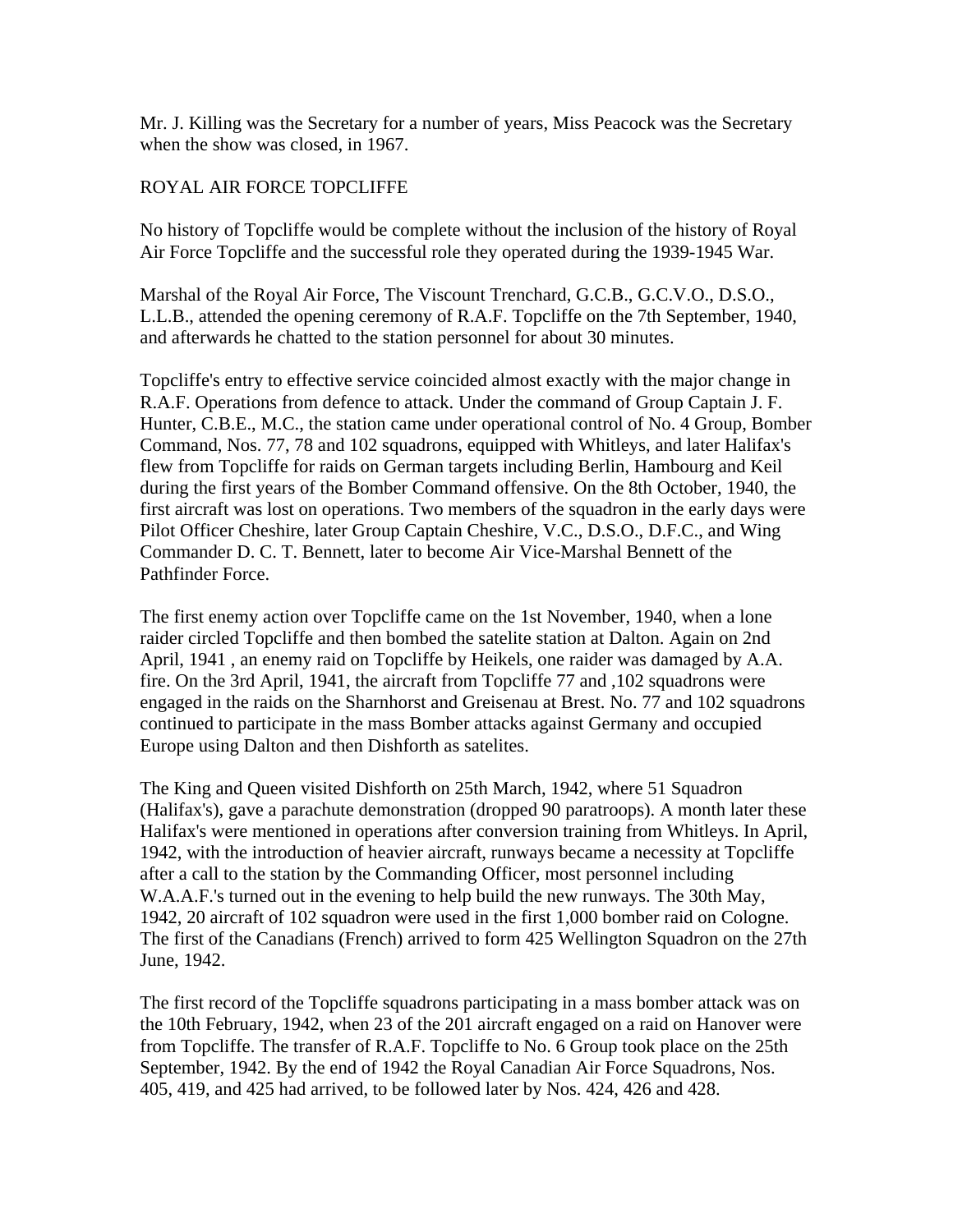On the 1st January 1943, Topcliffe was officially designated an R.C.A.F. station, but from time to time R.A.F. personnel formed part of both ground and aircrew. Aircraft were Halifax's and Wellingtons, and the role of the station was to contribute to the ever increasing effort being made by Bomber Command. In mid-1943, No. 1659 Operations Conversion Unit moved to Topcliffe and crews were trained for Halifax's and Lancasters. The Unit Diary for 1943 records that the conversion of 423 crews to new aircraft had been completed. From September 1940 to March 1943 squadrons at Topcliffe and the satelites flew on 3,102 operational sorties. Towards the end of 1943 Topcliffe was officially transferred to No. 7 Group (Training) of Bomber Command, although training had been its main role for sometime. From January 1944, the Conversion Unit pushed out a continuous stream of trained crews to the squadron and to achieve this, the unit flew an average of 1,750 hours per month. In June 1945, the training school re-equipped with Lancasters. Topcliffe continued as a training unit until the end of the war, when it was used as an R.C.A.F. Holding Unit. through which thousands of Canadians passed on repatriation.

In September 1946. No. 5 Air Navigation School moved to Topcliffe from Jurby. The school was equipped with Ansons and later with Wellingtons. and the training of 5 courses began on the 14th October, 1946. No. 5 Air Navigation School became No. 1 A.N.S. Topcliffe and later moved to R.A.F. Hullavington in July 1949, and Topcliffe was taken over by Transport Command. The station accommodated Nos. 47, 53 and 297 squadrons, all of which had just returned from America where they had taken part in the Berlin Airlift, Valletta, Yorks and Hastings were used and passengers carried included His Royal Highness, The Duke of Edinburgh, The Right Honourable Anthony Eden (Foreign Secretary) and The Right Honourable R. A. Butler (Chancellor of the Exchequer).

In September 1952, Topcliffe was the scene of much Press Activity, as it was one of the Hastings from this unit supporting the North Greenland Expedition, that crashed in bad visibility on the ice-cap. On the 15th September, 1952, in bad weather conditions and very little visibility, one of the Hastings (Flt. Lt. Clancy), whilst trying to see the very small D7i hit the ground. The captain somehow stopped the aircraft cartwheeling by using his strength against the turning movement of the aircraft. As a result of the struggle his seat and backrest were twisted out of position. The aircraft came to rest with surprisingly few injured crew members. The Engineer F. S. Burke was unconscious with bad head injuries and two of the passenger/observers had injuries. After about an hour, the crash scene was reached by Cdr. Simpson and other members of B.N.G.E. A base was set up and everything done to alleviate the hardship of the injured men. Medical supplies and other immediate needs were dropped next day by other Hastings. The crew ,hen settled down to practical antic survival training. Mention is mad several times of the leadership and ingenuity of Flt. Lt. Clancy. On one occasion, huge steaks were dropped to the survivors by American aircraft and this resulted in a `guest night' being held in the fuselage of the aircraft with the B.N.G.E. members as guests. After a week in terrible conditions, the temperature was- 390 F, an American Albertros Amphibian managed to land on the ice-cap and took off the three injured men. The pilot of the Albertros was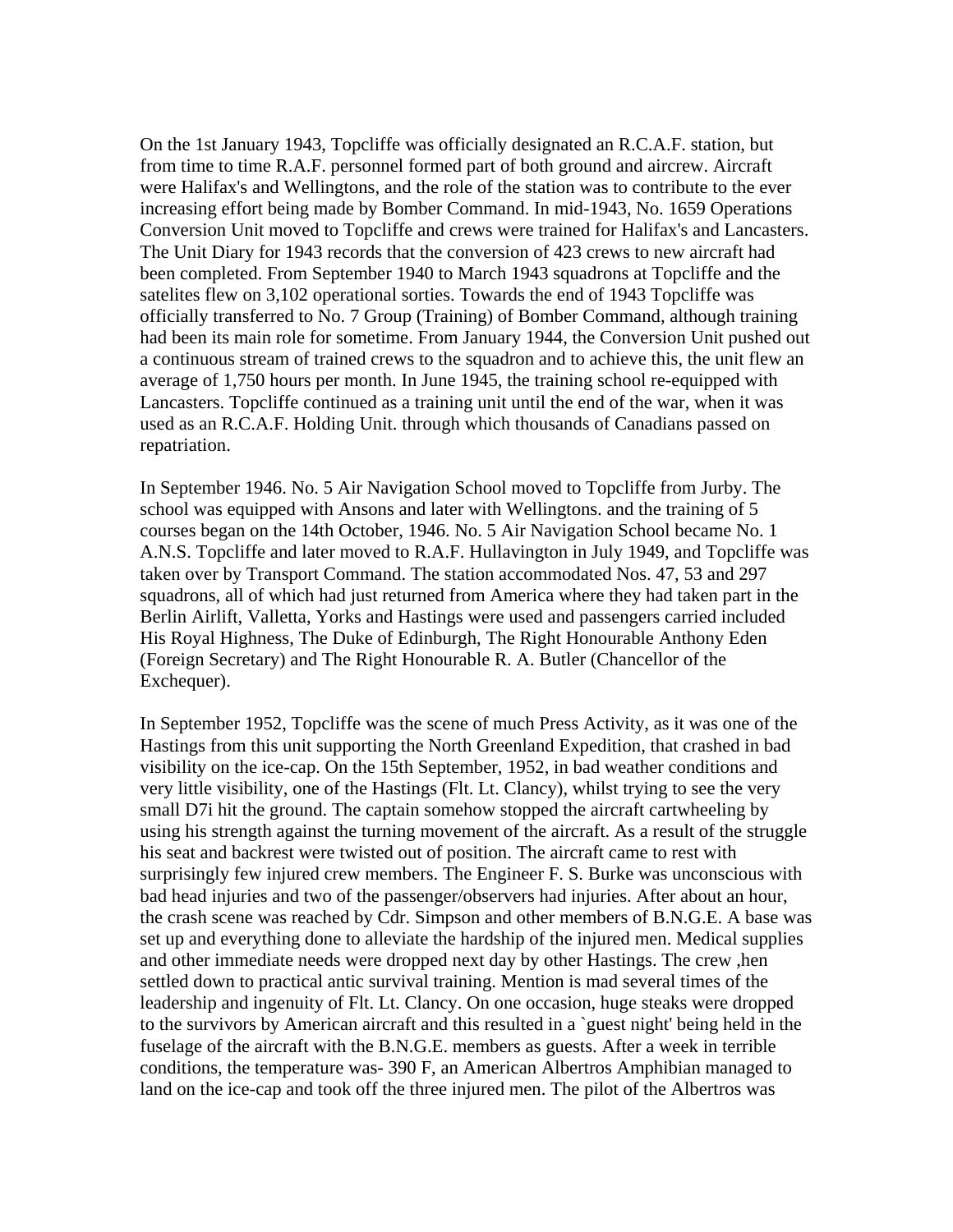quite prepared to taxi all or part of the way to Thule, but fortunately managed to take off. Two days later another aircraft, a Ski Dakota, managed to land and take off the rest of the crew. Meanwhile Topcliffe was beseiged by the Press and the B.B.C. as the crash and survival were top news of the day in the U.K. The station was flooded with calls and mail offering sympathy, goodwill and practical help, with everything from food to blankets. When the relief Hastings took off it received a `Royal' departure and was packed with donations to help the survivors. Clancy and company had now reached Iceland and then flew home. Their reception at Topcliffe was according to eye-witnesses, a triumph for Flt. Lt. Clancy as he turned out to be a natural and modest raconteur. It took three hours for the crew to clear the press. Final words came from Cdr. Simpson, who in a letter to `The Times' commended Clancy for his "leadership and ingenuity in relieving the suffering of the injured men and maintaining everybody's morale". .

During this time, two other Hastings from Topcliffe took Sir William Penny, a team of scientists and some very secret equipment to Australia for what was to be Britain's 'A' Bomb in the Monte Bello Islands.

If this was not enough, the Nequib Coup d'stal in Egypt necessitated a stand-by of a further two aircraft.

A gradual change of role took place in the Summer of 1952, when Coastal Command Squadrons (36, 203 and 210) moved to Topcliffe from R.A.F. St. Eval. In the Spring of 1953, Transport Command aircraft left Topcliffe and the station came under the control of No. 19 Group Coastal Command. Nos. 203 and 210 squadrons were at this time flying Lancasters but later converted to Neptunes. In June 1953, No. 203 squadron provided an escort for H.M.S. Britannia, with Her Majesty The Queen aboard, between The Bay of Biscay and the English Channel. Topcliffe remained within Coastal Command until March 1957, when the station became again an Air Navigation School.

From March 1957, to January 1968, R.A.F. Topcliffe was the home of No. 1 A.N.S. in No. 25 Group, Flying Training Command. No. 1 A.N.S. had been disbanded at Hullavington in April 1954, but was revived again in the Spring of 1957 at Topcliffe, where its role was to relieve No. 2 A.N.S. of some of its commitments. Initially, one task was the training of Radio Observers for Fighter Command, but in May 1957, the first Navigation Refresher Course assembled. Varsities and Valettas were used for training.

No. 1 A.N.S. left Topcliffe in December 1961, and moved to Stradishall, and a new Chapter in the history of the station opened on 1st January, 1962 with the arrival of No. 1 Air Electronics School from Hullavington. In the Autumn of '62, Topcliffe renewed it's association with Transport Command, for in addition to the Air Electronics School, the Northern Communication Squadron operated from this unit, using Devon, Anson and Pembroke aircraft. To these, aircraft were added in July 1965, the Beagle Basset.

In the Royal Air Force in 1956, communications from aircraft were the responsibility of the Air Signallers, as a secondary task, the signallers were responsible for the simple fault-finding and the control of the electrical systems. With the advent of the 'V' Bomber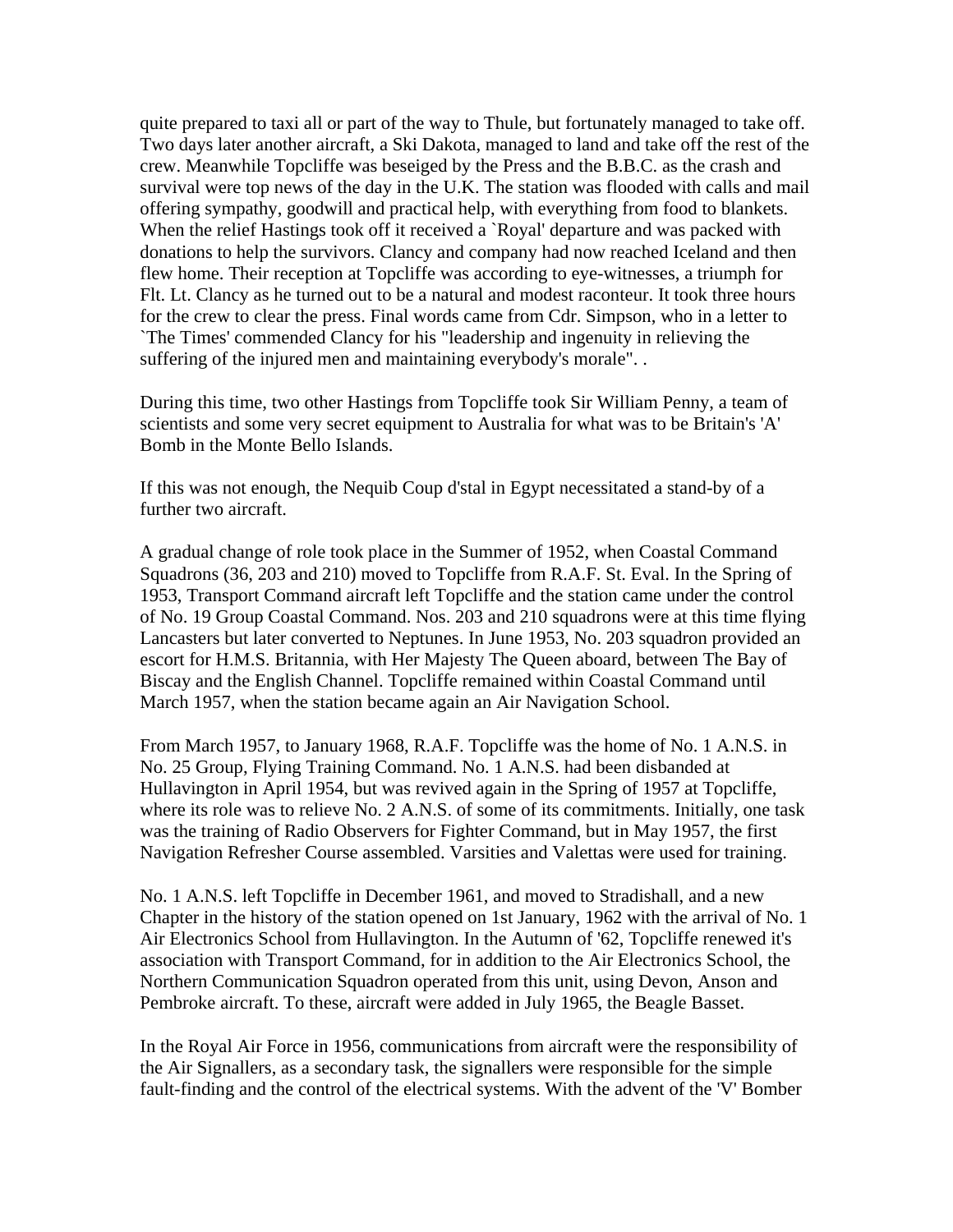and more complex equipment in maritime operations, a need arose for a new air-crew member, who could operate complex airbourne equipment and advise Command at all levels on the use of this equipment, and to meet these requirements, the Air Electronics Officer was involved. The syllabus of No. 1 Air Signallers School at Swanton Morley in Norfolk was extended and in July 1956, the training of 11 Air Electronics Officers began. The first Chief Instructor was Wing Commander Ramsey, a member of the Technical (Signals) Branch. At the same time, a shorter course was instituted, to convert commissioned and non-commissioned Air Signallers to the new category. In recognition of the changing role, No. 1 Air Signallers School became the Air Electronics School on the 1st April, 1957. This No. 1 Air Electronics Course passed out on the 10th July, 1957, when the Commander-in-Chief Flying Training Command, Air Marshal Sir Richard Atcherley, K.B.E., C.B., A.F.C., presented brevets to the course, which was then posted to the newly formed `V' Bomber conversion units. During the training of the first course, Wing Commander McGreig, a navigator with Special Signals Qualifications, took over as Chief Instructor. In December 1957, the Air Electronics School moved to Hullavington in Wiltshire. A regular Winter Survival training scheme was carried out in the Cairngorms, and other features of leadership and expedition training included the Devises-Westminster canoe race and the setting up of a Cross Channel canoe record. Wing Commander Maynard arrived in December 1962, to relieve Wing Commander Banyard as Chief Instructor. A year later the school moved to Topcliffe and the leader ship and field training was soon adapted to the new area with the exercises quickly taking place in the Hambleton Hills. In December 1962, occurred the first Air Electronics Officers Reunion Dinner at which seventy A.E.O.'s had as the guest of honour, the Air Officer Commanding No. 25 Group, Air Vice-Marshal H. J. Kirkpatrick, C. B. , C.B.E., D.F.C., M. A.

The school's first Air-Electronics Officer Chief Instructor, was Wing Commander L. Davies, arrived in March 1963, and held the post until June 1965, when relieved by another Air Electronics Officer, Wing Commander W. J. Heeley.

Royal Air Force Topcliffe closed and the Army took over on the 26th October, 1973. It is now Topcliffe Barracks.

A Farewell Message from the Station Commander at Royal Air Force Topcliffe ... .

What is it about Topcliffe that makes it such a congenial place in which to live and work?

With the impending closure of the station as a Royal Air Force establishment I have been pondering on the ingredients that blend to create what is one of the happiest units I have been privileged to serve at.

The location, of course, is a major feature, Topcliffe being neatly positioned between the Moors and Dales which dominate this beautiful part of the world. The shape of the camp with it's compact technical, domestic and married quarter sites is conducive to community life, so to is the size of Topcliffe. With its current strength of about 700, including about 100 Army, and 150 civilian employees, plus 250 or so dependants in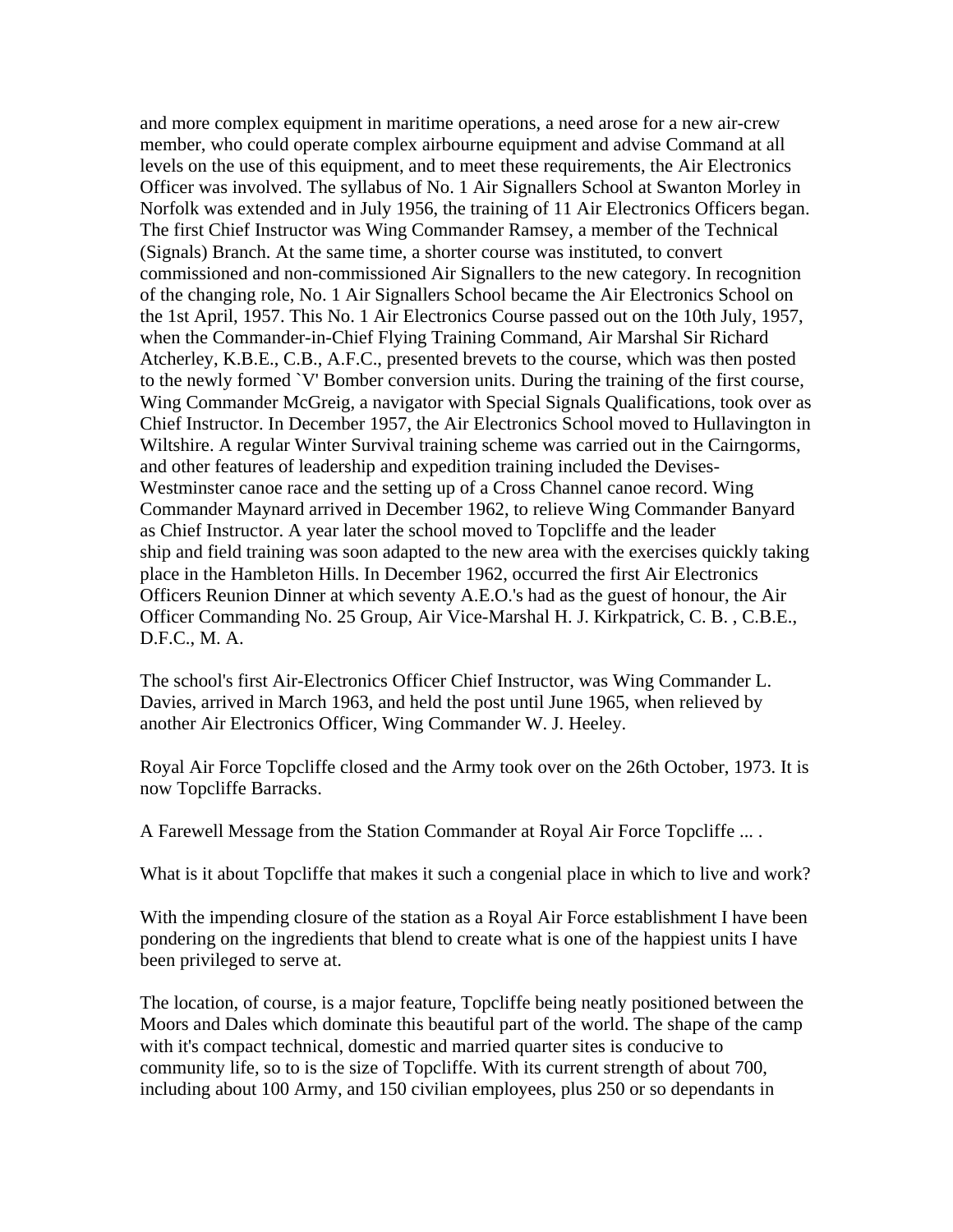married quarters everyone knows everyone else at least by sight. The neat and tidy appearance of the station also contributes to our pleasing environment.

However, there is some other factor at work at Topcliffe, something less tangible but nevertheless all pervasive and important. Call it atmosphere or spirit. It is a happy contented feeling of the kind one experiences on entering a joyful home. I believe that even the least sensitive among us experience this feeling at Topcliffe even though we may not always manage to identify or express it. Possibly this atmosphere is produced by the thousands of people who have lived and worked at this station. Certainly for at least 20 years in its many different operational and training roles Topcliffe has had an enviable reputation for being a happy thriving station. We who are here now are but the latest to enjoy it.

This is the age of big business. Even in the Service the demands of efficiency and cost effectiveness are producing conglomerates. Fortunately, the Royal Air Force is fully alive to the value of the individual and the need to ensure that his interests are not submerged in an ocean of technicalities or bureaucracy. In the Service, as in the world at large, it is people or more properly, persons-that count. Now the people we identify collectively as Topcliffe are dispersed throughout the Service, although happily many will be going to other stations in Yorkshire. I hope that the postings are to the liking of everyone (although I confess to some qualms about mine) ; and I am confident that wherever our people go they will take with them the spirit which has characterised Topcliffe. I have the dubious and unsought distinction of being the last station commander at Topcliffe. Moreover I have had only a year in this choice post. But this is not only an end of term report of a departing Station Commander. It is a valedictory statement too, and on behalf of all of us who are leaving Topcliffe.

We would wish to thank all those who have helped make the station a highly efficient training unit and a lively, happy community in which to live. It would be unwise to catalogue the individuals and organisations who, have made outstanding contributions for one may be unfair by praising some and failing to mention others. Indeed it would not only be invidious to make such distinctions it would also be exceedingly difficult for there is no section of the station which has not excelled at some time or in some manner. It is the concerted efforts of everyone, working harmoniously that has earned Topcliffe the praise of our higher formations and the envy of other stations.

I am immensely proud to have been associated with Topcliffe. My wife and I have been supremely happy in this friendly, efficient station. Our thanks go to all who have made it so, to all members of the station, servicemen, civilians and dependants, with whom we have had the pleasure of working In this shrinking world and Service we shall surely meet again to warmly recall the splendid times that were Royal Air Force Topcliffe. Good fortune to you all and thank you.

The Station Commander, (Group Capt. Wm. C. Milne)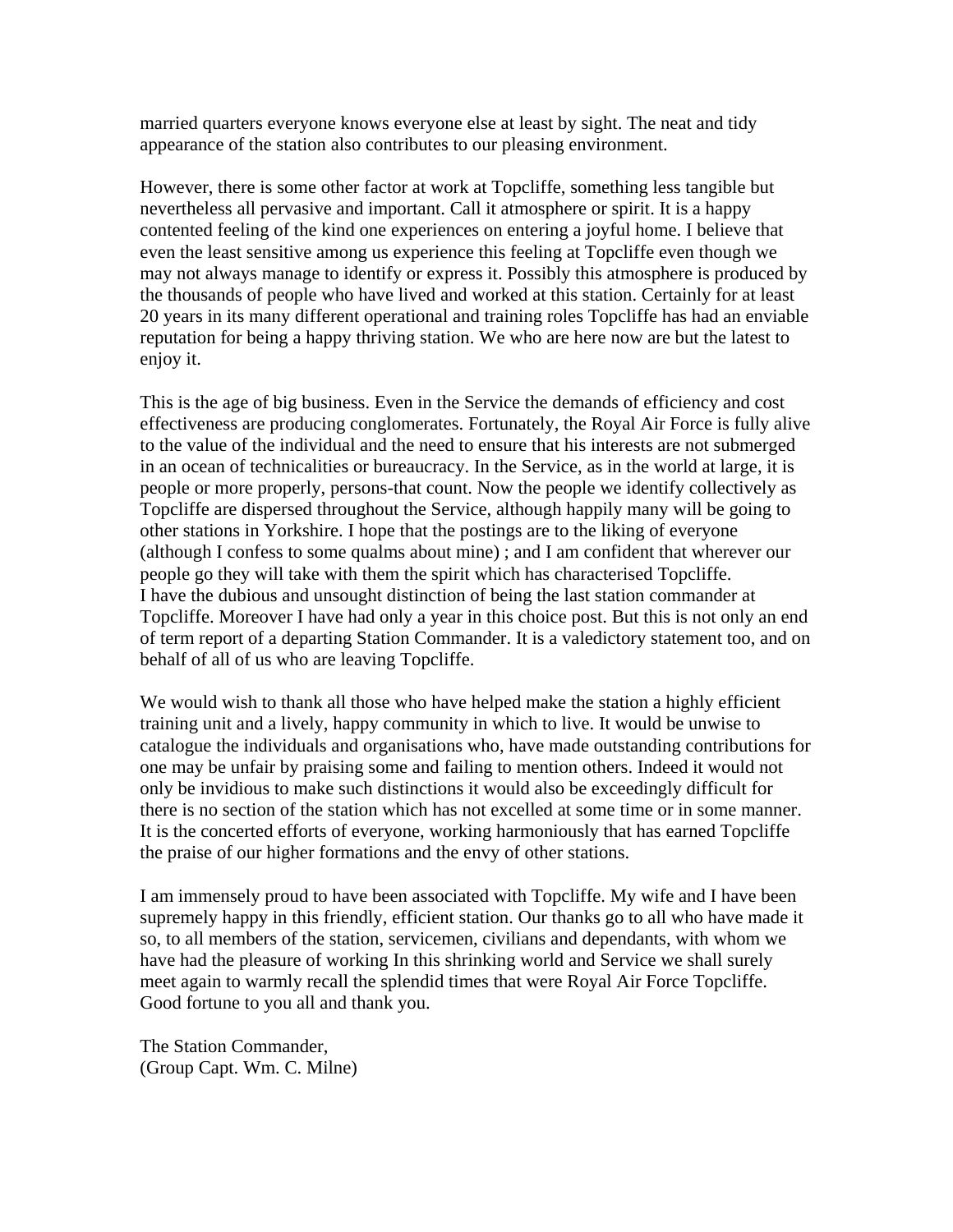The actual hand-over was on the 26th October, 1973.

# TOPCLIFFE AND ASENBY BY-PASS

In 1963, a Government White Paper, "The North East Programme for Regional Development and Growth", announced that special funds were to be set aside for the project because the Government had recognised the need for improvement between the Al and Teesside. Except for the Borrowby Hill - Knayton by-pass, which is under construction, the Asenby -Topcliffe by-pass is the only outstanding section of the 22 mile carriageway still to be built.

The proposal is to construct a dual carriageway road about 1% miles long on the Southeast side of Topcliffe and Asenby to join the existing dual carriageway roads at each terminal point. The length of the Trunk Road be superceded by the proposed by-pass lies between Common House, and the Bottoms, at Asenby. Quoting a survey prepared by the Northern Economic Planning Council in 1969, Mr. Graham said " It is a matter of regret that Teesside is still served by a public road system built before the last war and now a very large chemical complex and a large steel complex, both built since the end of the last war.

The main road from Teesside to the Al is inadequate and is a source of much dissatisfaction among users of the road. We consider the matter of road improvements to and from this major port should have been given higher priority. Commenting on the lorry traffic through the village at 12% a year which is much higher than the national average''. There is no doubt the serious traffic conditions on the existing road, especially through Topcliffe, demonstrate that a by-pass is essential and extremely urgent." It is contended that not only is the need for the by-pass beyond question, but also the proposals represent the most practicable improvement scheme. It is further submitted that a proper balance has been achieved between the conflicting demands of road traffic and the need to make adequate provision to accommodate private interest and to protect the environment of the two villages.

The need for a by-pass at Topcliffe and Asenby was extremely urgent because lorry traffic through the two villages had doubled since 1965, it was claimed at a five hour public enquiry conducted by a Inspector for the Department of the Environment at Topcliffe on Tuesday, 22nd January, 1974. The meeting was unanimous in its support of the proposed by-pass, the only objectors being four people who disagreed with the details concerning its line of construction.

The Environment Minister will now decide on the proposals for the Bypass after his Inspector. Mr. R. A. H. Allen, M.I.C.E., has submitted his report and recommendations. The amount of traffic utilising the A168 continues to increase and it is in the best interests of both the villages and the inhabitants that the traffic situation should be relieved. Despite the by-pass support, Mr. F. M. Graham. a department of the Environment Engineer, told the inquiry that the department was still unable to give a starting date for the road. He said -Plans for the By-pass are proceeding with speed". We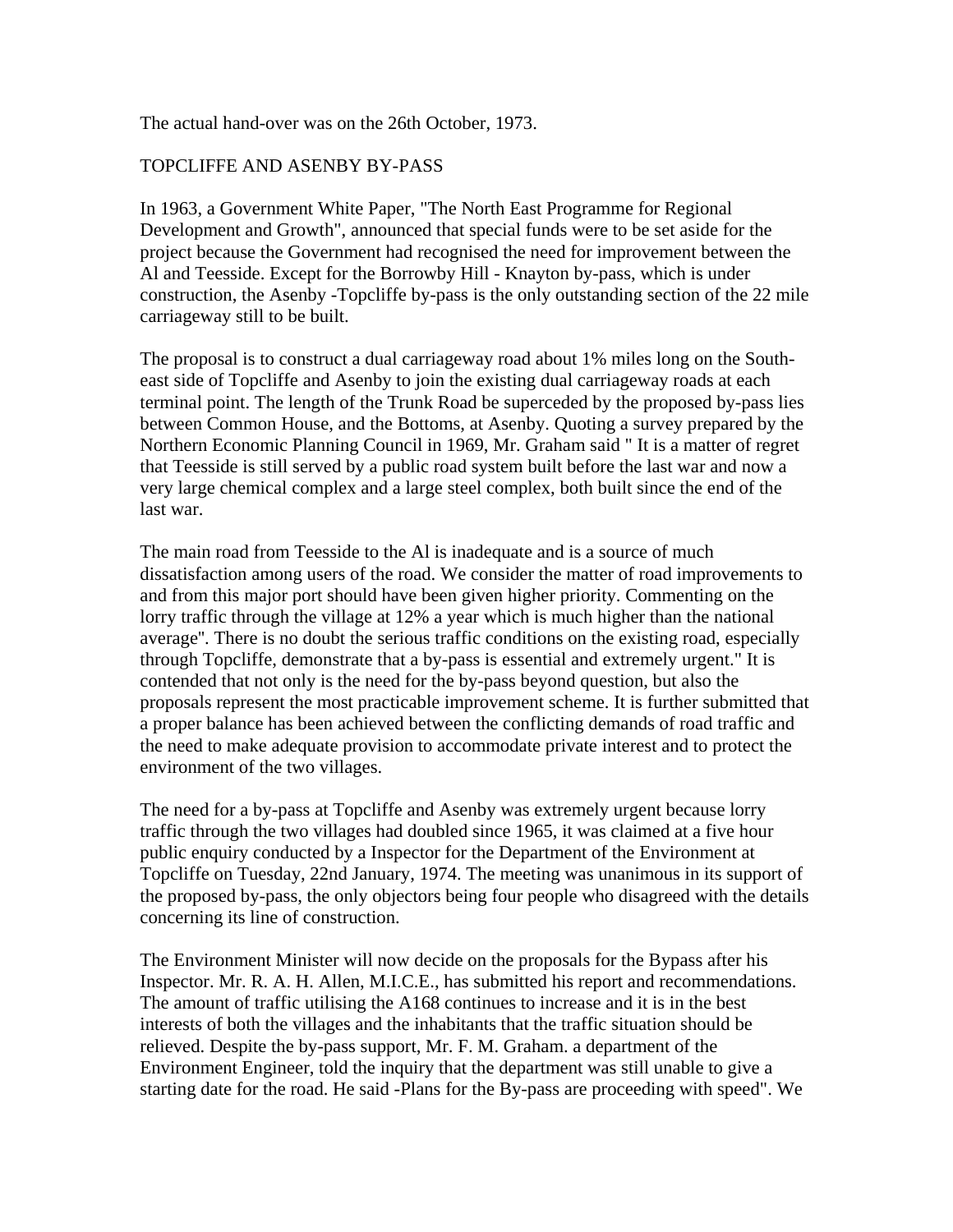want to get the whole scheme prepared and ready to go out to tender as soon as possible. Unless of course there may arise any stoppage as a result of the economic situation. -

It is expected that the Topcliffe By-pass will be started in October, 1975. with a completion date in 1977. This information was passed this week (20th January 1975) by the Department of the Environment to Topcliffe Parish Council and follows a visit to the village by Officials of the Department.

The actual start was made on 3rd May, 1976, and will take approximately two years to complete.

A Short Pedigree of the House of Percy

| A Short Pedigree of the House of Percy                                                                                                                                                                                                                                                                                                                                                                                                                                                                                                                                                                                                                                                                                                           | .<br>Villiam de Percy<br>Conon of St. Peter's,                                                                                                                                                                                                                                                                                                                                                                                                      |
|--------------------------------------------------------------------------------------------------------------------------------------------------------------------------------------------------------------------------------------------------------------------------------------------------------------------------------------------------------------------------------------------------------------------------------------------------------------------------------------------------------------------------------------------------------------------------------------------------------------------------------------------------------------------------------------------------------------------------------------------------|-----------------------------------------------------------------------------------------------------------------------------------------------------------------------------------------------------------------------------------------------------------------------------------------------------------------------------------------------------------------------------------------------------------------------------------------------------|
| WILLIAM DE PERCI<br>1st Boron de Perci<br>1s. 1030 : d. 1996.<br>Settled in Yorkshire, 1067.<br>Colled <sup>1</sup> Als-Germann : on account of his board.<br>Killed in First Crosode.<br>STORE anterprint a laterally                                                                                                                                                                                                                                                                                                                                                                                                                                                                                                                           | Henry de Percy<br>7th Baron<br>16 1228 or 1230, d. 1272.<br>Fought at Lewes in The<br>Borons Wars.<br>Walter Forey<br>of Kristein, <i>from who</i><br>get desarroled The<br>Kildah: Pareies<br>York<br>$\blacksquare$                                                                                                                                                                                                                               |
|                                                                                                                                                                                                                                                                                                                                                                                                                                                                                                                                                                                                                                                                                                                                                  | Henry de-Parcy<br>8th Baton and 1st Lard Percy of Almeick.<br>6. 1272, d. 1314.<br>Fought at Banoackburn.                                                                                                                                                                                                                                                                                                                                           |
| Alan de-Percy<br>2nd Baron.<br>b. 1069. d. 1120.<br>Walter de-Percy<br><b>William de-Percy</b><br>Abbott of Whitby<br>Richard                                                                                                                                                                                                                                                                                                                                                                                                                                                                                                                                                                                                                    | Natriud Eleanor Fitzalon. doughter of<br>Earl of Arundel. It is this lady who is<br>boried in Beverley Minster, and to whom<br>the foreous Percy Tomb is erected.                                                                                                                                                                                                                                                                                   |
| ٢                                                                                                                                                                                                                                                                                                                                                                                                                                                                                                                                                                                                                                                                                                                                                | $\blacksquare$                                                                                                                                                                                                                                                                                                                                                                                                                                      |
| Alon de-Percy<br>Illegitimate,<br>A most renowned<br>soldier. Fought at<br>battle of Northallerta<br>William de-Percy<br>3rd Baron.<br>b. 1088, d. 1133<br>Geoffrey<br>Gostrid<br>Walter<br>Abbott of St. Mary's,<br>York<br>William de-Percy<br>4th Baron<br>b. 1112, d. 1168.                                                                                                                                                                                                                                                                                                                                                                                                                                                                  | Henry, 9th Boron and 2nd Lord Porcy<br>b. 1299, d. 1352<br>The victor at Novilla x Grass.<br>Numerous children. but only the beir given.<br>$\blacksquare$<br>Henry, 10th Baron. 3rd Lord Percy.<br>b. 1320 d. 1368.                                                                                                                                                                                                                                |
|                                                                                                                                                                                                                                                                                                                                                                                                                                                                                                                                                                                                                                                                                                                                                  | ï                                                                                                                                                                                                                                                                                                                                                                                                                                                   |
| ľ<br>William de-Percy<br>Abbott of Whitby.<br>Died before father.<br>Maud de-Percy<br>Married William<br>de-Newburgh, Earl<br>af Warwick, No issue.<br>Agnes de Percy<br>Sole surviving Percy.<br>b. 1134: d. 1205.<br>Married Josceline De<br>Walter<br>Died young<br>Louvain who traces his<br>descent from Charlemagne<br>descent from Charlemagne<br>Louvain adopted the name<br>of Percy. From this<br>marriage commences<br>the Second line of the<br>Percies.                                                                                                                                                                                                                                                                             | Henry, 11th Baron and 4th Lord Percy.<br><b>Sir Thomas Percy<br/>Was the First Earl of Warcheler</b><br>Created First Earl of Northumberland.<br>h. 1342. d. 1407<br>Sloin at Bramham Moor.<br>and was beheaded after Shrewsbury<br>Fight.<br>$\blacksquare$                                                                                                                                                                                        |
| ٦                                                                                                                                                                                                                                                                                                                                                                                                                                                                                                                                                                                                                                                                                                                                                | τ.                                                                                                                                                                                                                                                                                                                                                                                                                                                  |
| ı<br>Henry de-Percy<br>5th Baron.<br>b. 1160, d. 1196<br>Rolph Percy<br>The Ralph of the<br>Robert<br>Richard de-Percy<br>b. 1170 d. 1244.<br>Whitby Legend<br>Signed Magna Charte<br>Died before his mother<br>and is only by courtesy<br>styled 5th Baron                                                                                                                                                                                                                                                                                                                                                                                                                                                                                      | Henry Percy<br>Raid J. 1445<br>Reatorud to lotfeited Earldom of Northumberland,<br>A stout Loncoatrian in Naza of Roses.<br>A Killed or Sr. Albans, 1455.<br>Lived at Locoatlietd, Beverley.                                                                                                                                                                                                                                                        |
| $\overline{\phantom{0}}$                                                                                                                                                                                                                                                                                                                                                                                                                                                                                                                                                                                                                                                                                                                         | г<br>Sir Ralph<br>Killed at<br>George<br>Sir Richard                                                                                                                                                                                                                                                                                                                                                                                                |
| William de-Percy<br>with Baron<br>b. 1193, d. 1245<br>Was twice interiod and had<br>mumerous family. The chief<br>only are montioned.                                                                                                                                                                                                                                                                                                                                                                                                                                                                                                                                                                                                            | <b>Henry Percy Sir Thomas</b><br>3rd Earl of Narthumberland, Killed at<br>6. 1421, d. 1461.<br>Killed at Tavrian Field, 1461.<br>Attained after death,<br>A Priest.<br>Killed at Towton<br>iest. Killed at Killed a<br>Renowned for his layalty<br>Renowned for his layalty<br>to the Hauss of Lancaster.<br>When dying, exclaimed "I<br>hove saved the Bird in my<br>Bosson", alluding to his<br>Bosson", alluding to his<br>$\ddot{}$<br>loyalty. |
|                                                                                                                                                                                                                                                                                                                                                                                                                                                                                                                                                                                                                                                                                                                                                  |                                                                                                                                                                                                                                                                                                                                                                                                                                                     |
| Henry de Percy<br>4th Earl of Nathumberland<br>5. 1446, d. 1489.<br>Mundered at Topeliffe<br>Buried in Beverley Minster.<br>$\ddot{r}$<br>٦<br>Henry de Percy<br>Josceline de Percy<br>b. 1478. d. 1527<br>5th Earl, styled "The Magnificent<br>of Newlands and Beverley<br>The Family of Percurs of Beverley<br>come from him.<br>1<br>Henry de-Porcy<br>6th Earl<br>b. 1502 d. 1537.<br>Sir Thomas do-Percy<br>Executed for taking part in<br>Pilgrimage of Groce.<br>ľ<br>Thomas de-Percy<br>7th Earl<br>Henry de Percy<br>8th Earl<br>ren kars<br>Beheaded at York for his part<br>In the Rising of the North<br>b. 1532 d. 1585.<br>Found dead in bed in the Tower.<br>Suspected poison.<br>Henry de Percy<br>9th Earl<br>b. 1564, d. 1632. | Hugh Percy<br>b. 1742. d. 1847.<br>Elizabeth Anne Parcy<br>Algerman Percy<br>b. 1750, d. 1830.<br>1st Earl of Beverley.<br>2nd Duke.<br>Ţ<br>٦<br>Hugh Percy<br>b. 1785. d. 1847.<br><b>Algernan Percy</b><br>b. 1792, d. 1865.<br>3rd Duke.<br>4th Duke.<br>George Percy<br>b. 1778, d. 1867.<br>2nd Earl of Beverley<br>5th Duke,<br>Algerman George Percy<br>b. 1810, d. 1899.<br>3rd Earl of Beverley<br>6th Duke.                              |
|                                                                                                                                                                                                                                                                                                                                                                                                                                                                                                                                                                                                                                                                                                                                                  |                                                                                                                                                                                                                                                                                                                                                                                                                                                     |
| Algernon<br>10th Earl<br>b 1564 d 1632                                                                                                                                                                                                                                                                                                                                                                                                                                                                                                                                                                                                                                                                                                           |                                                                                                                                                                                                                                                                                                                                                                                                                                                     |
| Josceline de Percy                                                                                                                                                                                                                                                                                                                                                                                                                                                                                                                                                                                                                                                                                                                               |                                                                                                                                                                                                                                                                                                                                                                                                                                                     |
| 11th Earl<br>li 1664 d. 1670<br>The last of the male line of the Percy Louvain marriage.                                                                                                                                                                                                                                                                                                                                                                                                                                                                                                                                                                                                                                                         |                                                                                                                                                                                                                                                                                                                                                                                                                                                     |
|                                                                                                                                                                                                                                                                                                                                                                                                                                                                                                                                                                                                                                                                                                                                                  |                                                                                                                                                                                                                                                                                                                                                                                                                                                     |
| Lady Elizabeth Percy - Charles Seymour. Duke of Samerset.<br>b. 1667, d. 1722.                                                                                                                                                                                                                                                                                                                                                                                                                                                                                                                                                                                                                                                                   |                                                                                                                                                                                                                                                                                                                                                                                                                                                     |
| Algernon + ercy-Seymour<br>7th Duke of Somerset<br>b. 1684, d. 1750.                                                                                                                                                                                                                                                                                                                                                                                                                                                                                                                                                                                                                                                                             |                                                                                                                                                                                                                                                                                                                                                                                                                                                     |
| $\begin{tabular}{ll} \textbf{Logy-Elizobeth Seymour Percy-Sic Hugh Sintham \\ \textbf{I}_0 & & 1776, & 1786, & 1786, & 1786, & 1786, & 1786, & 1776, & 176, & 1776, & 1776, & 1776, & 1776, & 1776, & 1776, & 1776, & 1776, & 1776, & 1776, & 1776, & 1776, & 1776, & 1776, & 1776, & 1776, & 1776, & 1776, & 1$                                                                                                                                                                                                                                                                                                                                                                                                                                 |                                                                                                                                                                                                                                                                                                                                                                                                                                                     |

Printed for the publishers by C B Press (Thirsk) Ltd., Costlegarth, Thirsk, North Yorkshire.